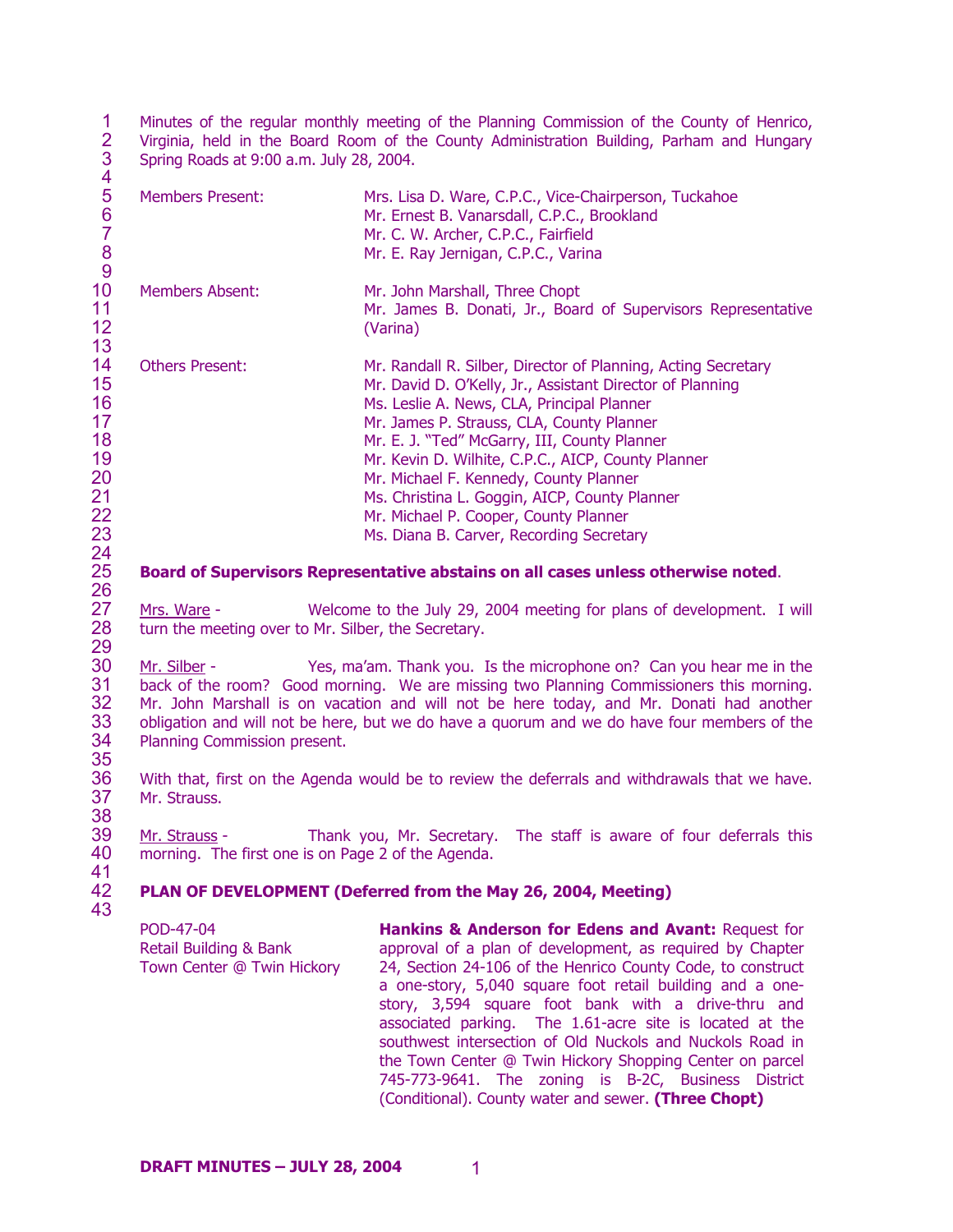44

47

50

61

63

65

66

69

86

45 46 Mr. Strauss - The applicant requests deferral to the September 22, 2004 meeting, and this is in the Three Chopt District.

48 49 Mrs. Ware - Is there any opposition to the deferral of POD-47-04, Retail Building and Bank Town Center @ Twin Hickory in the Three Chopt District? No opposition.

51 52 53 Mr. Vanarsdall - I move that POD-47-04, Retail Building and Bank – Town Center @ Twin Hickory be deferred to the September 22, 2004 meeting at the applicant's request.

54 55 Mr. Jernigan - Second.

56 57 58 Mrs. Ware - Motion made by Mr. Vanarsdall and seconded by Mr. Jernigan. All in favor say aye. All opposed say no. The motion passes.

59 60 At the request of the applicant, the Planning Commission deferred POD-47-04, Retail Building and Bank - Town Center @ Twin Hickory, to its meeting on September 22, 2004.

62 Mr. Strauss - The next request for deferral is on Page 19 of your Agenda.

### 64 **PLAN OF DEVELOPMENT**

POD-57-04 Staples Mill Car Wash **Koontz-Bryant for Joseph M. Coleman, Roger Bouchard and Champe Granger:** Request for approval of a plan of development, as required by Chapter 24, Section 24-106 of the Henrico County Code, to construct a one-story, 2,072 square foot car wash. The 0.44-acre site is located along the east line of Staples Mill Road (U.S. Route 33), approximately 75 feet north of Heisler Avenue on parcel 770- 753-9193. The zoning is M-1C, Light Industrial District (Conditional). County water and sewer. **(Brookland)**

67 68 Mr. Strauss - The applicant requests deferral to August 12, 2004 and that is in the Brookland District.

70 71 72 Mrs. Ware - Is there any opposition to POD-57-04, Staples Mill Car Wash, deferral, in the Brookland District?

73 74 75 Mr. Vanarsdall - I move that POD-57-04, Staples Mill Car Wash, be deferred to August 12, 2004, at the applicant's request.

76 77 Mr. Archer - Second.

78 79 80 Mrs. Ware - Motion made by Mr. Vanarsdall and seconded by Mr. Archer. All in favor say aye. All opposed say no. The motion passes.

81 82 83 At the request of the applicant, the Planning Commission deferred POD-57-04, Staples Mill Car Wash, to its meeting on August 12, 2004.

84 85 Mr. Strauss - The next request for deferrals is on Page 23 of your Agenda. That would be POD-60-04.

87 **PLAN OF DEVELOPMENT**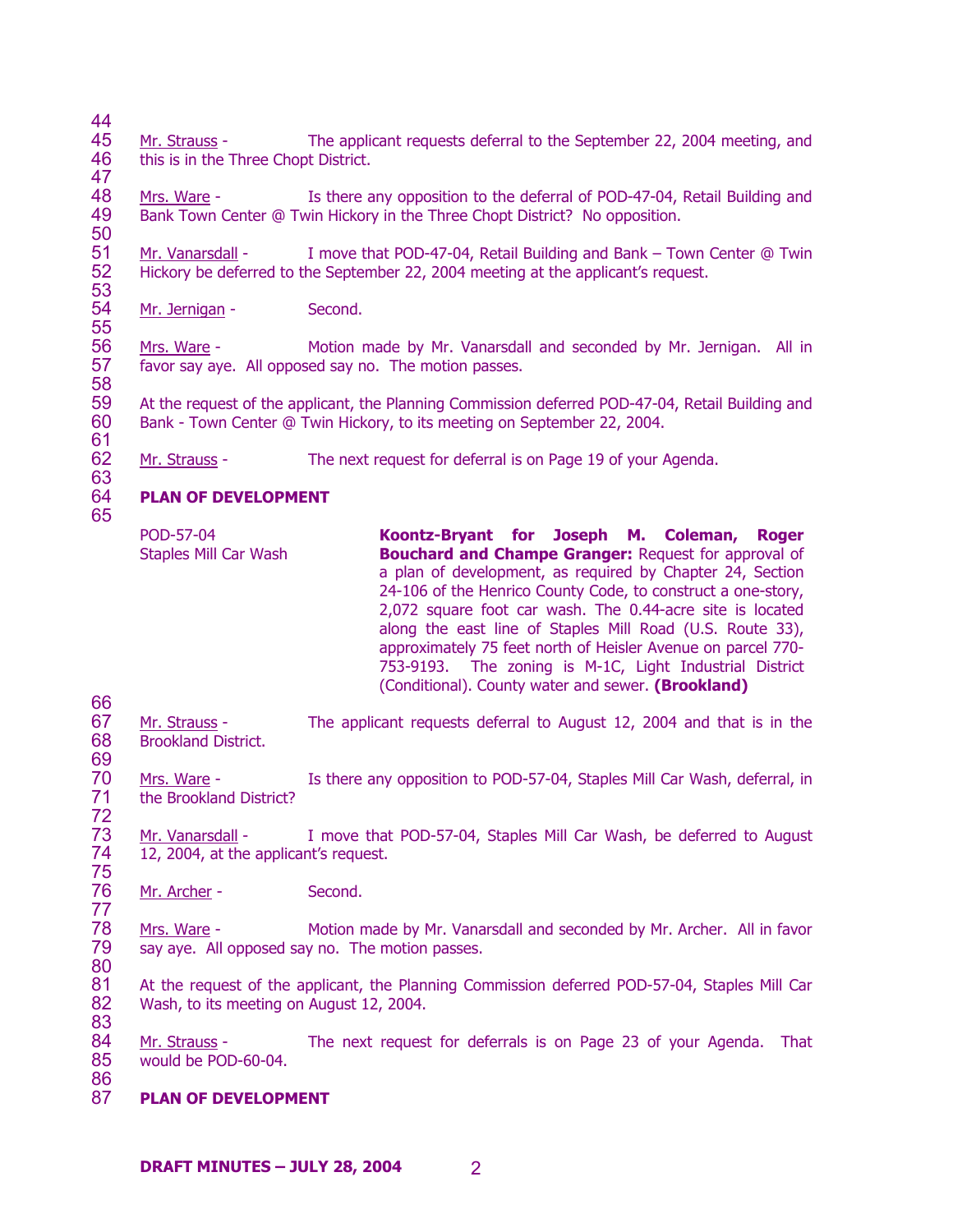| 88                |                                                                                                |                                                                                                                                                                                                                                                                                                                                                                                                                                                                                                                                                                          |
|-------------------|------------------------------------------------------------------------------------------------|--------------------------------------------------------------------------------------------------------------------------------------------------------------------------------------------------------------------------------------------------------------------------------------------------------------------------------------------------------------------------------------------------------------------------------------------------------------------------------------------------------------------------------------------------------------------------|
| 89                | POD-60-04<br>Lee Conner Realty Office<br>Building-245 East Williamsburg<br>Road                | <b>Engineering Design Associates for Lee Conner Realty</b><br><b>Associates:</b> Request for approval of a plan of development,<br>as required by Chapter 24, Section 24-106 of the Henrico<br>County Code, to construct a two-story, 5,280 square foot<br>office building. The 0.94-acre site is located at 245 E.<br>Williamsburg Road (U.S. Route 60), approximately 500 feet<br>east of the intersection of Williamsburg Road (U.S. Route 60)<br>and Raines Avenue on parcel 828-715-6950. The zoning is<br>B-1, Business District. County water and sewer. (Varina) |
| 90<br>91<br>92    | That is in the Varina District.                                                                | Mr. Strauss - The applicant requests deferral until the September 22, 2004 meeting.                                                                                                                                                                                                                                                                                                                                                                                                                                                                                      |
| 93<br>94<br>95    | Mrs. Ware -<br>Office Building in the Varina District? No opposition.                          | Is there any opposition to the deferral of POD-60-04, Lee Conner Realty                                                                                                                                                                                                                                                                                                                                                                                                                                                                                                  |
| 96<br>97<br>98    | Mr. Jernigan -                                                                                 | Madam Chairman, I move for deferral of POD-60-04, Lee Conner Realty<br>Office Building, to the September 22, 2004 meeting, by request of the applicant.                                                                                                                                                                                                                                                                                                                                                                                                                  |
| 99<br>100         | Second.<br>Mr. Vanarsdall -                                                                    |                                                                                                                                                                                                                                                                                                                                                                                                                                                                                                                                                                          |
| 101<br>102<br>103 | Mrs. Ware -<br>favor say aye. All opposed say no. The motion passes.                           | Motion made by Mr. Jernigan and seconded by Mr. Vanarsdall. All in                                                                                                                                                                                                                                                                                                                                                                                                                                                                                                       |
| 104<br>105        | Office Building, to its meeting on September 22, 2004.                                         | At the request of the applicant, the Planning Commission deferred POD-60-04, Lee Conner Realty                                                                                                                                                                                                                                                                                                                                                                                                                                                                           |
| 106<br>107        | <b>SUBDIVISION</b>                                                                             |                                                                                                                                                                                                                                                                                                                                                                                                                                                                                                                                                                          |
| 108               | Woodman Terrace, Section O<br>(July 2004 Plan)<br>9501 Bonanza Street and<br>2106 Hungary Road | Paul Jalbert for Robert C. Stone, Et.Als and Atack-<br>Walker Construction, LLC: The 1.75-acre site proposed<br>for a subdivision of 1 single-family home is located at 9501<br>Bonanza Street/2106 Hungary Road, approximately 958<br>feet to the southeast intersection of Bonanza Street and<br>Waterbury Drive on parcels 774-759-7846 and 774-759-<br>8071. The zoning is R-3, One-Family Residence District<br>County water and sewer. (Fairfield) 1 Lot                                                                                                           |
| 109               |                                                                                                |                                                                                                                                                                                                                                                                                                                                                                                                                                                                                                                                                                          |

115

110 111 112 Mr. Strauss - This would be a request by the Commission for a deferral until the next meeting, which is September 22, 2004.

- 113 114 Mrs. Ware - Is there any opposition to the deferral of Subdivision Woodman Terrace, Section 0, in the Brookland District?
- 116 117 Mr. Archer - It is in Fairfield, Madam Chairman.
- 118 119 Mr. Vanarsdall - It was in the Brookland District and the census took care of it.
- 120 121 Mr. Archer - I move deferral of Woodman Terrace to the September 22, 2004 meeting at the request of the Commission.
- 122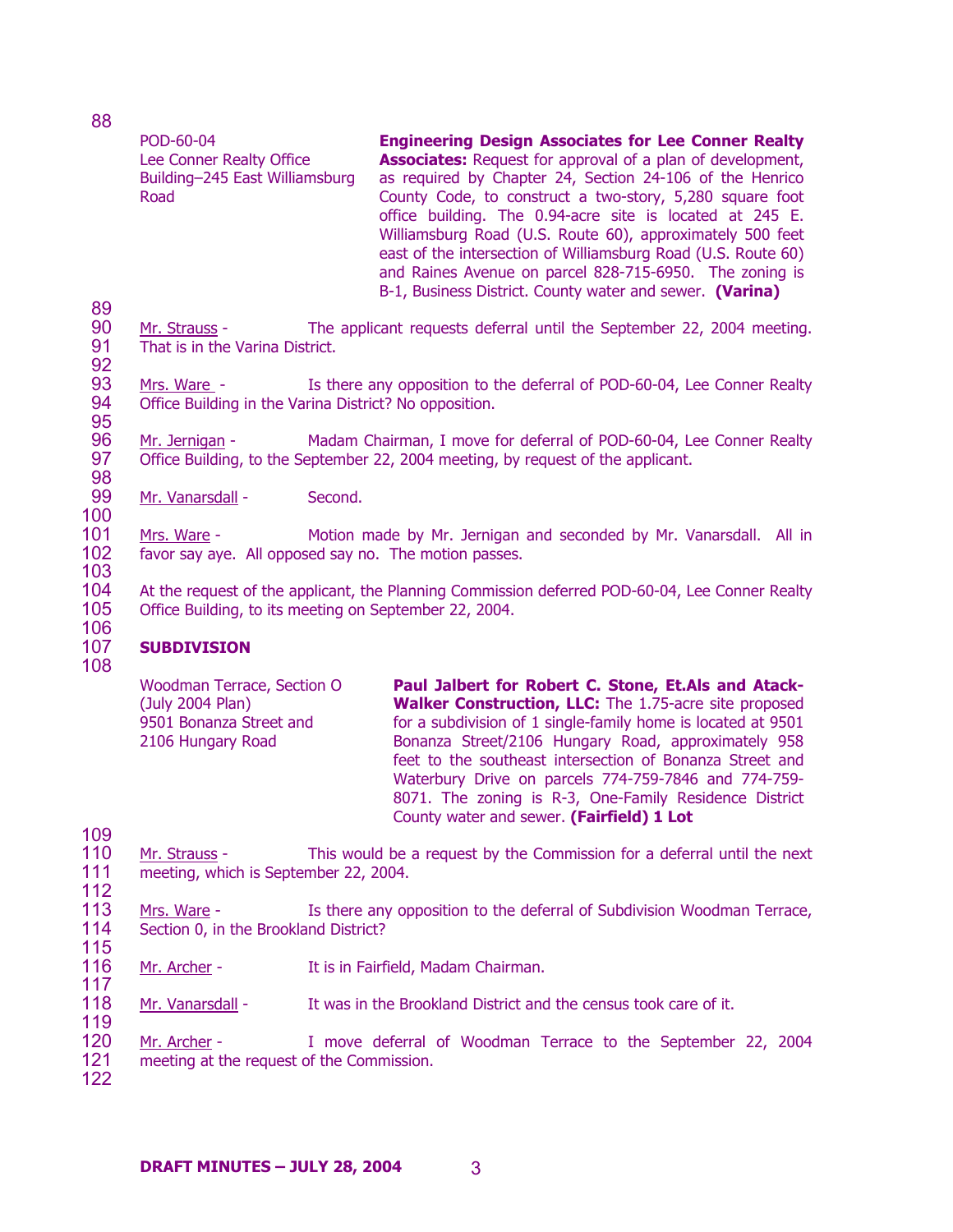123 124 Mr. Vanarsdall- Motion made by Mr. Archer and seconded by Mr. Vanarsdall. All in favor say aye. All opposed say no. The motion passes.

125

132

126 127 128 The Planning Commission deferred Subdivision Woodman Terrace, Section O, (July 2004 Plan), 9501 Bonanza Street and 2106 Hungary Road, to its meeting on September 22, 2004.

129 130 Mr. Silber - Mr. Strauss, are there any others?

131 Mr. Strauss - That is all staff is aware of at this time.

133 134 135 136 137 138 139 140 Mr. Silber - Any deferrals from the Planning Commission? No. Moving on, next on the Agenda would be the Expedited Items. These are items on the Agenda that staff has reviewed and the other County agencies have reviewed these plans. There are no outstanding issues. The applicant is agreeable to the conditions that have been recommended by the staff and the Planning Commissioner from that district is comfortable with that plan. We place these on the Expedited Agenda so we can handle these more quickly without staff presentation and heavy involvement. So, Mr. Strauss, if you could review those on the Expedited Agenda, please.

141 142 Mr. Strauss - Yes. There are nine requests for Expedited Approval this morning. The first one is on Page 9.

143

146

151

### 144 145 **PLAN OF DEVELOPMENT & MASTER PLAN**

POD-54-04 Masonic Home of Virginia - Independent Living Units, Phase VI and Master Plan (POD-27-94 Revised)

**Powers, Inc. and Mozingo and Associates for Masonic Home of Virginia:** Request for approval of a revised plan of development master plan, as required by Chapter 24, Section 24-106 of the Henrico County Code, to construct 12 independent living units, one-story in height, and a master plan for 43 independent living cottages, 46 apartments, expanded dining hall and wellness center. The 96.5-acre site is located at 4101 Nine Mile Road on parcel 807-721-9026. The zoning is R-5C, General Residence District (Conditional). County water and sewer. **(Varina)** 

147 148 149 150 Mr. Strauss - This is a Master Plan and it is in the Varina District, and I call your attention to Page 3 of the Addendum this morning. There is a revised recommendation on Page 3. The applicant has agreed to provide fire lanes as required by the Division of Fire and to comply with the 50/10 requirements of the Department of Public Works.

152 153 154 Mrs. Ware - Is there any opposition to hearing POD-54-04, Masonic Home of Virginia, Phase VI, on the Expedited Agenda in the Varina District?

155 156 157 158 159 Mr. Jernigan - Madam Chairman, I move for approval of POD-54-04, Masonic Home of Virginia – Independent Living Units, Phase VI and Master Plan, subject to the annotations on the plans, the standard conditions for developments of this type and the additional conditions Nos. 23 through 31 and staff recommendation on the Addendum.

160 Mr. Vanarsdall - Second.

162 163 Mrs. Ware - Motion made by Mr. Jernigan and seconded by Mr. Vanarsdall. All in favor say aye. All opposed say no. The motion passes.

164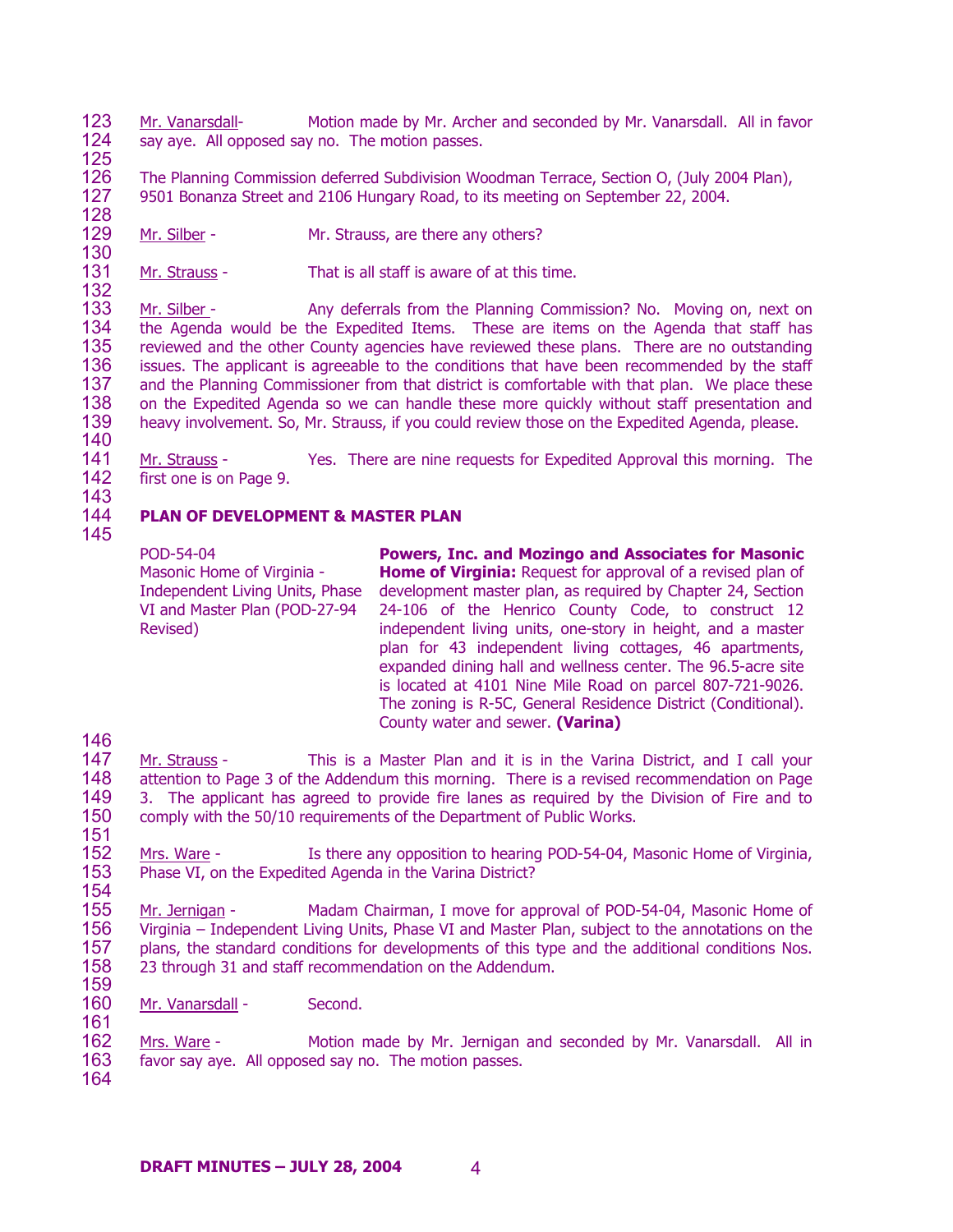- 165 166 167 168 The Planning Commission approved POD-54-04, Masonic Home of Virginia – Independent Living Units, Phase VI and Master Plan (POD-27-94 Revised), subject to the staff recommendations on the Agenda, the standard conditions for developments of this type and the following additional conditions:
- 169
- 170 23. The unit house numbers shall be visible from the parking areas and drives.
- 171 172 173 174 24. The names of streets, drives, courts and parking areas shall be approved by the Richmond Regional Planning District Commission and such names shall be included on the construction plans prior to their approval. The standard street name signs shall be ordered from the County and installed prior to any occupancy permit approval.
- 175 176 25. The developer shall provide fire hydrants as required by the Department of Public Utilities and Division of Fire.
- 177 178 26. The proffers approved as a part of zoning case C-95C-86 shall be incorporated in this approval.
- 179 180 181 27. Any necessary off-site drainage and/or water and sewer easements must be obtained in a form acceptable to the County Attorney prior to final approval of the construction plans.
- 182 183 184 28. Deviations from County standards for pavement, curb or curb and gutter design shall be approved by the County Engineer prior to final approval of the construction plans by the Department of Public Works.
- 185 186 187 29. Insurance Services Office (ISO) calculations must be included with the plans and contracts and must be approved by the Department of Public Utilities prior to the issuance of a building permit.
- 188 189 190 30. Approval of the construction plans by the Department of Public Works does not establish the curb and gutter elevations along the Henrico County maintained right-of-way. The elevations will be set by Henrico County.
- 191 192 193 194 195 31. The conceptual master plan, as submitted with this application, is for planning and information purposes only. All subsequent detailed plans of development and construction plans needed to implement this conceptual plan may be administratively reviewed and approved and shall be subject to all regulations in effect at the time such subsequent plans are submitted for review/approval.
- 196 197

201

198 199

Mr. Strauss- The next case is on Page 13 of your Agenda, POD-55-04.

200 **PLAN OF DEVELOPMENT** 

> POD-55-04 Max and Erma's @ John Rolfe Commons Shopping Center– 2160 John Rolfe Parkway (POD-79-01 Revised)

**Koontz-Bryant, P.C. for Cornett Hospitality and The Wilton Companies:** Request for approval of a revised plan of development, as required by Chapter 24, Section 24-106 of the Henrico County Code, to construct a one-story 6,497 square foot restaurant and a proposed 588 square foot outdoor dining patio on an out parcel in an existing shopping center. The 1.06-acre site is located on the north line of John Rolfe Parkway, approximately 1,200 feet north of Ridgefield Parkway in the John Rolfe Commons Shopping Center on parcels 737-751-3748, 736-751-6330 and 737-751-0067. The zoning is B-2C, Business District (Conditional). County water and sewer. **(Tuckahoe)** 

202

Mr. Strauss - If you will turn to Page 4 of your Addendum, there are additional conditions 40, 41, and 42 regarding hours of service to the public and the hours of service to the dumpsters, and also for the reduction of exterior light levels after close of business. 203 204 205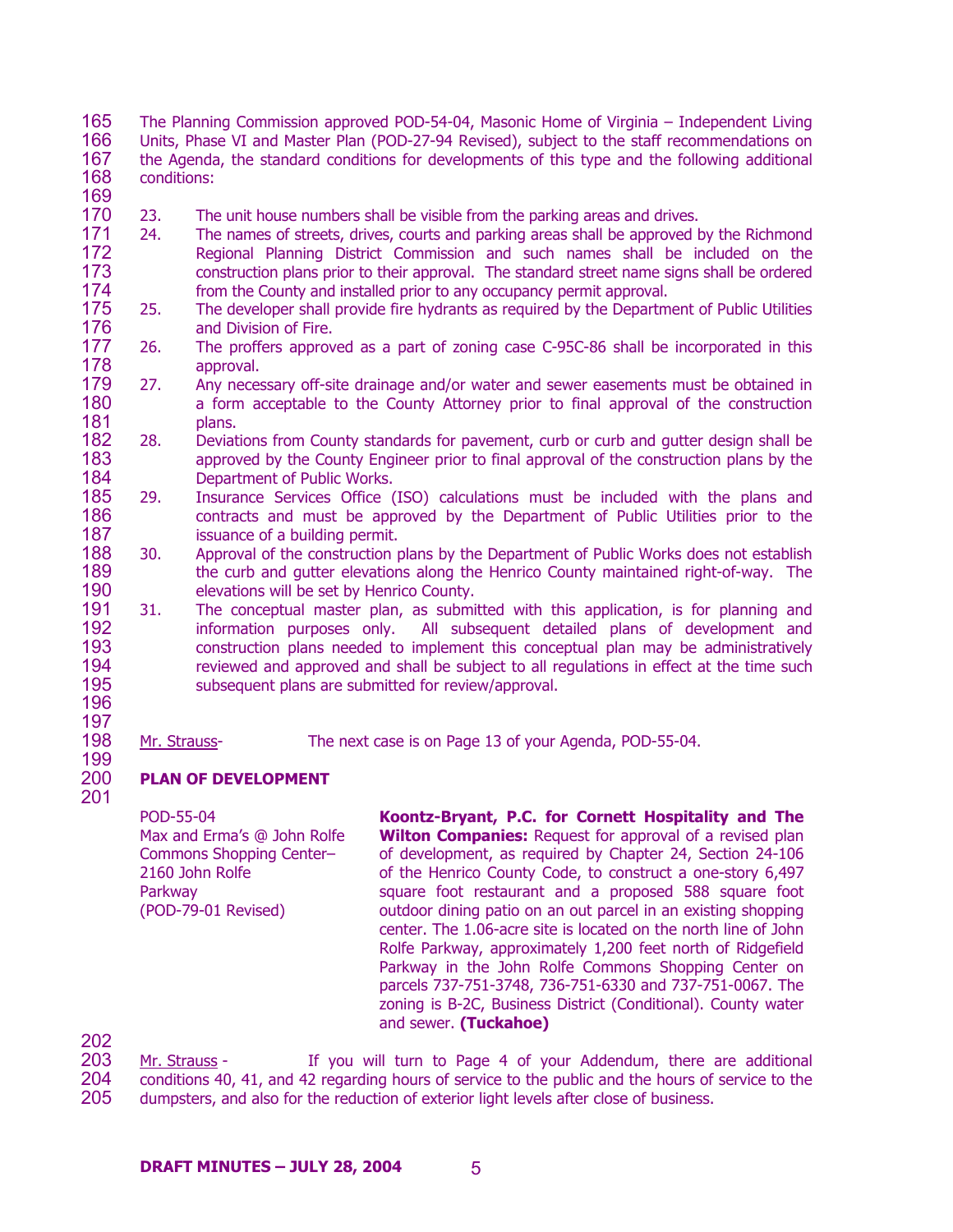- 206 207 208 209 210 211 212 Mrs. Ware- Is there any opposition to hearing POD-55-04, Max and Erma's, in the Tuckahoe District, on the Expedited Agenda? There is no opposition. So, with that, I will move for approval of POD-55-04, subject to the annotations on the plans, the standard conditions for developments of this type and added conditions Nos. 23 through 39 and 40, 41 and 42 on the Addendum.
- 213 214 Mr. Vanarsdall - Second.

215 216 217 Mrs. Ware - Motion made by Mrs. Ware and seconded by Mr. Vanarsdall. All in favor say aye. All opposed say no. The motion passes.

- 218 219 220 221 222 The Planning Commission approved POD-55-04, Max and Erma's @ John Rolfe Commons Shopping Center – 2160 John Rolfe Parkway (POD-79-01 Revised), subject to the annotations on the plans, the standard conditions for developments of this type, and the following additional conditions:
- 223 224 225 226 227 23. The easements for drainage and utilities as shown on approved plans shall be granted to the County in a form acceptable to the County Attorney prior to any occupancy permits being issued. The easement plats and any other required information shall be submitted to the County Real Property Agent at least sixty (60) days prior to requesting occupancy permits.
- 228 229 24. The developer shall provide fire hydrants as required by the Department of Public Utilities and Division of Fire.
- 230 231 25. Employees shall be required to use the parking spaces provided at the rear of the building as shown on the approved plans.
- 232 26. All repair work shall be conducted entirely within the enclosed building.
- 233 27. Outside storage shall not be permitted.
- 234 235 28. The proffers approved as a part of zoning case C-66C-88 shall be incorporated in this approval.
- 236 237 238 239 240 29. The developer shall install an adequate restaurant ventilating and exhaust system to minimize smoke, odors, and grease vapors. The plans and specifications shall be included with the building permit application for review and approval. If, in the opinion of the County, the type system provided is not effective, the Commission retains the rights to review and direct the type of system to be used.
- 241 242 243 30. Any necessary off-site drainage and/or water and sewer easements must be obtained in a form acceptable to the County Attorney prior to final approval of the construction plans.
- 244 245 246 31. Deviations from County standards for pavement, curb or curb and gutter design shall be approved by the County Engineer prior to final approval of the construction plans by the Department of Public Works.
- 247 248 249 32. Insurance Services Office (ISO) calculations must be included with the plans and contracts and must be approved by the Department of Public Utilities prior to the issuance of a building permit.
- 250 251 252 33. Approval of the construction plans by the Department of Public Works does not establish the curb and gutter elevations along the Henrico County maintained right-of-way. The elevations will be set by Henrico County.
- 253 254 255 34. Evidence of a joint ingress/egress and maintenance agreement must be submitted to the Department of Planning and approved prior to issuance of a certificate of occupancy for this development.
- 256 257 35. The conceptual master plan, as submitted with this application, is for planning and information purposes only.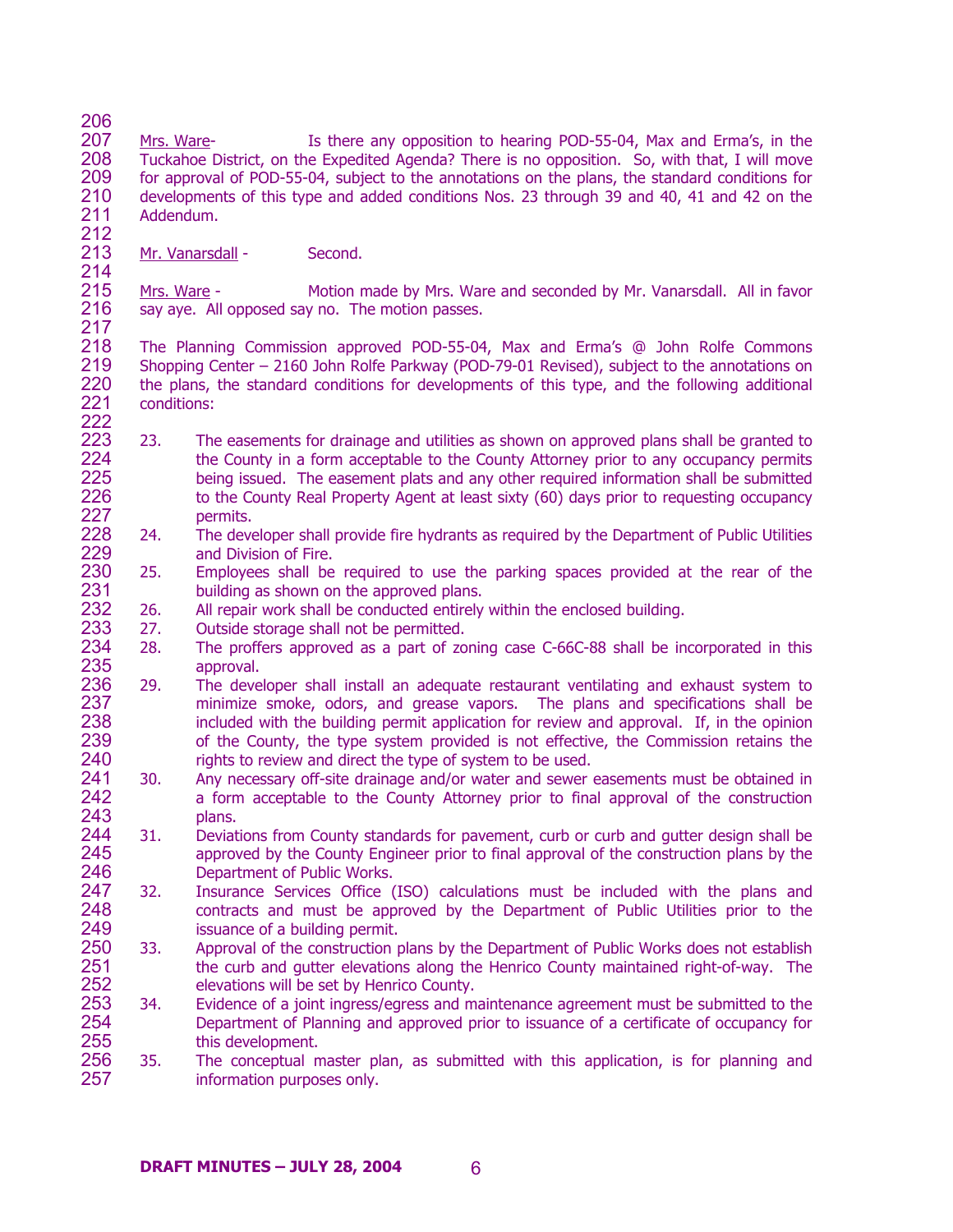- 258 259 260 261 262 36. The location of all existing and proposed utility and mechanical equipment (including HVAC units, electric meters, junction and accessory boxes, transformers, and generators) shall be identified on the landscape plans. All equipment shall be screened by such measures as determined appropriate by the Director of Planning or the Planning Commission at the time of plan approval**.**
- 263 37. Only retail business establishments permitted in a B-2 zone may be located in this center.
- 264 265 38. The ground area covered by all the buildings shall not exceed in the aggregate 25 percent of the total site area.
- 266 39. No merchandise shall be displayed or stored outside of the building(s) or on sidewalk(s).
- 267 40. Service to the public is limited to 6:00 a.m. to 12:00 midnight.
- 268 269 41. All dumpsters shall be serviced, and all ground maintenance shall occur between the hours of 7:00 a.m. and 11:00 a.m.
- 270 271 272 42. Exterior lighting shall be reduced to security level within one hour of the close of business.
- 273 274 Mr. Strauss - The next expedited request is on Page 21 of your Agenda, POD-58-04.

# **PLAN OF DEVELOPMENT**

POD-58-04 Long John Silver's 2318 E. Laburnum Avenue (POD-126-84 Revised)

**VHB for Jeff Gasper:** Request for approval of a plan of development, as required by Chapter 24, Section 24-106 of the Henrico County Code, to construct a one-story, 2,818 square foot restaurant with a drive through. The 0.817-acre site is located at the northwest corner of the intersection of E. Laburnum Avenue and Harris Avenue on parcel 803-735- 2272. The zoning is B-2C, Business District (Conditional). County water and sewer. **(Fairfield)** 

277

290

- 278 279 280 281 Mr. Strauss - There is also a revised plan in your Addendum, to which I would like to call your attention. The revised plan addresses the outstanding issues of staff at the time the Agenda was prepared. There was also a revised recommendation on Page 6 of your Addendum.
- 282 283 284 Mrs. Ware - Is there any opposition to hearing POD-58-04, Long John Silver's in the Fairfield District on the Expedited Agenda? No opposition.
- 285 286 287 288 Mr. Archer - Madam Chairman, I move approval of POD-58-04, Long John Silvers, subject to the standard conditions for developments of this type and additional conditions Nos. 23 through 33 and the revised plan that is on the Addendum.
- 289 Mr. Vanarsdall - Second.
- 291 292 293 Mrs. Ware - Motion made by Mr. Archer and seconded by Mr. Vanarsdall. All in favor say aye. All opposed say no. The motion passes.
- 294 295 296 297 The Planning Commission approved POD-58-04, Long John Silver's, subject to the standard conditions for developments of this type, the revised plan shown on the Addendum and additional conditions Nos. 23 through 33 shown below:
- 298 299 300 301 23. The right-of-way for widening of Laburnum Avenue as shown on approved plans shall be dedicated to the County prior to any occupancy permits being issued. The right-of-way dedication plat and any other required information shall be submitted to the County Real Property Agent at least sixty (60) days prior to requesting occupancy permits.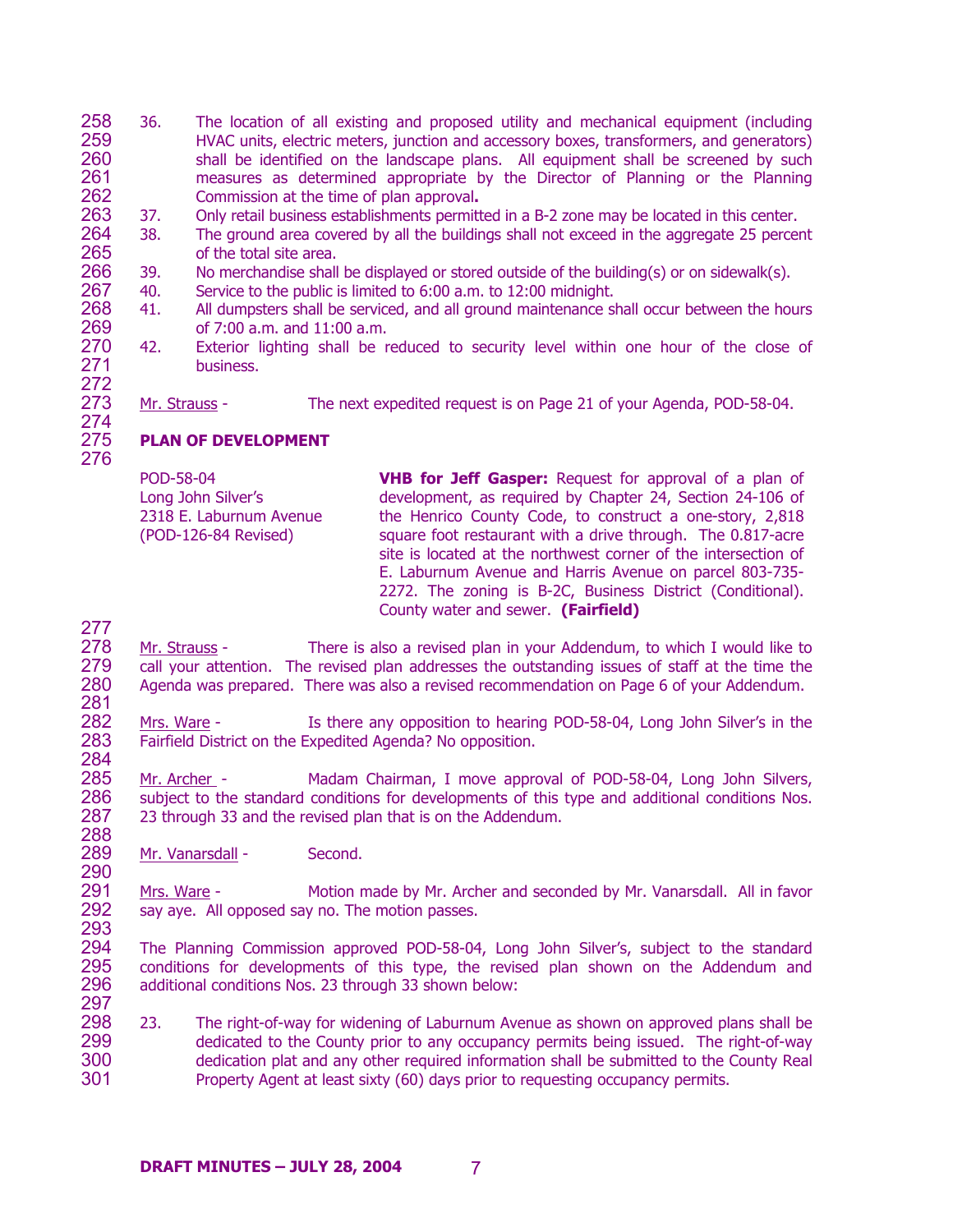- 302 303 304 305 306 24. The easements for drainage and utilities as shown on approved plans shall be granted to the County in a form acceptable to the County Attorney prior to any occupancy permits being issued. The easement plats and any other required information shall be submitted to the County Real Property Agent at least sixty (60) days prior to requesting occupancy permits.
- 307 308 25. The developer shall provide fire hydrants as required by the Department of Public Utilities and Division of Fire.
- 309 310 26. The proffers approved as a part of zoning case C-53C-83 shall be incorporated in this approval.
- 311 312 313 314 315 27. The developer shall install an adequate restaurant ventilating and exhaust system to minimize smoke, odors, and grease vapors. The plans and specifications shall be included with the building permit application for review and approval. If, in the opinion of the County, the type system provided is not effective, the Commission retains the rights to review and direct the type of system to be used.
- 316 317 318 28. Any necessary off-site drainage and/or water and sewer easements must be obtained in a form acceptable to the County Attorney prior to final approval of the construction plans.
- 319 320 321 29. Deviations from County standards for pavement, curb or curb and gutter design shall be approved by the County Engineer prior to final approval of the construction plans by the Department of Public Works.
- 322 323 324 30. Insurance Services Office (ISO) calculations must be included with the plans and contracts and must be approved by the Department of Public Utilities prior to the issuance of a building permit.
- 325 326 327 31. Approval of the construction plans by the Department of Public Works does not establish the curb and gutter elevations along the Henrico County maintained right-of-way. The elevations will be set by Henrico County.
- 328 329 330 32. In the event of any traffic backup which blocks the public right-of-way as a result of congestion caused by the drive-up facilities, the owner/occupant shall close the drive-up facilities until a solution can be designed to prevent traffic backup.
- 331 332 333 334 335 336 33. The location of all existing and proposed utility and mechanical equipment (including HVAC units, electric meters, junction and accessory boxes, transformers, and generators) shall be identified on the landscape plans. All equipment shall be screened by such measures as determined appropriate by the Director of Planning or the Planning Commission at the time of plan approval**.**

# **PLAN OF DEVELOPMENT & MASTER PLAN**

POD-62-04 Kingsridge, Section 1 **Michael E. Doczi & Associates, PLLC for Kingsridge 200, LLC:** Request for approval of a plan of development and master plan, as required by Chapter 24, Section 24-106 of the Henrico County Code, to construct 160, two-story townhouses for sale. The 25.87-acre site is located at the intersection of E. Richmond and Dabbs House Roads and fronts on Laburnum Avenue on parcels 809-725-8954 and 809-726-1917. The zoning is R-5, General Residence District. County water and sewer **(Varina)** 

339

337 338

340 341 342 343 Mr. Strauss - There is an additional condition No. 37 on Page 6 of your Addendum, which requires that each building shall have a minimum of one unit with a brick front and brick veneer foundations will be provided on all buildings. There are also requirements for the end units to have bay windows.

344<br>345 Mr. Jernigan - Is that in 37, also?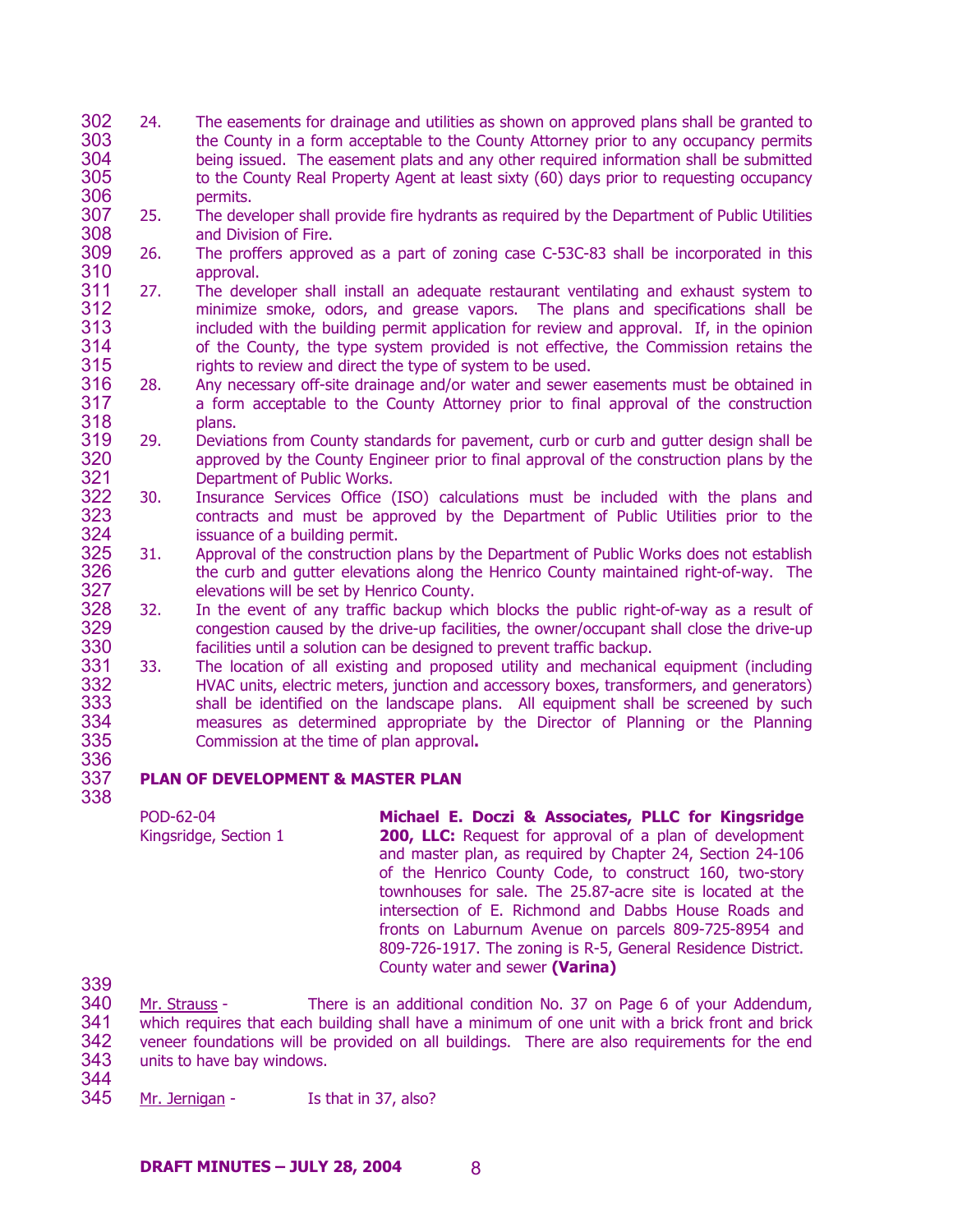346

348

366

369

347 Mr. Strauss - Yes, sir.

349 350 351 352 Mr. Jernigan - OK. I thought we had worked that out before and that we were going to have them. They show that as an option in the plans, but I think when we met with them they were going to put those in there.

353 354 355 Mr. Strauss - Just for clarification, we could have the planner answer any additional questions.

356 357 Mr. Jernigan - Let's get that straight. Good morning, Mike.

358 359 360 Mr. Kennedy - They had agreed to it. We just put it in as a condition with an annotation on the plan, so they had agreed to it. We just made it a condition.

361 362 Mr. Jernigan - In the meeting we had, they agreed to put them in at that point.

363 364 Mr. Kennedy - Yes, they did.

365 Mr. Jernigan - OK. Thank you.

367 368 Mrs. Ware - Is there any opposition to hearing POD-62-04, Kingsridge, Section 1, in the Varina District, on the Expedited Agenda? No opposition.

370 371 372 373 374 Mr. Jernigan - Madam Chairman, I move for approval of POD-62-04, Kingsridge, Section 1, subject to the annotations on the plans, the standard conditions for developments of this type and the following additional conditions, Nos. 23 through 36 and No. 37 on the Addendum

375 376 Mr. Vanarsdall - Second.

377 378 379 Mrs. Ware - Motion made by Mr. Jernigan and seconded by Mr. Vanarsdall. All in favor say aye. All opposed say no. The motion passes.

380 381 382 The Planning Commission approved POD-62-04, Kingsridge, Section 1, subject to the standard conditions for developments of this type and the following additional conditions:

- 383 384 385 386 23. The right-of-way for widening of Concept Road 140-2 as shown on approved plans shall be dedicated to the County prior to any occupancy permits being issued. The right-ofway dedication plat and any other required information shall be submitted to the County Real Property Agent at least sixty (60) days prior to requesting occupancy permits.
- 387 388 389 390 391 24. The easements for drainage and utilities as shown on approved plans shall be granted to the County in a form acceptable to the County Attorney prior to any occupancy permits being issued. The easement plats and any other required information shall be submitted to the County Real Property Agent at least sixty (60) days prior to requesting occupancy permits.
- 392 393 394 395 25. The limits and elevations of the 100-year frequency flood shall be conspicuously noted on the plan "Limits of 100 Year Floodplain." In addition, the delineated 100-year floodplain must be labeled "Variable Width Drainage and Utility Easement." The easement shall be granted to the County prior to the issuance of any occupancy permits.
- 396 397 26. The developer shall provide fire hydrants as required by the Department of Public Utilities and Division of Fire.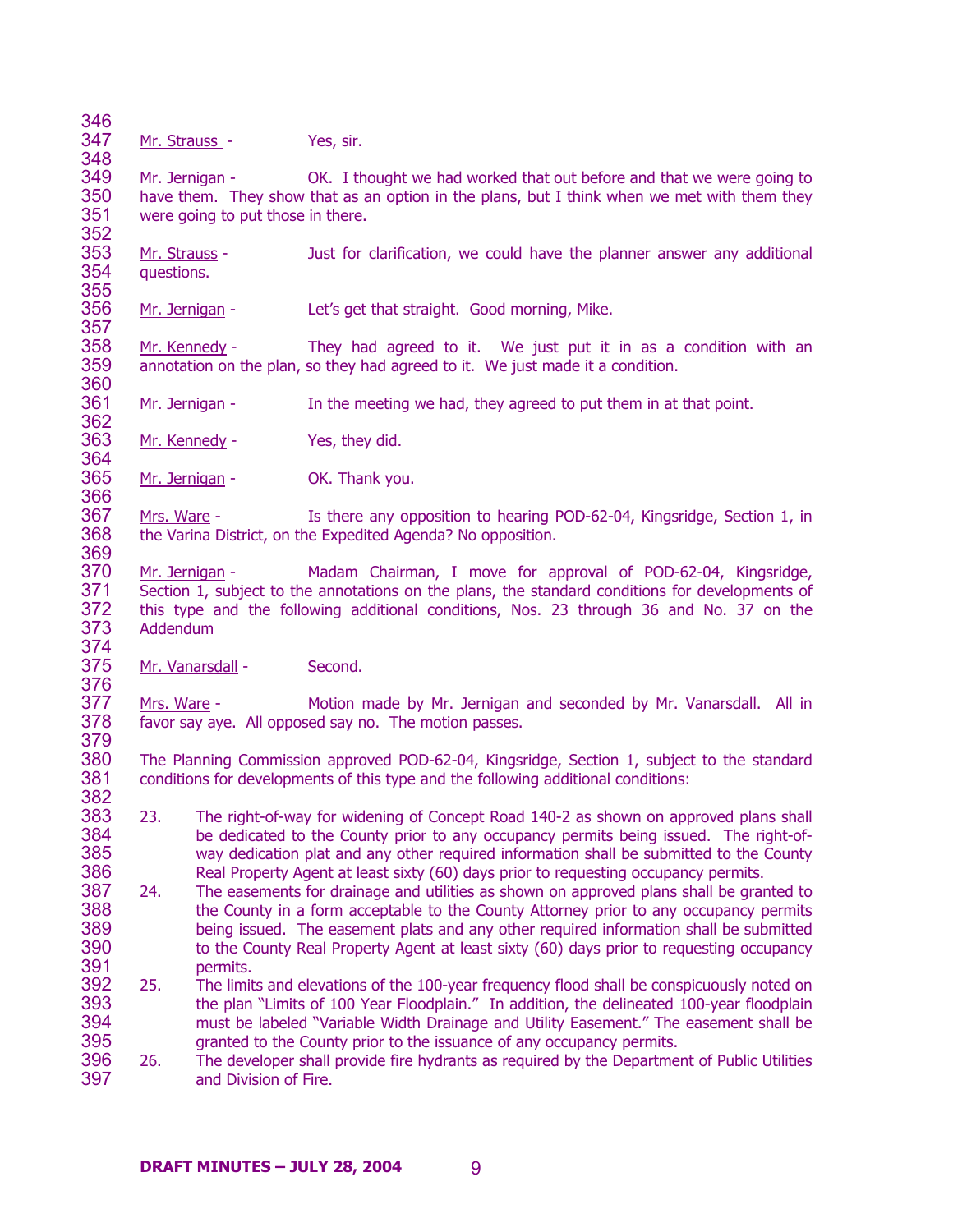- 398 399 400 27. Any necessary off-site drainage and/or water and sewer easements must be obtained in a form acceptable to the County Attorney prior to final approval of the construction plans.
- 401 402 403 28. Deviations from County standards for pavement, curb or curb and gutter design shall be approved by the County Engineer prior to final approval of the construction plans by the Department of Public Works.
- 404 405 406 407 408 409 29. The pavement shall be of an SM-2A type and shall be constructed in accordance with County standard and specifications. The developer shall post a defect bond for all pavement with the Department of Planning - the exact type, amount and implementation shall be determined by the Director of Planning, to protect the interest of the members of the Homeowners Association. The bond shall become effective as of the date that the Homeowners Association assumes responsibility for the common areas.
- 410 411 30. Storm water retention, based on the 50-10 concept, shall be incorporated into the drainage plans.
- 412 413 414 31. Insurance Services Office (ISO) calculations must be included with the plans and contracts and must be approved by the Department of Public Utilities prior to the issuance of a building permit.
- 415 416 417 32. Approval of the construction plans by the Department of Public Works does not establish the curb and gutter elevations along the Henrico County maintained right-of-way. The elevations will be set by Henrico County.
- 418 419 420 421 422 33. The conceptual master plan, as submitted with this application, is for planning and information purposes only. All subsequent detailed plans of development and construction plans needed to implement this conceptual plan may be administratively reviewed and approved and shall be subject to all regulations in effect at the time such subsequent plans are submitted for review/approval.
- 423 424 425 426 427 34. The location of all existing and proposed utility and mechanical equipment (including HVAC units, electric meters, junction and accessory boxes, transformers, and generators) shall be identified on the landscape plans. All equipment shall be screened by such measures as determined appropriate by the Director of Planning or the Planning Commission at the time of plan approval**.**
- 428 35. The unit house numbers shall be visible from the parking areas and drives.
- 429 430 431 432 36. The names of streets, drives, courts and parking areas shall be approved by the Richmond Regional Planning District Commission and such names shall be included on the construction plans prior to their approval. The standard street name signs shall be ordered from the County and installed prior to any occupancy permit approval.
- 433 434 435 436 437 37. Each building shall have a minimum of one unit with a brick front. Brick veneer foundations shall be provided for all buildings. Each interior end unit shall have a minimum of two double windows, and end units facing streets or drives shall have a bay window.

## 438 439 **SUBDIVISION**

Dumbarton (July 2004 Plan) **TIMMONS Group for Dakota Associates, LLC:** The 1.80 acre site proposed for a subdivision of 5 single-family homes is located on the north side of Irisdale Avenue, 300 feet west of the intersection of Impala Avenue and Irisdale Avenue in the Dumbarton Subdivision on part of parcels 776-745-2101 and 776-745-0598. The zoning is R-4, One-Family Residence District. County water and sewer. **(Brookland) 5 Lots**

440

441

Mr. Strauss - Staff recommends approval.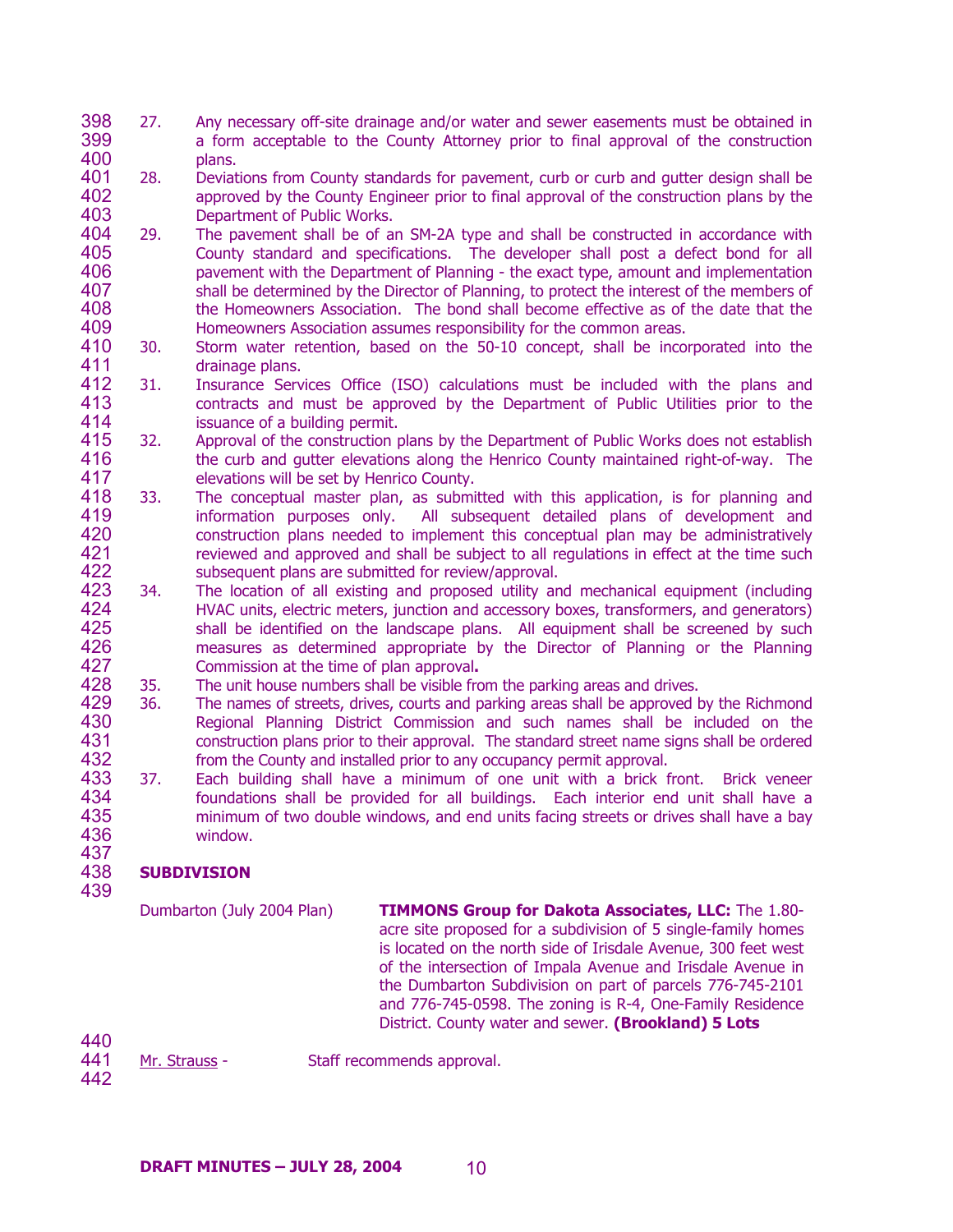443 444 Mrs. Ware - Is there any opposition to hearing Subdivision Dumbarton (July 2004 Plan) on the Expedited Agenda? There is no opposition.

445

466

469

446 447 448 449 450 Mr. Vanarsdall - Madam Chairman, I move that Dumbarton (July 2004 Plan) plan be approved on the Expedited Agenda as recommended by staff, subject to the annotations on the plans, standard conditions for subdivisions served by public utilities and the following conditions Nos. 12, 13 and 14.

451 452 Mr. Jernigan - Second.

453 454 455 Mrs. Ware - Motion made by Mr. Vanarsdall and seconded by Mr. Jernigan. All in favor say aye. All opposed say no. The motion passes.

456 457 458 459 The Planning Commission approved Subdivision Dumbarton (July 2004 Plan) subject to the standard conditions for subdivisions served by public utilities and the following additional conditions:

- 460 12. Each lot shall contain at least 8,000 square feet, exclusive of the flood plain areas.
- 461 462 463 13. The limits and elevation of the 100-year frequency flood shall be conspicuously noted on the plat and construction plans and labeled "Limits of 100-year floodplain." Dedicate floodplain as a "Variable Width Drainage & Utilities Easement."
- 464 465 14. Any necessary offsite drainage easements must be obtained prior to approval of the construction plan by the Department of Public Works.

### 467 468 **SUBDIVISION**

Hunton Station (July 2004 Plan) **Foster and Miller, P.C. for Atack Properties, Inc.:** The 8.97-acre site proposed for a subdivision of 32, detached zero lot line homes is located along the southern line of Mill Road, approximately 660 feet west of the intersection of Mill Road and Old Washington Highway on parcels 771-774-3745 and 771-774-2195. The zoning is R-5AC, General Residence District (Conditional). County water and sewer. **(Brookland) 32 Lots** 

- 470 471 472 Mr. Strauss - There is a revised plan in your Addendum this morning and a revised recommendation on Page 7.
- 473 474 475 Mrs. Ware - Is there any opposition to hearing Subdivision Hunton Station (July 2004 Plan) in the Brookland District on the Expedited Agenda? No opposition.
- 476 477 478 479 Mr. Vanarsdall - I move that Hunton Station (July 2004 Plan) be approved on the Expedited Agenda as recommended by staff and Page 7 Addendum where staff recommends approval.
- 480 Mr. Jernigan - Second.
- 482 483 484 Mr. Vanarsdall - And subject to the annotations on the plans, standard conditions for developments of this type and added conditions Nos. 12, 13, 14, 15, and 16.
- 485 Mr. Jernigan - I will second it again.
- 486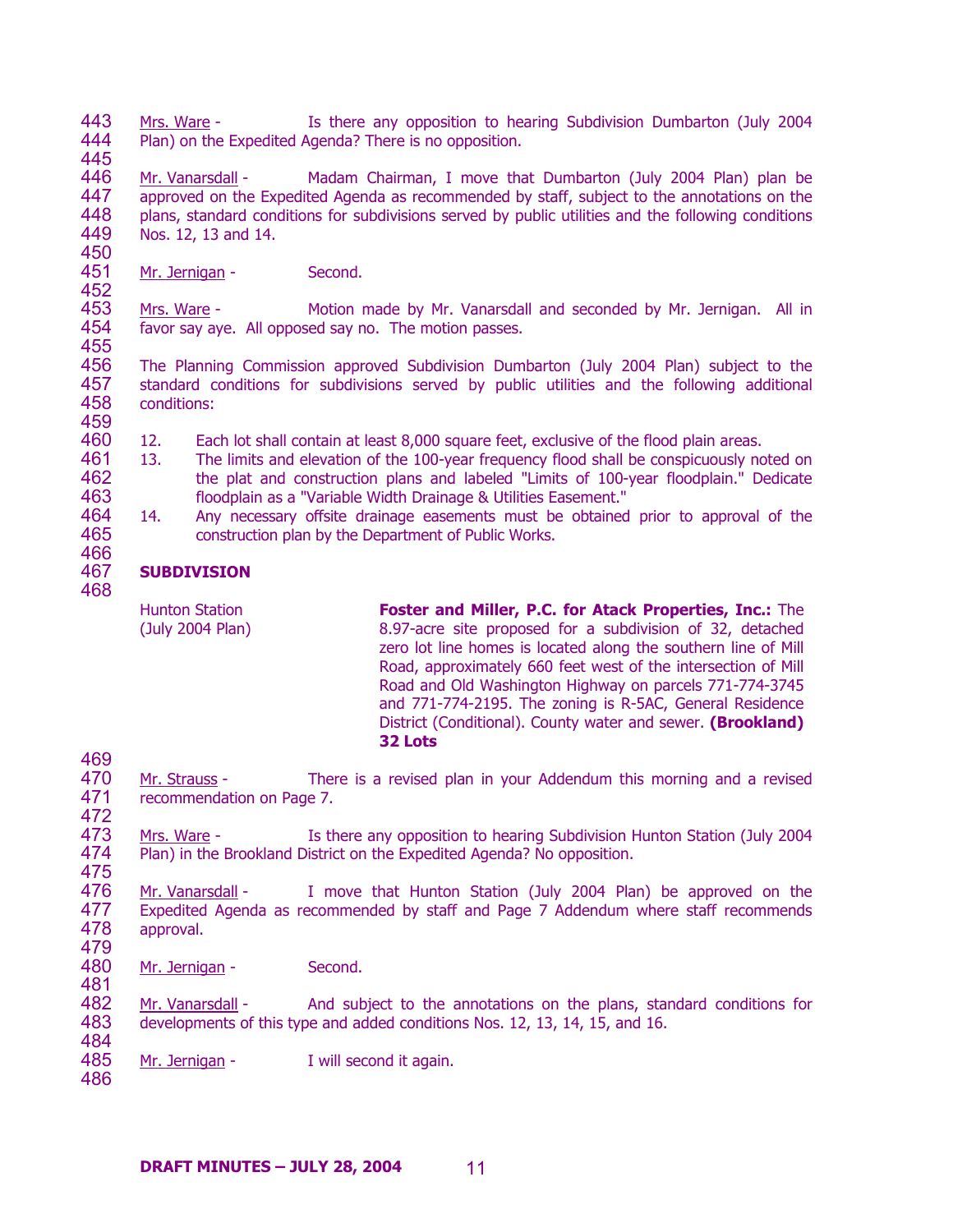487 488 Mrs. Ware - OK. Motion made by Mr. Vanarsdall and seconded by Mr. Jernigan. All in favor say aye. All opposed say no. The motion passes.

489

490 491 492 The Planning Commission approved Hunton Station (July 2004 Plan), subject to the standard conditions for subdivisions of this type, the annotated plans and the added conditions shown below:

493

509

518

494 12. Each lot shall contain at least 5,625 square feet.

- 495 496 13. Any necessary offsite drainage easements must be obtained prior to approval of the construction plan by the Department of Public Works.
- 497 498 14. The proffers approved as part of zoning case C-66C-03 shall be incorporated in this approval.
- 499 500 501 502 503 15. Prior to requesting the final approval, a draft of the covenants and deed restrictions for the maintenance of the common area by a homeowners association shall be submitted to the Department of Planning for review. Such covenants and restrictions shall be in form and substance satisfactory to the County Attorney and shall be recorded prior to recordation of the subdivision plat.
- 504 505 506 16. The applicant shall quitclaim his interest in any private access roads, or easements within the bounds of this development prior to recordation of the subdivision plat.

## 507 508 **SUBDIVISION**

| <b>Rusher Heights</b><br>(July 2004 Plan) | Engineering Design Associates for William D. and<br>Helen Rusher: The 5.8-acre site proposed for a subdivision<br>of 5 single-family homes is located along the southern line of<br>Rising Mt. Zion Road, approximately 1,600 feet southwest of<br>the intersection of Elko Road and Williamsburg Road (U.S.<br>Route 60), on part of parcel 845-711-8385. The zoning is A-<br>1, Agricultural District. Individual well and<br>septic<br>tank/drainfield. (Varina) 5 Lots |
|-------------------------------------------|----------------------------------------------------------------------------------------------------------------------------------------------------------------------------------------------------------------------------------------------------------------------------------------------------------------------------------------------------------------------------------------------------------------------------------------------------------------------------|
|                                           |                                                                                                                                                                                                                                                                                                                                                                                                                                                                            |

510 511 Mr. Strauss - In the Agenda there are conditions Nos. 11, 12, 13 and 14.

512 513 514 Mrs. Ware - Is there any opposition to hearing Subdivision Rusher Heights (July 2004 Plan) in the Varina District on the Expedited Agenda? No opposition.

515 516 Mr. Jernigan - Jim, I've got a couple of questions for Mike.

517 Mr. Cooper - Good morning, members of the Commission.

519 520 521 522 Mr. Jernigan - Mike, this is a limited access highway. There are 130 acres at the end of that cul-de-sac that can't be reached through Technology Boulevard. We've got five lots. Those lots will be fronting on Mt. Zion Road.

523 524 Mr. Cooper - Yes, sir. That is correct.

525 526 527 Mr. Jernigan - OK. Are we going to have enough room if we have to widen that road to have access to that 130 acres through there? Are we going to have enough room for that?

Mr. Cooper - The correct right of way dedication, as required by the Traffic Engineer, has been provided with the plan that is submitted or at least it will provide for that at the time of final subdivision review. Mike Jennings with the Traffic Engineering Department is here. He might be able to better answer that question. 528 529 530 531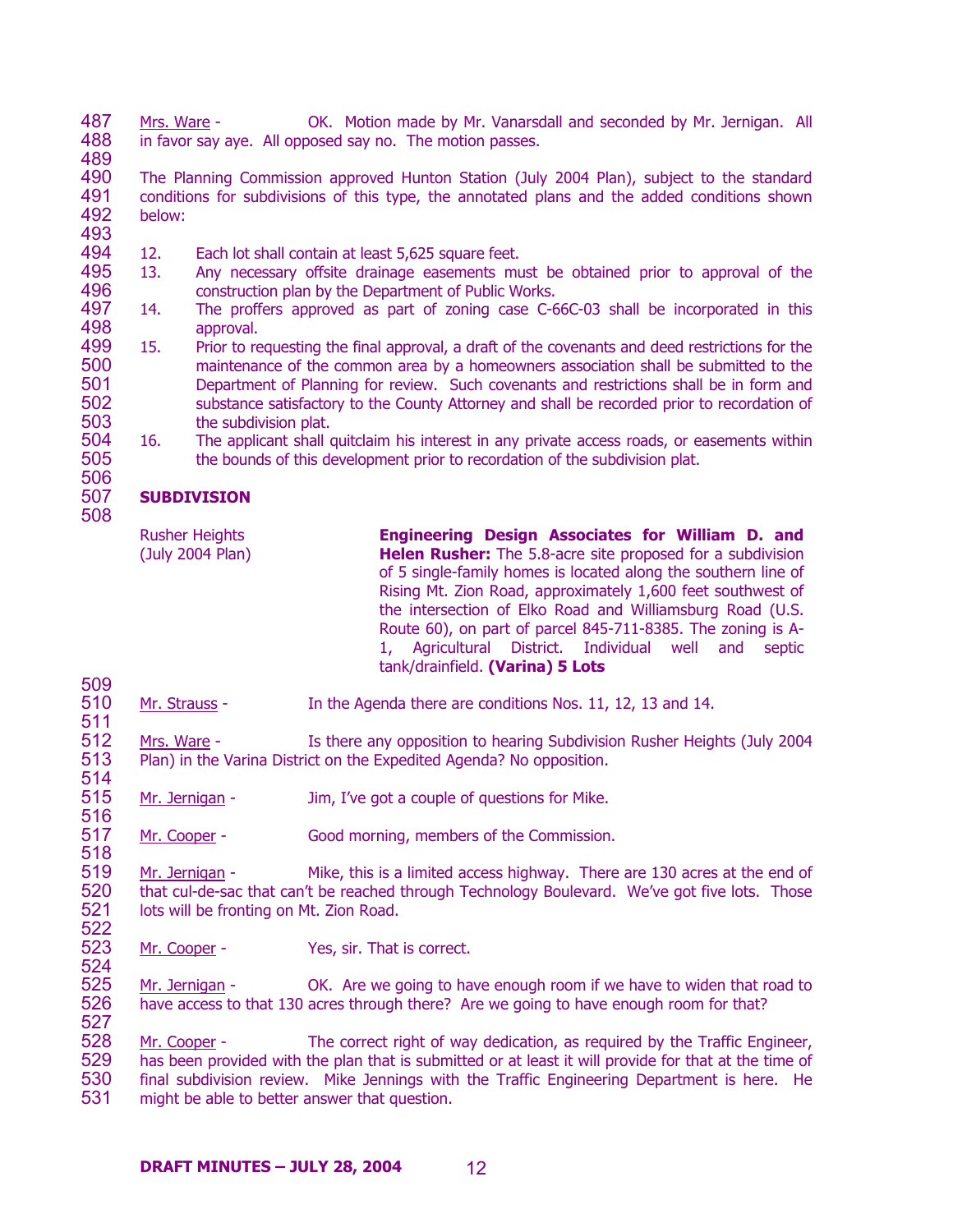533 534 Mr. Jernigan - If Mike is here, let's hear from him. Thank you, Mike.

535 536 537 538 539 Mr. Jennings - Good morning. Yes, it is my understanding that the right of way is dedicated and they are just going to do whatever drainage and road improvements they need for their five lots, but the right of way will be there to continue that street through to access that property if need be and when the case comes up.

540 541 Mr. Jernigan - Would that be four lanes?

542 543 Mr. Jennings - No. It would be just a standard subdivision street.

544 545 546 547 548 Mr. Jernigan - OK. Thank you, Mike. OK, Madam Chairman, I just needed to clear that up. With that I move for approval of Rusher Heights (July 2004 Plan), subject to the annotations on the plan, standard conditions for subdivisions not served by public utilities and the following additional conditions, Nos. 11, 12, 13 and 14.

549 Mr. Vanarsdall - Second.

551 552 553 Mrs. Ware - Motion made by Mr. Jernigan and seconded by Mr. Vanarsdall. All in favor say aye. All opposed say no. The motion passes.

554 555 556 557 The Planning Commission approved Rusher Heights Subdivision (July 2004 Plan), subject to the standard conditions for subdivisions not served by public utilities and the following additional conditions:

- 558 11. Each lot shall contain at least one acre, exclusive of the flood plain areas.
- 559 560 561 12. The limits and elevation of the 100-year frequency flood shall be conspicuously noted on the plat and construction plans and labeled "Limits of 100-year floodplain." Dedicate floodplain as a "Variable Width Drainage & Utilities Easement."
- 562 563 13. Any necessary offsite drainage easements must be obtained prior to approval of the construction plan by the Department of Public Works.
- 564 565 566 567 568 569 570 571 14. Any future building lot containing a BMP, sediment basin or trap and located within the buildable area for a principal structure or accessory structure, may be developed with engineered fill. All material shall be deposited and compacted in accordance with the Virginia Uniform Statewide Building Code and geotechnical guidelines established by a professional engineer. A detailed engineering report shall be submitted for the review and approval by the Building Official prior to the issuance of a building permit on the affected lot. A copy of the report and recommendations shall be furnished to the Directors of Planning and Public Works.

## 572 573 **SUBDIVISION**

574

532

550

Wistar Road (July 2004 Plan) 4408 Wistar Road **Koontz-Bryant, P.C. for Grace V. Potter Estate and Eugene K. Potter:** The 2.25-acre site proposed for a subdivision of 3 single-family homes is located along the northeast corner of Wistar Road and Valleyfield Road on parcel 769-752-0313. The zoning is R-2, One-Family Residence District. County water and sewer. **(Brookland) 3 Lots** 

575 576 577

Mr. Strauss - On the Agenda there are conditions 12, 13 and 14.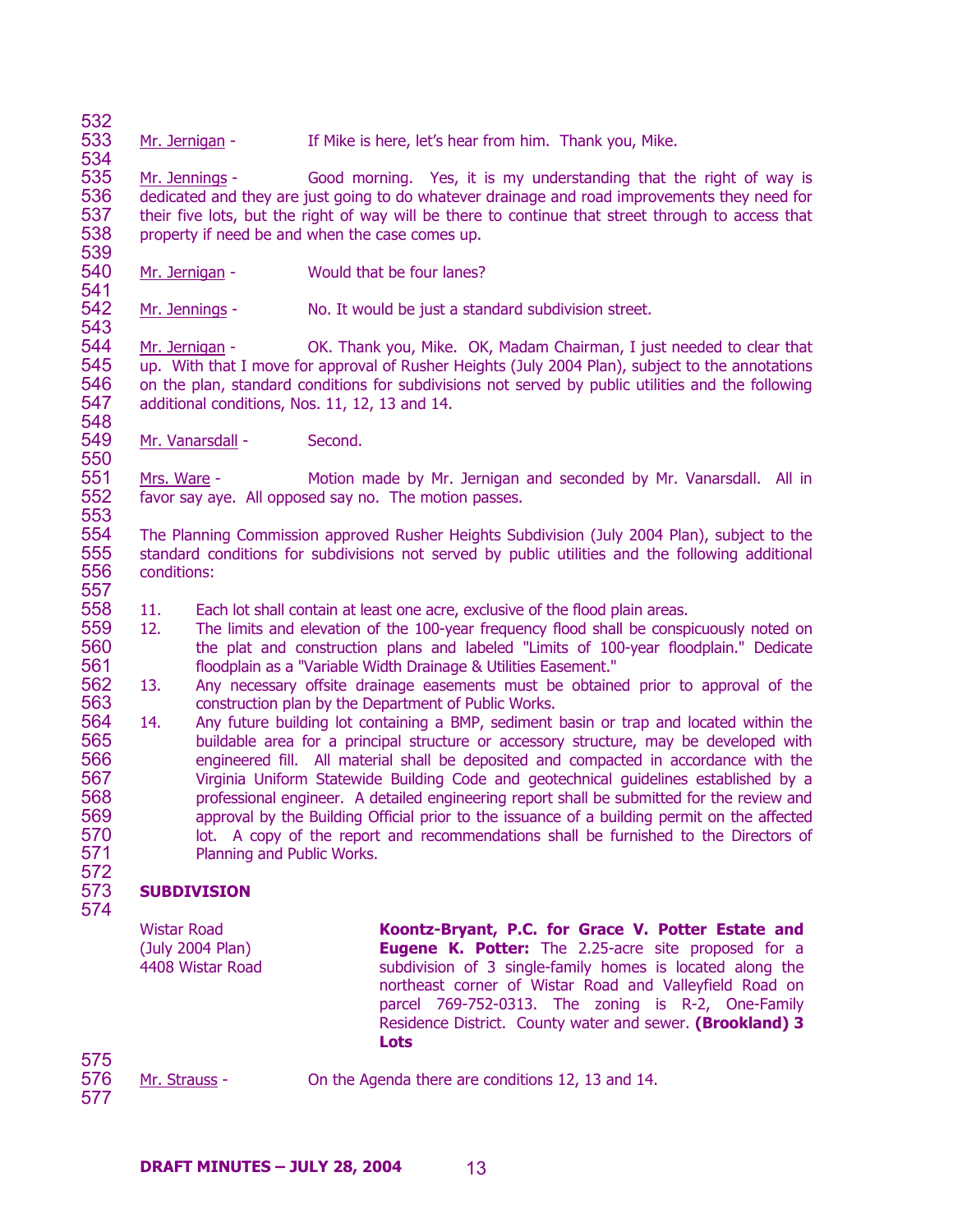578 579 580 Mrs. Ware - Is there any opposition to hearing Subdivision Wistar Road (July 2004 Plan) in the Brookland District on the Expedited Agenda? No opposition.

581 582 583 584 Mr. Vanarsdall - I move that Wistar Road (July 2004 Plan) be approved on the Expedited Agenda as recommended by staff and the annotations on the plans, standard conditions for subdivisions and the following additional conditions Nos. 12, 13 and 14.

585 586 Mr. Jernigan - Second.

587 588 589 Mrs. Ware - Motion made by Mr. Vanarsdall and seconded by Mr. Jernigan. All in favor say aye. All opposed say no. The motion passes.

590 591 592 593 The Planning Commission approved Subdivision Wistar Road (July 2004 Plan) 4408 Wistar Road, subject to the standard conditions for subdivisions served by public utilities and the following additional conditions:

- 594 12. Each lot shall contain at least 18,000 square feet, exclusive of the flood plain areas.
- 595 596 597 13. The limits and elevation of the 100-year frequency flood shall be conspicuously noted on the plat and construction plans and labeled "Limits of 100-year floodplain." Dedicate floodplain as a "Variable Width Drainage & Utilities Easement."
- 598 599 600 14. Any necessary offsite drainage easements must be obtained prior to approval of the construction plan by the Department of Public Works.

# **LANDSCAPE PLAN**

601 602

> LP/POD-40-03 Kroger Food Store #525 @ Eastridge Road **Vanasse, Hangen, Brustlin, Inc. for Kroger Mid-**Atlantic: Request for approval of a landscape plan as required by Chapter 24, Sections 24-106 and 24-106.2 of the Henrico County Code. The 8.04-acre site is located at 1510 Eastridge Road approximately 800 feet east of N. Parham Road on parcel 757-744-6868. The zoning is B-2C, Business District (Conditional) **(Three Chopt**)

603

604 605 606 Mr. Strauss - This is in the Three Chopt District and standard conditions for landscape plans are recommended. Page 42 of your Agenda.

607 608 609 Mrs. Ware - Is there any opposition to hearing Landscape Plan LP/POD-40-03, Kroger Food Store #525 in the Three Chopt District on the Expedited Agenda? No opposition.

610 611 612 613 Mr. Vanarsdall - I move that LP/POD-40-03, Kroger Food Store #525 @ Eastridge Road, be approved on the Expedited Agenda, subject to the annotations on the plans and standard conditions for landscape plans as recommended by staff.

- 614 Mr. Archer - Second.
- 615

616 617 618 Mrs. Ware - Motion made by Mr. Vanarsdall and seconded by Mr. Archer. All in favor say aye. All opposed say no. The motion passes.

619 620 621 The Planning Commission approved LP/POD-40-03, Kroger Food Store #525 @ Eastridge Road, subject to the annotations on the plans and the standard conditions for landscape plans.

Mrs. Ware - We don't have a secretary right now, but we can move on to the Subdivisions for information only. 622 623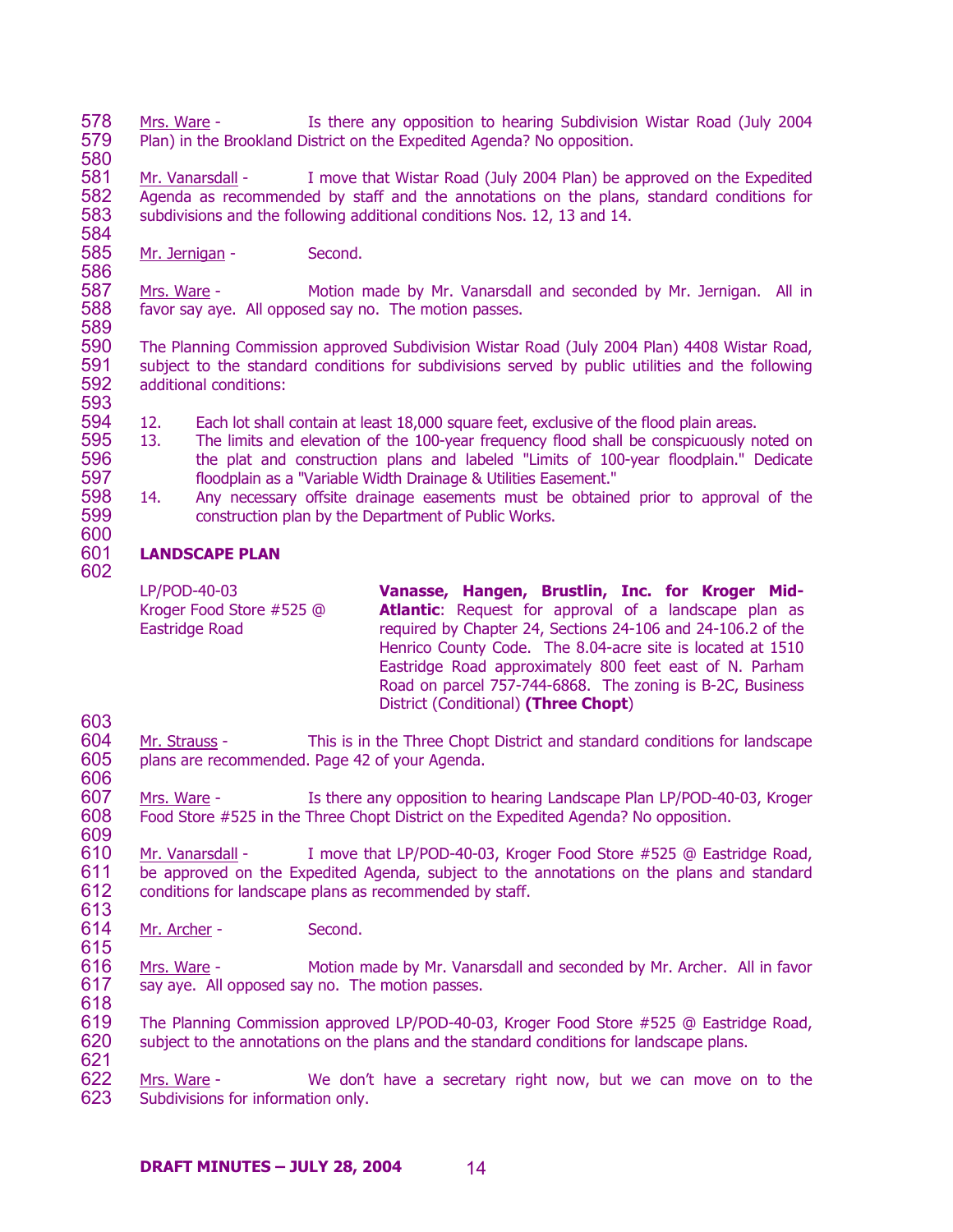| 624<br>625<br>626 | Mr. Strauss -                                                                                                                      | We actually have one case for Commission action.                       |                                                                                                                                                                                                                                              |                                 |                                      |                            |
|-------------------|------------------------------------------------------------------------------------------------------------------------------------|------------------------------------------------------------------------|----------------------------------------------------------------------------------------------------------------------------------------------------------------------------------------------------------------------------------------------|---------------------------------|--------------------------------------|----------------------------|
|                   | <b>Subdivision</b>                                                                                                                 | <b>Magisterial</b><br><b>District</b>                                  | <b>Original No.</b><br>of Lots                                                                                                                                                                                                               | <b>Remaining</b><br><b>Lots</b> | <b>Previous</b><br><b>Extensions</b> | Year(s)<br><b>Extended</b> |
| 627               | <b>Glenwood Lakes</b><br>(July 1997 Plan)                                                                                          | <b>Fairfield</b>                                                       | 265                                                                                                                                                                                                                                          | 40                              | 6                                    | 1 Year<br>7/27/05          |
| 628<br>629        | <b>FOR INFORMATIONAL PURPOSES ONLY</b>                                                                                             |                                                                        |                                                                                                                                                                                                                                              |                                 |                                      |                            |
|                   | <b>Subdivision</b>                                                                                                                 | <b>Magisterial</b><br><b>District</b>                                  | <b>Original No.</b><br>of Lots                                                                                                                                                                                                               | <b>Remaining</b><br><b>Lots</b> | <b>Previous</b><br><b>Extensions</b> | Year(s)<br><b>Extended</b> |
|                   | <b>Mayland Townes</b><br>(July 2003 Plan)                                                                                          | <b>Tuckahoe</b>                                                        | 42                                                                                                                                                                                                                                           | 42                              | $\mathbf 0$                          | 1 Year<br>7/27/05          |
|                   | <b>Newstead Landing</b><br>(September 2002 Plan)                                                                                   | <b>Varina</b>                                                          | 30                                                                                                                                                                                                                                           | 30                              | $\mathbf 0$                          | 1 Year<br>7/27/05          |
|                   | <b>Trivett Woods</b><br>(May 2002 Plan)                                                                                            | <b>Fairfield</b>                                                       | 8                                                                                                                                                                                                                                            | 8                               | 1                                    | 1 Year<br>7/27/05          |
| 630               | <b>Winterberry</b><br>(July 2003 Plan)                                                                                             | <b>Brookland</b>                                                       | 13                                                                                                                                                                                                                                           | 13                              | $\mathbf 0$                          | 1 Year<br>7/27/05          |
| 631<br>632<br>633 | Mr. Strauss -<br>are no issues.                                                                                                    | I would draw your attention to Glenwood Lakes (July 1997 Plan). There  |                                                                                                                                                                                                                                              |                                 |                                      |                            |
| 634<br>635        | Mr. Archer -                                                                                                                       | You said there are no issues?                                          |                                                                                                                                                                                                                                              |                                 |                                      |                            |
| 636<br>637        | Mr. Strauss -                                                                                                                      | Yes, sir.                                                              |                                                                                                                                                                                                                                              |                                 |                                      |                            |
| 638<br>639        | Mr. Archer -                                                                                                                       | Do I need to move the extension?                                       |                                                                                                                                                                                                                                              |                                 |                                      |                            |
| 640<br>641        | Mr. Strauss -                                                                                                                      | Yes, sir.                                                              |                                                                                                                                                                                                                                              |                                 |                                      |                            |
| 642<br>643        | Mr. Archer -                                                                                                                       | So moved.                                                              |                                                                                                                                                                                                                                              |                                 |                                      |                            |
| 644<br>645        | Mr. Vanarsdall -                                                                                                                   | Second.                                                                |                                                                                                                                                                                                                                              |                                 |                                      |                            |
| 646<br>647<br>648 | Mrs. Ware -<br>say aye. All opposed say no. The motion passes.                                                                     | Motion made by Mr. Archer and seconded by Mr. Vanarsdall. All in favor |                                                                                                                                                                                                                                              |                                 |                                      |                            |
| 649<br>650<br>651 | The Planning Commission voted to extend conditional approval for Glenwood Lakes (July 1997<br>Plan) for one year to July 27, 2005. |                                                                        |                                                                                                                                                                                                                                              |                                 |                                      |                            |
| 652<br>653        | <b>PLAN OF DEVELOPMENT</b>                                                                                                         |                                                                        |                                                                                                                                                                                                                                              |                                 |                                      |                            |
|                   | POD-52-04<br>The Villas @ Hunton Park -<br>Condos - Hunton Park<br><b>Boulevard</b>                                                |                                                                        | Foster and Miller, P.C. for Atack Properties and<br><b>Clarendon Associates, LC: Request for approval of a plan</b><br>of development, as required by Chapter 24, Section 24-106<br>of the Henrico County Code, to construct 225 three-story |                                 |                                      |                            |

townhouse style condominium units. The 37.847-acre site is located at the southeast corner of Hunton Park Boulevard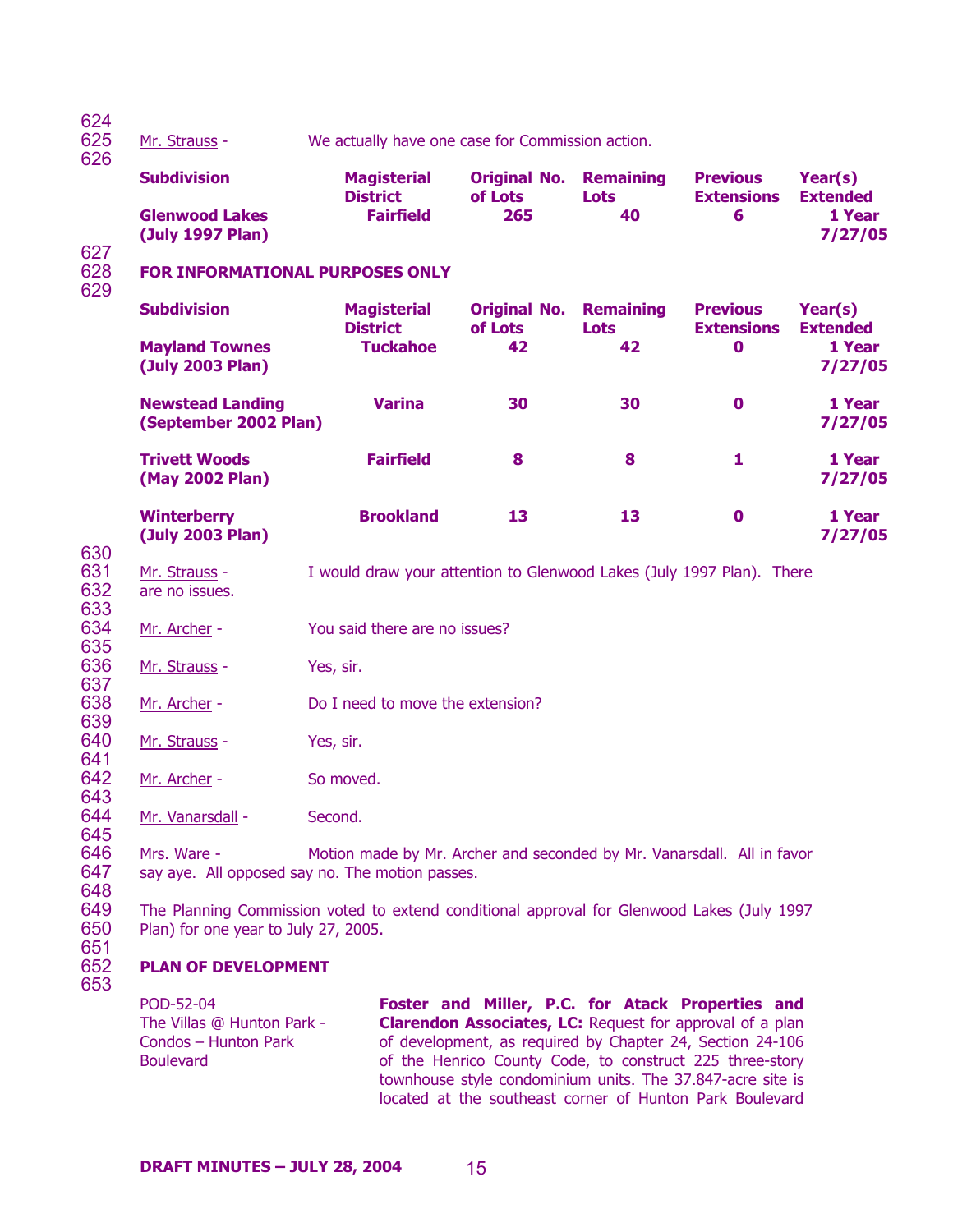and Hunton Park Lane on part of parcel 762-773-4696. The zoning is RTHC, Residential Townhouse District. County water and sewer. **(Brookland)** 

655 656 Mrs. Ware - Good morning, Mr. McGarry.

657 Mr. McGarry - Good morning, Madam Chair, and members of the Commission.

659 660 661 Mrs. Ware - Is there any opposition to POD-52-04, The Villas @ Hunton Park, in the Brookland District? There is no opposition.

662 663 664 665 666 667 668 669 Mr. McGarry - The review is complete for the plan that has been submitted. It meets all of the 26 proffers on the rezoning case. The landscape plan must also comply with these proffers. Therefore, the staff can recommend approval subject to the annotations on the plan, the standard conditions for developments of this type, and the following conditions No. 23 through 33 and No. 34 on your Addendum, which needs to be revised to reference the Proffer No. 21 in the rezoning case, and not list all of those blocks and lot numbers that are confusing. I'd be happy to answer any questions.

670 671 Mrs. Ware - Are there any questions for Mr. McGarry from the Commission?

672 673 Mr. Vanarsdall - None from me.

674 Mrs. Ware - Would you like to hear from the applicant?

676 Mr. Vanarsdall - No.

654

658

675

677

684

686

689

678 679 Mrs. Ware - **OK.** Are we ready for a motion?

680 681 682 683 Mr. Vanarsdall - I move that POD-52-04, The Villas @ Hunton Park – Condos – Hunton Park Boulevard, be approved subject to the annotations on the plans, standard conditions for developments of this type and the following additional conditions Nos. 23 through 33 and then we have 34 on the Addendum added.

685 Mr. Archer - Second.

687 688 Mrs. Ware - Motion made by Mr. Vanarsdall and seconded by Mr. Archer. All in favor say aye. All opposed say no. The motion passes.

690 691 692 693 The Planning Commission approved POD-52-04, The Villas @ Hunton Park – Condos – Hunton Park Boulevard, subject to the annotations on the plans, the standard conditions for developments of this type and the following additional conditions:

694 23. The unit house numbers shall be visible from the parking areas and drives.

- 695 696 697 698 24. The names of streets, drives, courts and parking areas shall be approved by the Richmond Regional Planning District Commission and such names shall be included on the construction plans prior to their approval. The standard street name signs shall be ordered from the County and installed prior to any occupancy permit approval.
- 699 700 25. The developer shall provide fire hydrants as required by the Department of Public Utilities and Division of Fire.
- 701 702 26. The proffers approved as a part of zoning case C-67C-03 shall be incorporated in this approval.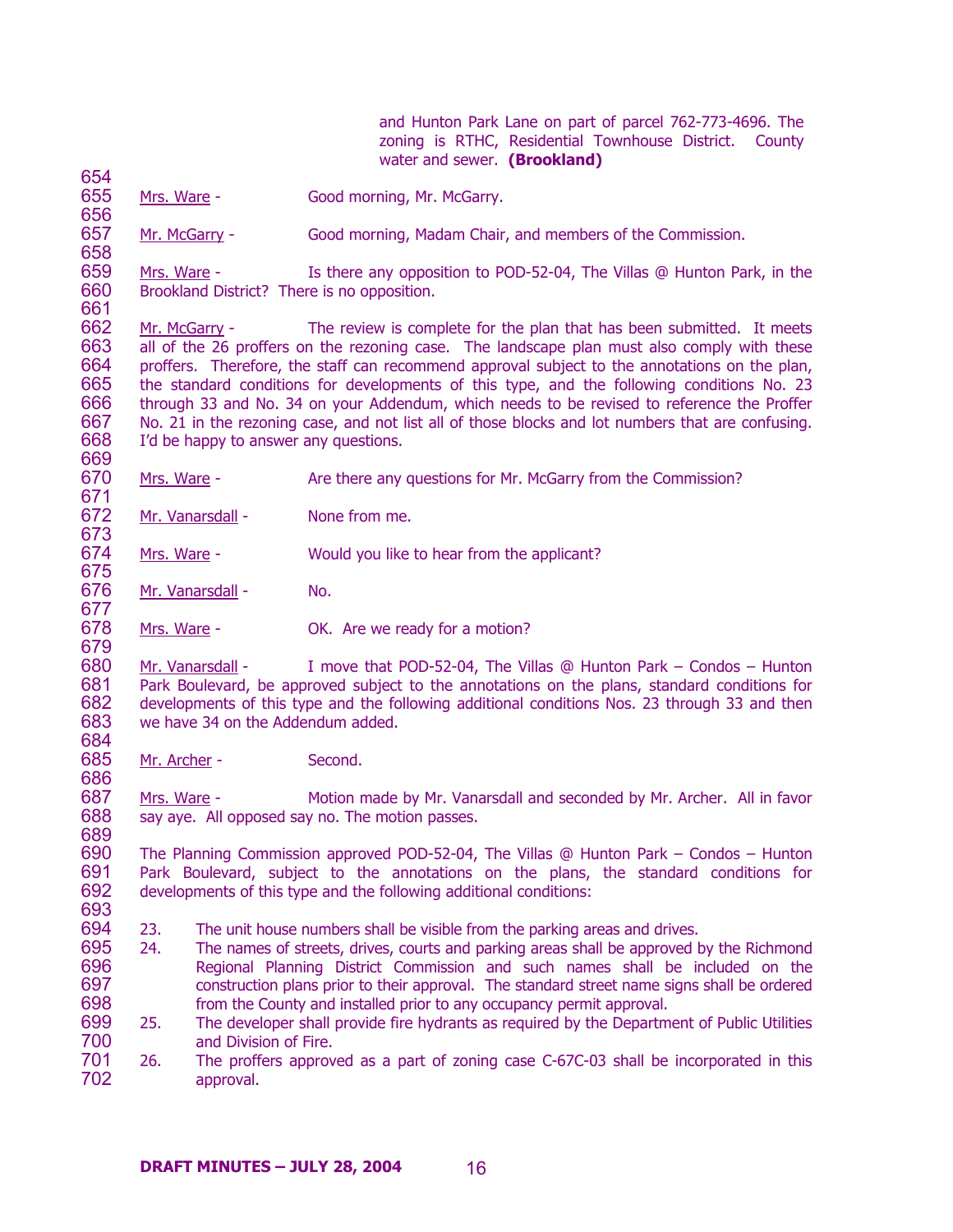- 703 704 705 27. Any necessary off-site drainage and/or water and sewer easements must be obtained in a form acceptable to the County Attorney prior to final approval of the construction plans.
- 706 707 708 28. Deviations from County standards for pavement, curb or curb and gutter design shall be approved by the County Engineer prior to final approval of the construction plans by the Department of Public Works.
- 709 710 711 29. Insurance Services Office (ISO) calculations must be included with the plans and contracts and must be approved by the Department of Public Utilities prior to the issuance of a building permit.
- 712 713 714 30. Approval of the construction plans by the Department of Public Works does not establish the curb and gutter elevations along the Henrico County maintained right-of-way. The elevations will be set by Henrico County.
- 715 716 717 718 719 31. The location of all existing and proposed utility and mechanical equipment (including HVAC units, electric meters, junction and accessory boxes, transformers, and generators) shall be identified on the landscape plans. All equipment shall be screened by such measures as determined appropriate by the Director of Planning or the Planning Commission at the time of plan approval**.**
- 720 721 722 723 32. The limits and elevations of the 100-year frequency flood shall be conspicuously noted on the plan "Limits of 100 Year Floodplain." In addition, the delineated 100-year floodplain must be labeled "Variable Width Drainage and Utility Easement." The easement shall be granted to the County prior to the issuance of any occupancy permits.
- 724 725 726 727 728 729 33. The pavement shall be of an SM-2A type and shall be constructed in accordance with County standard and specifications. The developer shall post a defect bond for all pavement with the Department of Planning - the exact type, amount and implementation shall be determined by the Director of Planning, to protect the interest of the members of the Homeowners Association. The bond shall become effective as of the date that the Homeowners Association assumes responsibility for the common areas.
- 730 731 732 733 34. The architectural plans with the building permit shall show a detailed cross section of the sound suppression requirements for a minimum 54 sound coefficient as required by Proffer #21, Case C-67C-03.

## 734 735 **SUBDIVISION**

The Ridge at Hunton Park (July 2004 Plan) **Foster and Miller, P.C. for WWJ. L.C. and Atack Properties, Inc.:** The 49.122-acre site proposed for a subdivision of 87 single-family homes is located on the south line of Hunton Park Boulevard approximately, 4,000 feet east of Staples Mill Road (U.S. Route 33) on part of parcel 763- 774-7122. The zoning is R-2AC, One-Family Residence District (Conditional). County water and sewer. **(Brookland) 87 Lots** 

736

737 738 739 740 741 742 743 744 Mr. McGarry - The staff review of the revised plan is complete and a copy is in your packet. Staff can recommend approval subject to the standard conditions for subdivisions served by public utilities and the following additional conditions are recommended, 12 through 15 and on your Addendum 16 is revised. The former conditions 17 to 20 have become a subset of 16, since they are all related to the same issue. There are two new conditions, Nos. 17 and 18, on your Addendum. One deals with the provision of a crossover in the median on Hunton Park Boulevard and the other identifies the details of the proffered required perimeter fence. I'd be happy to answer any questions.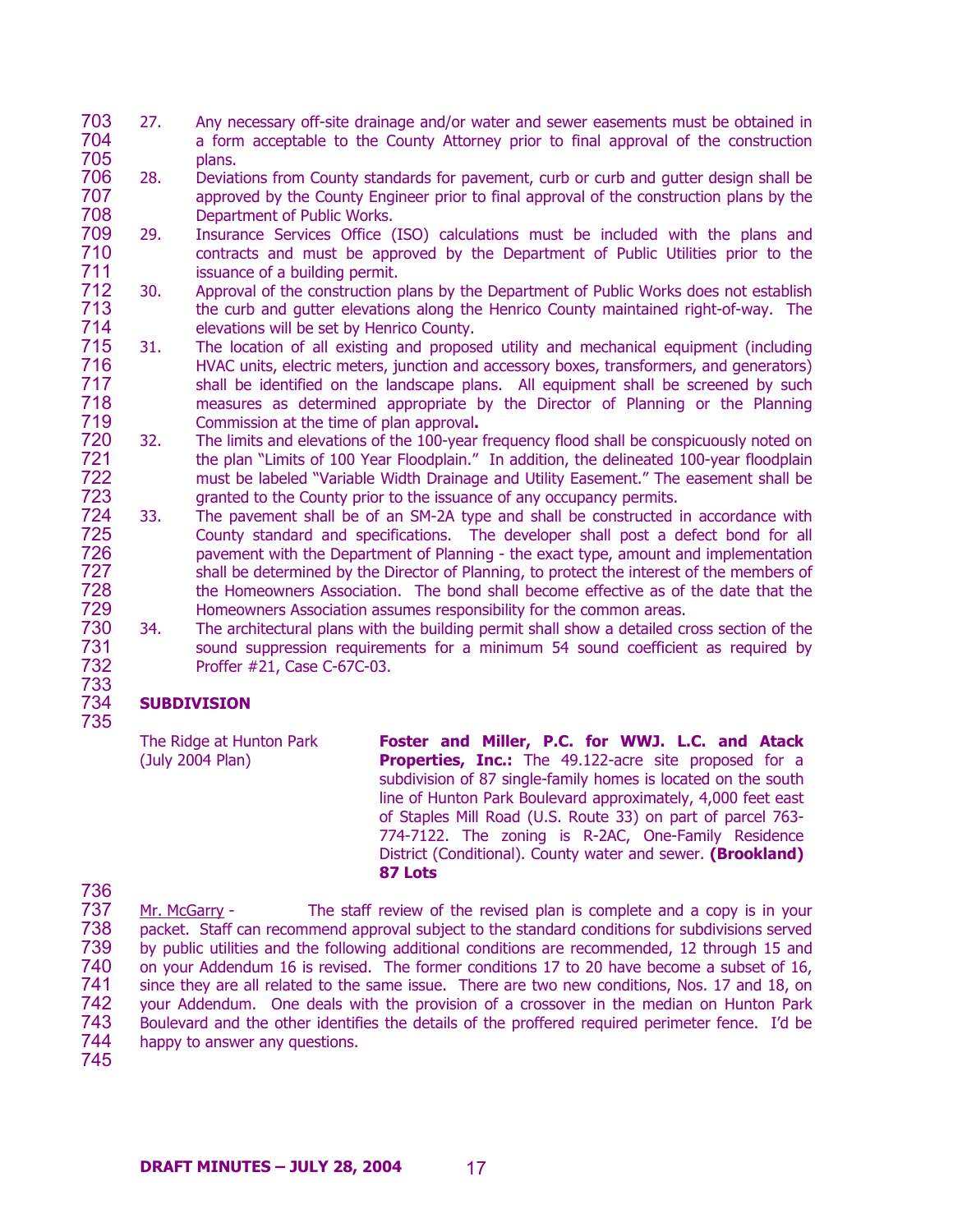746 747 748 749 Mrs. Ware - I need to ask if there is any opposition to the subdivision, The Ridge @ Hunton Park. Are there any questions for Mr. McGarry from the Commission? No questions. Mr. Vanarsdall.

750 751 752 753 754 Mr. Vanarsdall - I move approval of The Ridge @ Hunton Park (July 2004 Plan), subject to the annotations on the plan, the standard conditions for subdivisions served by public utilities and conditions 12, 13, 14, and 15 and Revised 16, Revised 17, Revised 18 and delete 19 and 20. That is it.

755 756 Mr. Jernigan - Second.

791

797 798

757 758 759 Mrs. Ware - Motion made by Mr. Vanarsdall and seconded by Mr. Jernigan. All in favor say aye. All opposed say no. The motion passes.

760 761 762 763 The Planning Commission approved The Ridge @ Hunton Park (July 2004 Plan), subject to the annotations on the plan, the standard conditions for subdivisions served by public utilities and added conditions 12, 13, 14, 15 and Revised 16, 17, 18 and delete 19 and 20.

- 764 12. The proffers approved as part of zoning case C-67C-04 shall be incorporated in this approval.
- 765 766 767 13. The limits and elevation of the 100-year frequency flood shall be conspicuously noted on the plat and construction plans and labeled "Limits of 100-year floodplain." Dedicate floodplain as a "Variable Width Drainage & Utilities Easement."
- 768 769 770 771 14. The detailed plant list and specifications for the landscaping to be provided within the 25 foot-wide planting strip easement along I-295, Hunton Park Boulevard and the eastern terminus of Roads "C" and "E" shall be submitted to the Department of Planning for review and approval prior to recordation of the plat.
- 772 773 15. Provide evidence to the Department of Planning that the cemetery has been relocated prior to construction plan approval.
- 774 775 776 777 16. Authorization for a gated community shall be granted by a Provisional Use Permit (PUP) by the Board of Supervisors. Should the PUP for a gated community be approved the following conditions shall apply:
	- A. The streets within the gated subdivision shall be built to public road standards and approved by the County Engineer, or certified as complying with public road standards by a private inspection firm approved by the County.
	- B. Complete construction details for the gates are to be included in the subdivision construction plans and must meet all specifications of the Division of Fire and the Department of General Services.
		- C. The subdivision plat must contain a note that clearly states that the streets in the subdivision are maintained by the homeowner's association.
- 786 787 788 789 790 D. The subdivision's restrictive covenants shall address the private maintenance of the streets in the public right-of-way. The covenants shall address the financing and scheduling of maintenance, postal delivery, school bus routing, emergency vehicle access, trash and recycling collection, and other related matters.
	- 17.The Hunton Park Boulevard median shall be provided a crossover opposite Road "D" to serve emergency vehicles. A left-turn lane is not required.
- 792 793 794 795 796 18. As required by proffer 15, the perimeter ornamental fence and the black vinyl coated chain link fence with ivy plantings shall be included in the construction plans as a separate landscape plan sheet. Site interior landscaping shall be provided consistent with condition #9.
	- Mr. Vanarsdall Can we go back to Page 3 for The Villas @ Hunton Park?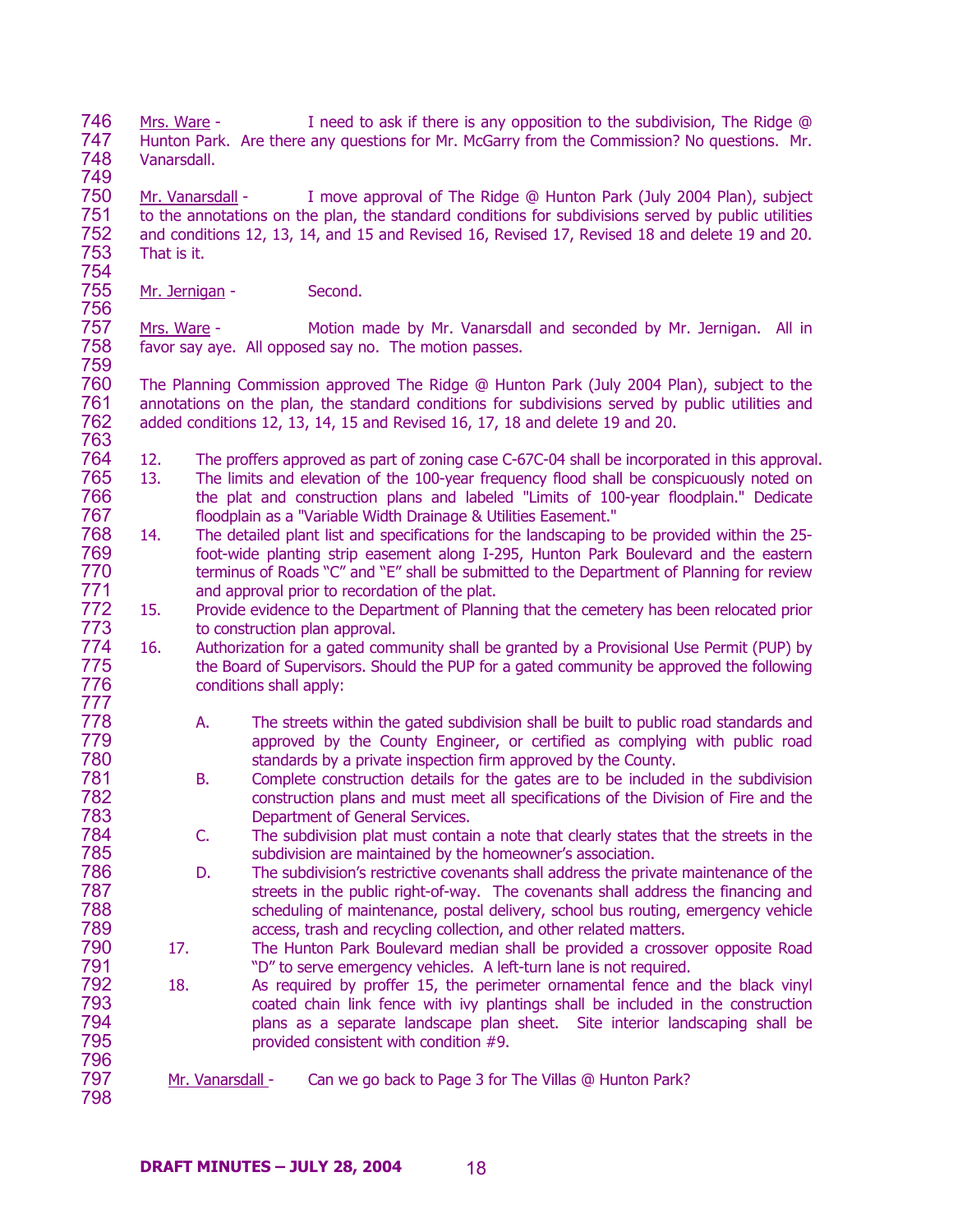799 Mrs. Ware - Certainly.

801 802 803 Mr. Vanarsdall - I didn't look at my notes too well. How do I reopen that? I wanted to change Condition #34. Anyway, why don't you call it again and we will start over?

804 805 806 807 Mrs. Ware - Do you want to wait until the Secretary returns and we can go back to this case, because I am not sure. I am not sure of the procedures. OK, I will make a motion to reconsider POD-52-04, The Villas at Hunton Park.

808 Mr. Archer - Second.

810 811 Mrs. Ware - **All in favor say aye.** All opposed say no. The motion passes.

812 813 The Planning Commission voted to reconsider POD-52-04, The Villas @ Hunton Park – Condos – Hunton Park Boulevard.

814

809

800

### 815 **PLAN OF DEVELOPMENT**

816

POD-52-04 The Villas @ Hunton Park - Condos – Hunton Park Boulevard **Foster and Miller, P.C. for Atack Properties and Clarendon Associates, LC:** Request for approval of a plan of development, as required by Chapter 24, Section 24-106 of the Henrico County Code, to construct 225 three-story townhouse style condominium units. The 37.847-acre site is located at the southeast corner of Hunton Park Boulevard and Hunton Park Lane on part of parcel 762-773-4696. The zoning is RTHC, Residential Townhouse District. County water and sewer. **(Brookland)** 

817

828

839

- 818 819 820 Mr. Vanarsdall - All right. The only change I want to make on POD-52-04 is we added No. 34 from the Addendum, and I wanted to change that to read:
- 821 822 823 824 34. The architectural plans with the building permit shall show a detailed cross section of the sound suppression requirements for a minimum 54 sound coefficient, as required by proffer Condition No. 21, Case C-67C-03.
- 825 826 That is all I have to say. Sorry about that.

827 Mr. Archer - T second the motion.

829 830 831 Mrs. Ware - Motion made by Mr. Vanarsdall and seconded by Mr. Archer. All in favor say aye. All opposed say no. The motion passes.

- 832 833 Condition No. 34 shall read as follows:
- 834 835 836 837 34. The architectural plans with the building permit shall show a detailed cross section of the sound suppression requirements for a minimum 54 sound coefficient, as required by proffer Condition No. 21, Case C-67C-03.

### 838 **FOR INFORMATIONAL PURPOSES ONLY**

| <b>Subdivision</b> | <b>Magisterial</b> |             | <b>Original Remaining</b> | <b>Previous Year(s)</b>   |  |
|--------------------|--------------------|-------------|---------------------------|---------------------------|--|
|                    | <b>District</b>    | No.         | of Lots                   | <b>Extension Extended</b> |  |
|                    |                    | <b>Lots</b> |                           |                           |  |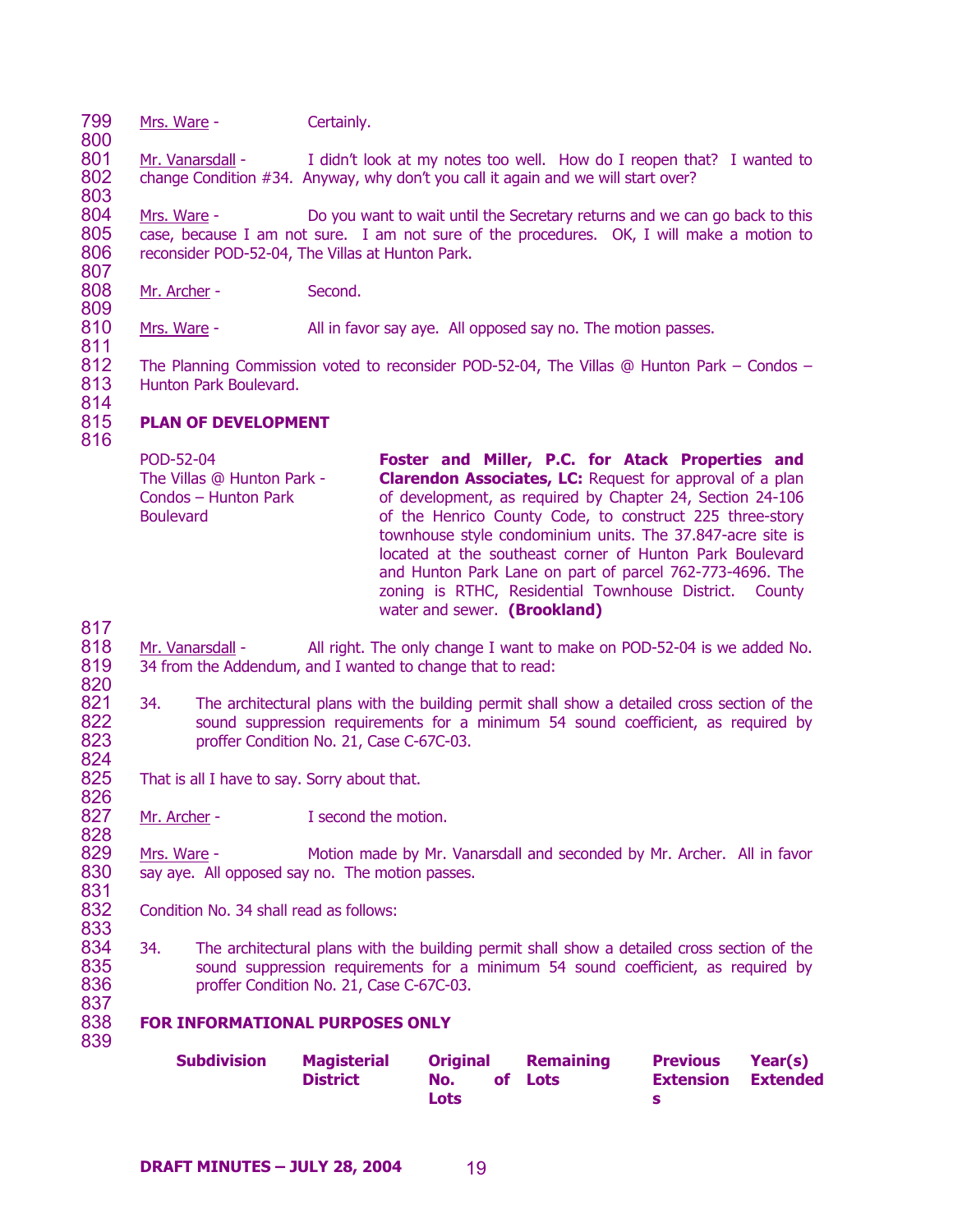| <b>Mayland</b><br><b>Townes</b><br>(July<br>2003<br>Plan)            | <b>Tuckahoe</b>  | 42 | 42 | 0        | 1 Year<br>7/27/05 |
|----------------------------------------------------------------------|------------------|----|----|----------|-------------------|
| <b>Newstead</b><br><b>Landing</b><br>(September<br><b>2002 Plan)</b> | <b>Varina</b>    | 30 | 30 | $\bf{0}$ | 1 Year<br>7/27/05 |
| <b>Trivett</b><br><b>Woods</b><br>2002<br>(May<br>Plan)              | <b>Fairfield</b> | 8  | 8  | 1        | 1 Year<br>7/27/05 |
| <b>Winterberry</b><br>(July<br>2003<br>Plan)                         | <b>Brookland</b> | 13 | 13 | 0        | 1 Year<br>7/27/05 |

840

849

851

856

858

841 842 843 844 845 Mr. Jernigan - Madam Chairman, while we are backing up, let's go back to Page 1, because we did have the Subdivision for Glenwood Lakes that we voted on, and I know that the other subdivisions are for informational purposes only, but there are four listed there, Mayland Townes, Newstead Landing, Trivett Woods, Winterberry, and I want to assume that the extensions for all of those are correct as they are listed on the sheet.

846 847 848 Mr. Silber - They should be correct as listed. Mr. McGarry, do you have anything to the contrary?

850 Mr. McGarry - Kevin says they are accurate.

852 853 Mr. Jernigan - I just wanted it for the record. Thank you, ma'am.

854 855 Mr. Silber - I apologize for stepping out. Have we gotten through the Expedited Agenda? What page are you on?

857 Mrs. Ware - Page 7.

### 859 **PLAN OF DEVELOPMENT & SPECIAL EXCEPTION**

860

POD-53-04 The Manor @ Hunton Park – Recreation Center (POD-83-02 Revised) **Foster and Miller, P.C. for Builder Resource and Development Company, L.P.: Request for approval of a** revised plan of development and special exception for a private recreation center, as required by Chapter 24, Sections 24-2, 24-13.3 and 24-106 of the Henrico County Code, to construct a one-story, 1,539 square foot recreation center and pool with parking area and permit a gated community. The 0.51-acre site is located at 3497 Manor Grove Circle on part of parcels 765-774-9610 and 765-774-7043. The zoning is R-5AC, General Residence District (Conditional). County water and sewer. **(Brookland)** 

861

Is there any opposition to POD-53-04, The Manor @ Hunton Park -863 Recreation Center? No opposition. Hello, Mr. McGarry. **862** Mrs. Ware -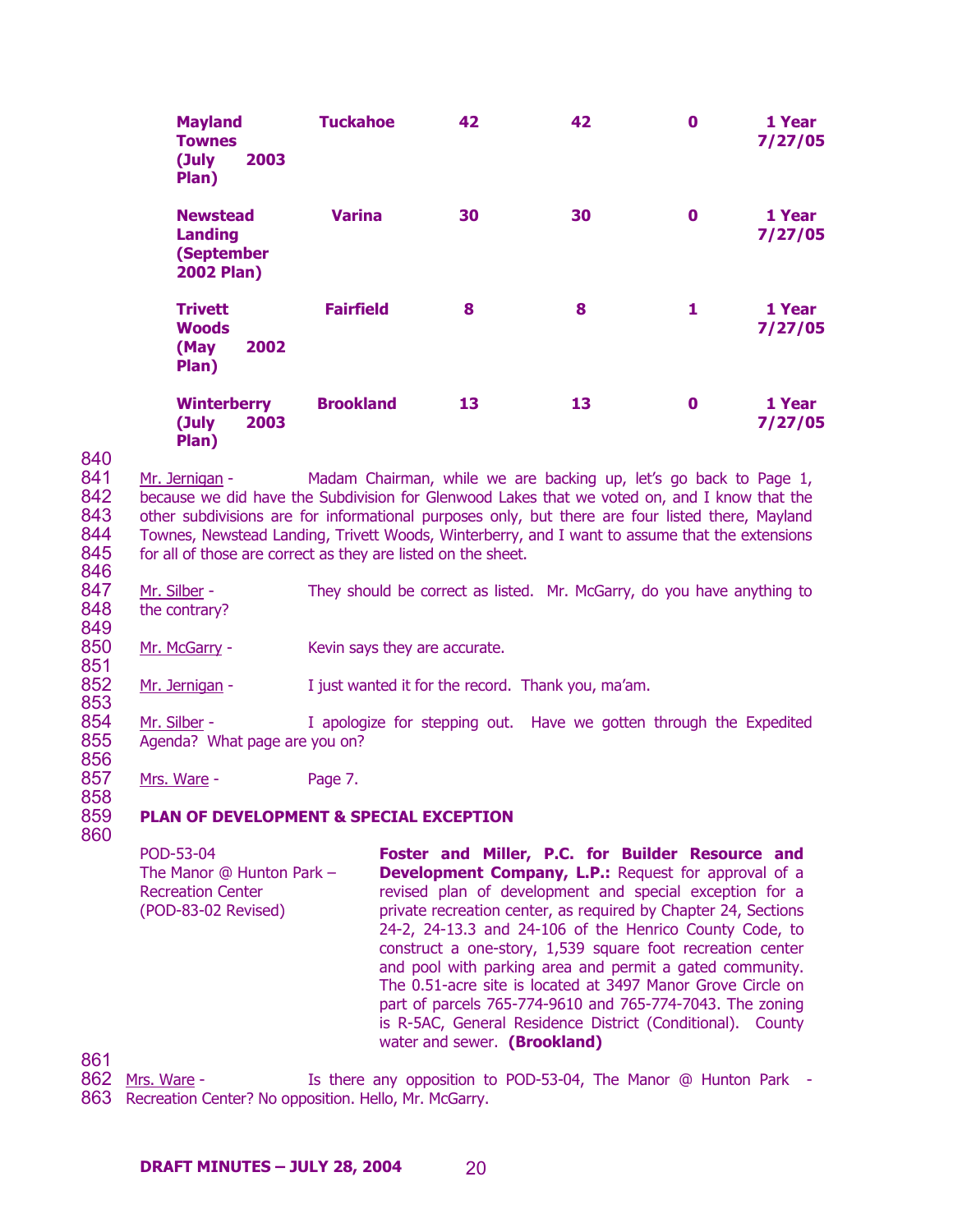864

865 Mr. McGarry -866 an approved zero lot line subdivision. It does require two motions in your approval, one for plan of 867 development and the other for special exception for the actual clubhouse. Staff can recommend 868 approval subject to the standard conditions for developments of this type and the following conditions 869 Nos. 23 through 30, plus 26 on the Addendum is revised, 30 is Revised and 31 is added, so we are 870 looking for approval for conditions 23 through 31. I'd be happy to answer any questions. 871 Hello. This plan would authorize construction of the recreation center in 872 Mrs. Ware -873 Are there any questions for Mr. McGarry? 874 Mr. Vanarsdall -875 special exception for a clubhouse, so I move that we approve the special exception for the clubhouse. 876 I have none. Let's see. I will start with the special exception. We need a 877 Mr. Archer - Second. 878 879 Mrs. Ware -880 say aye. All opposed say no. The motion passes. 881 Motion made by Mr. Vanarsdall and seconded by Mr. Archer. All in favor 882 Mr. Vanarsdall -883 be approved, subject to the annotations on the plans, the standard conditions for developments of 884 this type and added conditions Nos. 23, 24, 25 and Revised 26, 27, 28, 29 and Revised 30 and added 885 31 from the Addendum. I want to add that the sound abatement on this one is .55. 886 I recommend POD-53-04, The Manor @ Hunton Park – Recreation Center, 887 Mr. Jernigan - Second. 888 889 Mrs. Ware -890 say aye. All opposed say no. The motion passes. 891 892 The Planning Commission approved Special Exception and Plan of Development for POD-53-04, The 893 Manor @ Hunton Park – Recreation Center (POD-83-02 Revised), subject to the annotations on the 894 plans, the standard conditions for developments of this type and the following additional conditions: 895 896 23. 897 898 899 900 25. Any necessary off-site drainage and/or water and sewer easements must be obtained in a 901 902 26. 903 904 27. 905 906 907 28. 908 909 910 911 912 913 29. 914 Motion made by Mr. Vanarsdall and seconded by Mr. Jernigan. All in favor 23. The developer shall provide fire hydrants as required by the Department of Public Utilities and Division of Fire. The proffers approved as a part of zoning case C-48C-01 shall be incorporated in this approval. form acceptable to the County Attorney prior to final approval of the construction plans. 26. During construction, the emergency access from Mill Road shall be blocked with orange barrier fence and construction traffic access from Mill Road prohibited. 27. Insurance Services Office (ISO) calculations must be included with the plans and contracts and must be approved by the Department of Public Utilities prior to the issuance of a building permit. The pavement shall be of an SM-2A type and shall be constructed in accordance with County standard and specifications. The developer shall post a defect bond for all pavement with the Department of Planning - the exact type, amount and implementation shall be determined by the Director of Planning, to protect the interest of the members of the Homeowners Association. The bond shall become effective as of the date that the Homeowners Association assumes responsibility for the common areas. 29. The covenants shall be revised to require mandatory participation by each property owner for the financial support of the clubhouse as part of the annual assessment.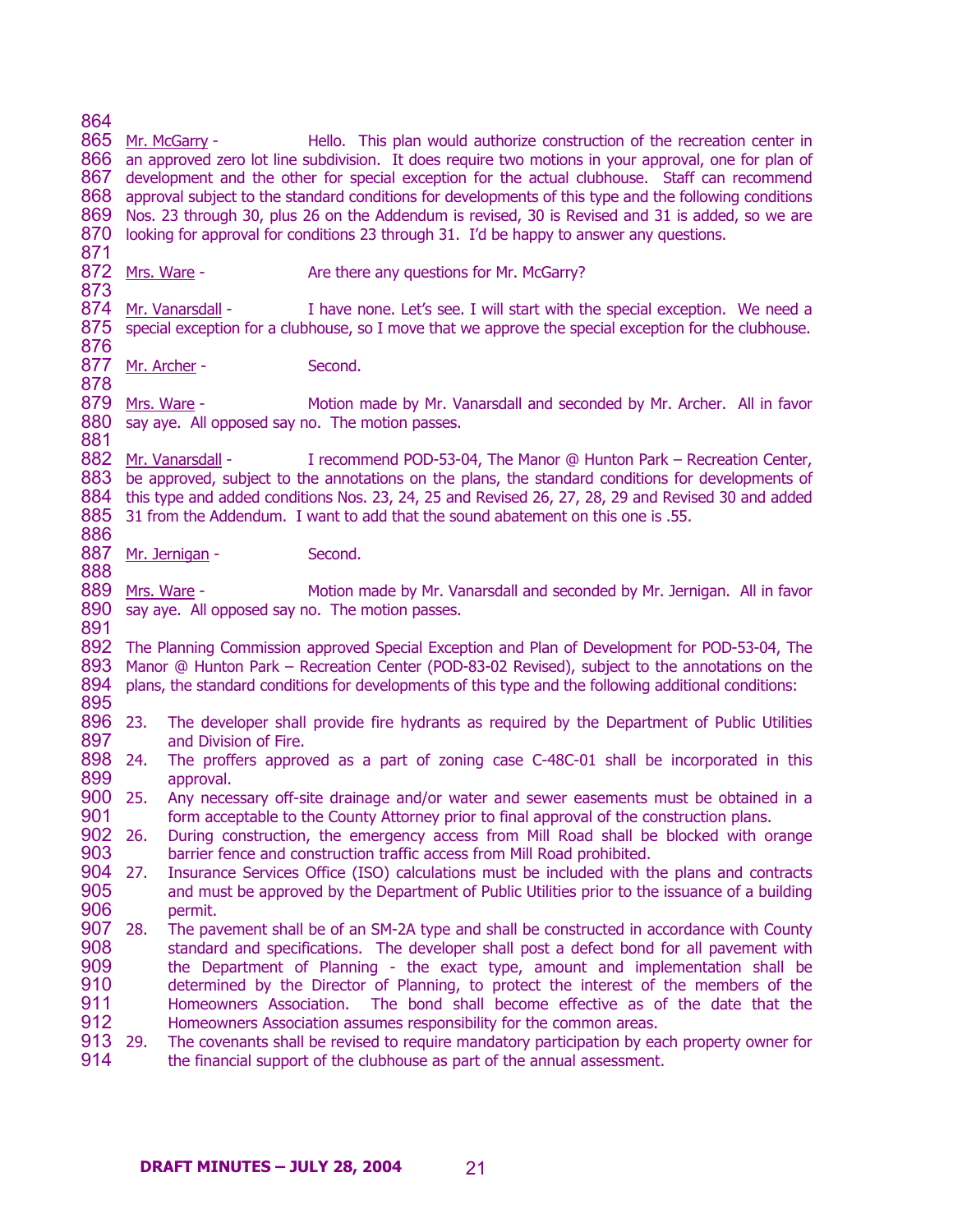915 30. Complete construction details for the entrance gates shall be included in the revised 916 917 construction plans and must meet all specifications of the Division of Fire and the Department of General Services.

918 31. The clubhouse construction must be started before approval of the  $40<sup>th</sup>$  building permit and 919 920 completed before the 60<sup>th</sup> certificate of occupancy.

### 921 922 **PLAN OF DEVELOPMENT**

POD-59-04 Villages @ the Crossings, Section 2 (POD-49-04 Revised) **Bay Design Group, P.C. for Sauer Properties, Inc. and Wilton Development Corporation:** Request for approval of a revised plan of development, as required by Chapter 24, Section 24-106 of the Henrico County Code, to construct 51 two and three-story residential townhouse units for sale. The 40.98-acre site is located on the east side of Interstate 95 extending northwardly approximately 2,000 feet from Virginia Center Parkway on parcel 788-771-3457. The zoning is RTHC, Residential Townhouse District (Conditional). County water and sewer. **(Fairfield)** 

924 925 926 Mrs. Ware - Is there any opposition to POD-59-04, Villages @ the Crossings, Section 2, in the Fairfield District. No opposition.

927 928 929 930 931 932 Mr. McGarry - The conditional subdivision for this was granted by the Commission in April for 175 lots. The Section 1 POD was granted last month for 129 lots. This POD before you is for Section 2 with an additional 51 lots, and this will build out the project. Staff recommends approval subject to annotations on the plans, standard conditions for developments of this type and the following additional conditions are recommended, No. 23 through 32.

933 934 Mrs. Ware - Are there any questions for Mr. McGarry?

935 936 937 Mr. Archer - Mr. McGarry, Condition 29 speaks to the approval of construction plans that has to do with curbs and gutters. Does that stipulate the type of curb cuts we will have? I think you know the kind that we don't want.

- 939 940 941 Mr. McGarry - That is a general condition we use and we let the Department of Public Works accept certain types of curbing.
- 942 Mr. Archer - Is there anyway?
- 944 Mr. McGarry - Do you have a specific type you'd like to use?

946 947 948 949 Mr. Archer - Yes, the kind we don't like is the roll face that goes across that bump when you go across the highway. In fact, I don't care if we never see another one of those to be honest with you. Is there anyway that we can stipulate that – that is a non-standard, I quess, isn't it, Mr. Secretary?

- 951 Mr. Silber - That is correct. The standard is the...
- 953 Mr. Archer - The standard is the kind we want. Is that correct?
- 955 Mr. Silber - Yes.
- 956

923

938

943

945

950

952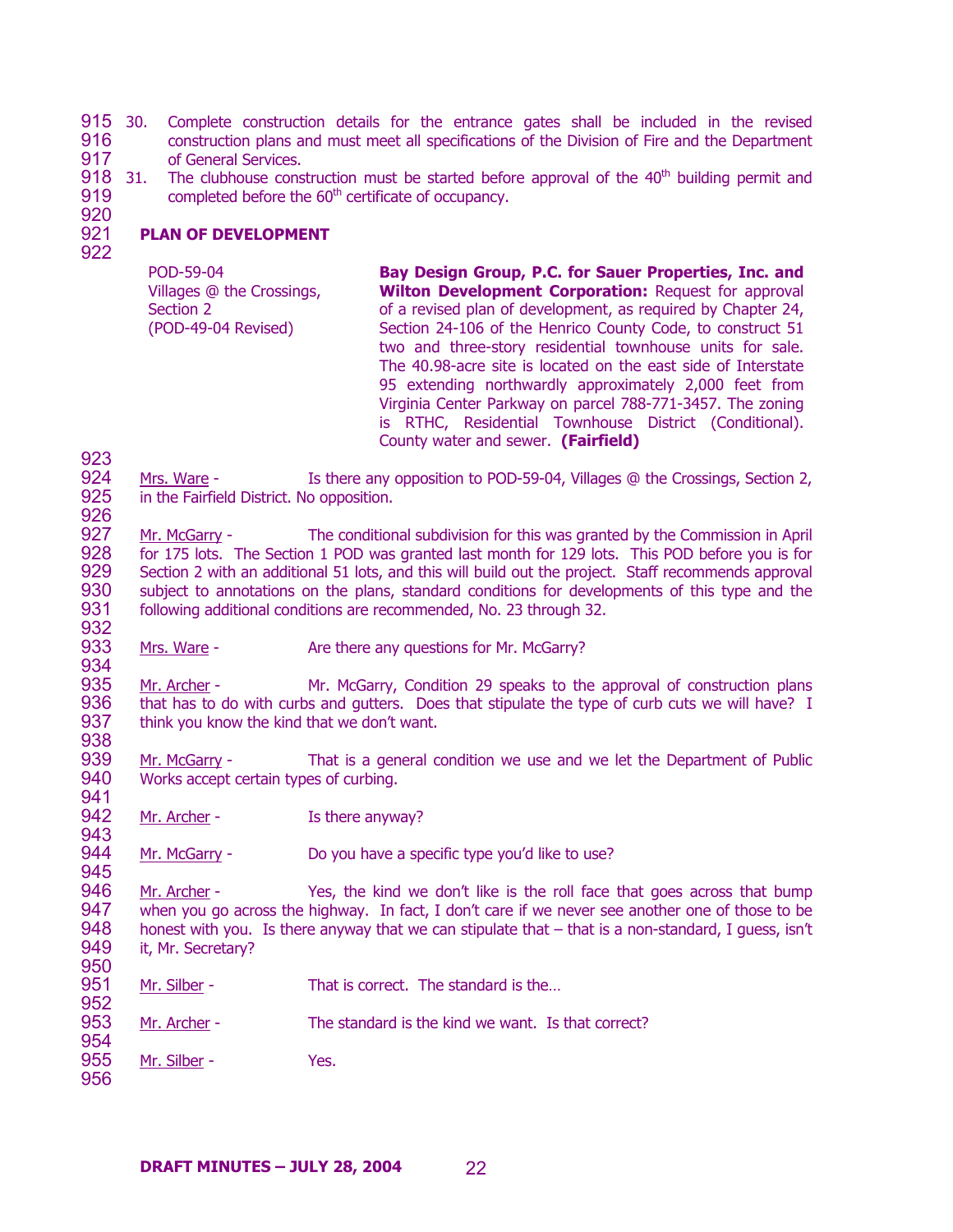- 957 958 959 Mr. Archer - CK. Is there anyway we can condition that so that we can be sure that the standard curb cut would be used?
- 960 961 Mr. McGarry - I think you could amend No. 29 to exclude the roll face curbing.
- 962 963 Mr. Archer - **OK.** Then let's do that.
- 964 965 966 Mr. Wilton - I can offer to agree to that. The first section is off-standard curb and gutter. This is standard curb and gutter.
- 967 968 Mr. Archer - Can we stipulate that for all of your subdivisions from this day forward?
- 969 970 Mr. Wilton - I don't know if I can do that for all of my subdivisions, but this one I would be happy to.
- 972 973 Mr. Archer - Thank you, sir.

971

976

980

985

987

990

- 974 975 Mr. Silber - For the record, that was Hank Wilton. So we will modify condition No. 29 to reflect that, Mr. Archer.
- 977 978 Mr. Archer - OK, that is all I had.
- 979 Mrs. Ware - Are there any other questions of Mr. McGarry? No questions. Mr. Archer.
- 981 982 983 984 Mr. Archer - Madam Chairman, I move approval of POD-59-04, Villages @ the Crossings, Section 2, (POD-49-04 Revised), subject to the annotations on the plans and the standard conditions for developments of this type, and additional conditions Nos. 23 through 32 with adding the language that we just spoke of in Condition No. 29, standard curb and gutter.
- 986 Mr. Vanarsdall - Second.
- 988 989 Mrs. Ware - Motion made by Mr. Archer and seconded by Mr. Vanarsdall. All in favor say aye. All opposed say no. The motion passes.
- 991 992 993 994 The Planning Commission approved POD-59-04, Villages @ the Crossings, Section 2, (POD-49-04 Revised), subject to the annotations on the plans, standard conditions for developments of this type and the following additional conditions:
- 996 997 23. The subdivision plat for Villages @ the Crossings, Section 2 shall be recorded before any building permits are issued.
- 998 999 24. The proffers approved as a part of zoning case C-3C-04 shall be incorporated in this approval.
- 1000 1001 1002 1003 1004 1005 25. The pavement shall be of an SM-2A type and shall be constructed in accordance with County standard and specifications. The developer shall post a defect bond for all pavement with Department of Planning - the exact type, amount and implementation shall be determined by the Director of Planning, to protect the interest of the members of the Homeowners Association. The bond shall become effective as of the date that the Homeowners Association assumes responsibility for the common areas.
- 1006 1007 26. The developer shall provide fire hydrants as required by the Department of Public Utilities and Division of Fire.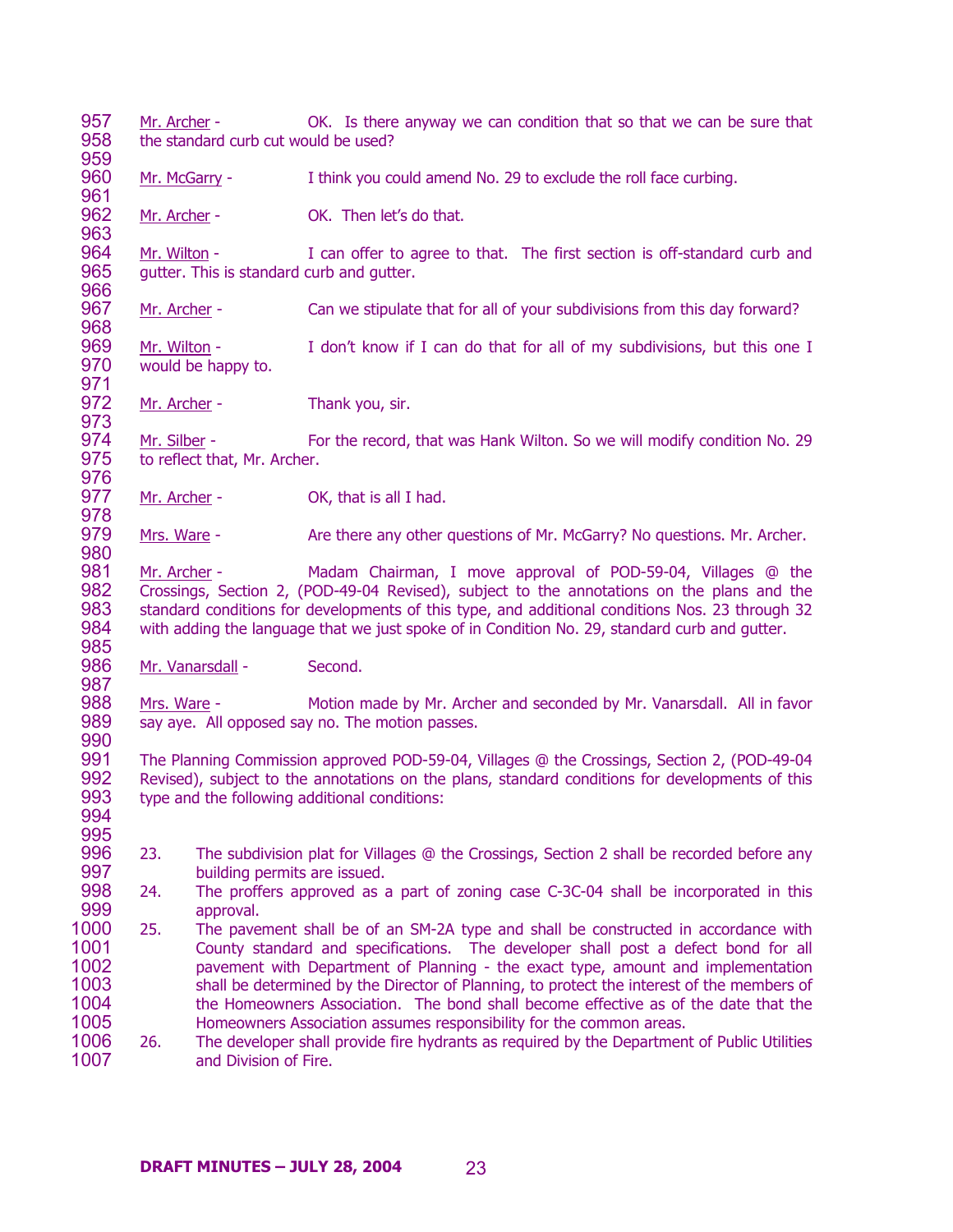- 1008 1009 1010 27. Any necessary off-site drainage and/or water and sewer easements must be obtained in a form acceptable to the County Attorney prior to final approval of the construction plans.
- 1011 1012 1013 28. Deviations from County standards for pavement, curb or curb and gutter design shall be approved by the County Engineer prior to final approval of the construction plans by the Department of Public Works. No roll face curbing shall be used.
- 1014 1015 1016 29. Approval of the construction plans by the Department of Public Works does not establish the curb and gutter elevations along the Henrico County maintained right of way. The elevations will be set by Henrico County. Roll face curbing is not permitted.
- 1017 30. The unit house numbers shall be visible from the parking areas and drives.
- 1018 1019 1020 1021 31. The names of streets, drives, courts and parking areas shall be approved by the Richmond Regional Planning District Commission and such names shall be included on the construction plans prior to their approval. The standard street name signs shall be ordered from the County and installed prior to any occupancy permit approval.
- 1022 1023 1024 32. To meet the hand hose lay requirements of the Division of Fire, three-story buildings shall be sprinklered and two-story buildings shall be provided fire lanes at locations satisfactory to Fire.

# **PLAN OF DEVELOPMENT & TRANSITIONAL BUFFER DEVIATION**

| POD-56-04<br><b>Aspen Park</b><br>6009-6013 Staples Mill Road | Carter Design for James R. and Thomas R. Hamilton:<br>Request for approval of a plan of development and<br>transitional buffer deviation, as required by Chapter 24,<br>Sections $24-106$ and $24-106.2(e)(3)$ of the Henrico County<br>Code, to construct four one-story medical office buildings<br>totaling 20,076 square feet and two office/warehouses<br>totaling 64,556 square feet. The 5.80-acre site is located on<br>the east line of Staples Mill Road (U.S. Route 33),<br>approximately 300 feet north of Aspen Avenue on parcels<br>774-746-2884, 774-746-3074, 774-746-4666 and 774-746-<br>1058. The zoning is 0-2, Office District, O-2C, Office District |
|---------------------------------------------------------------|----------------------------------------------------------------------------------------------------------------------------------------------------------------------------------------------------------------------------------------------------------------------------------------------------------------------------------------------------------------------------------------------------------------------------------------------------------------------------------------------------------------------------------------------------------------------------------------------------------------------------------------------------------------------------|
|                                                               | (Conditional) and M-1, Light Industrial District. County water<br>and sewer. (Brookland)                                                                                                                                                                                                                                                                                                                                                                                                                                                                                                                                                                                   |

- 1029 1030 1031 Mrs. Ware - Is there any opposition to POD-56-04, Aspen Park, in the Brookland District? No opposition. Good morning, Mr. Wilhite.
- 1032 1033 1034 Mr. Wilhite - Good morning. I would point out the medical office being proposed is located in the front of the site near Staples Mill Road in the 0-2 District. The office/warehouse portion of this property is located in the rear of the property zoned M-1.
- 1035 1036 1037 1038 1039 1040 There was a meeting held with the applicant yesterday to discuss issues related to this project, and as a result there are seven additional conditions that appear on Page 5 of your Addendum where staff is recommending approval, and I will be happy to go through them to explain what these conditions address. No. 42 addresses the requirement for a deceleration and turn lane on Staples Mill Road into this development and requires it to be built to VDOT standards.
	- 1041

1028

1025 1026 1027

1042 1043 1044 In addition No. 43 covers the necessary right of way dedication for construction of this turn lane be dedicated prior to any occupancy permits being issued.

1045 1046 1047 No. 44 covers the replacement of the sidewalk due to the construction of the turn lane along Staples Mill Road. The sidewalk is to be built to VDOT standards as well.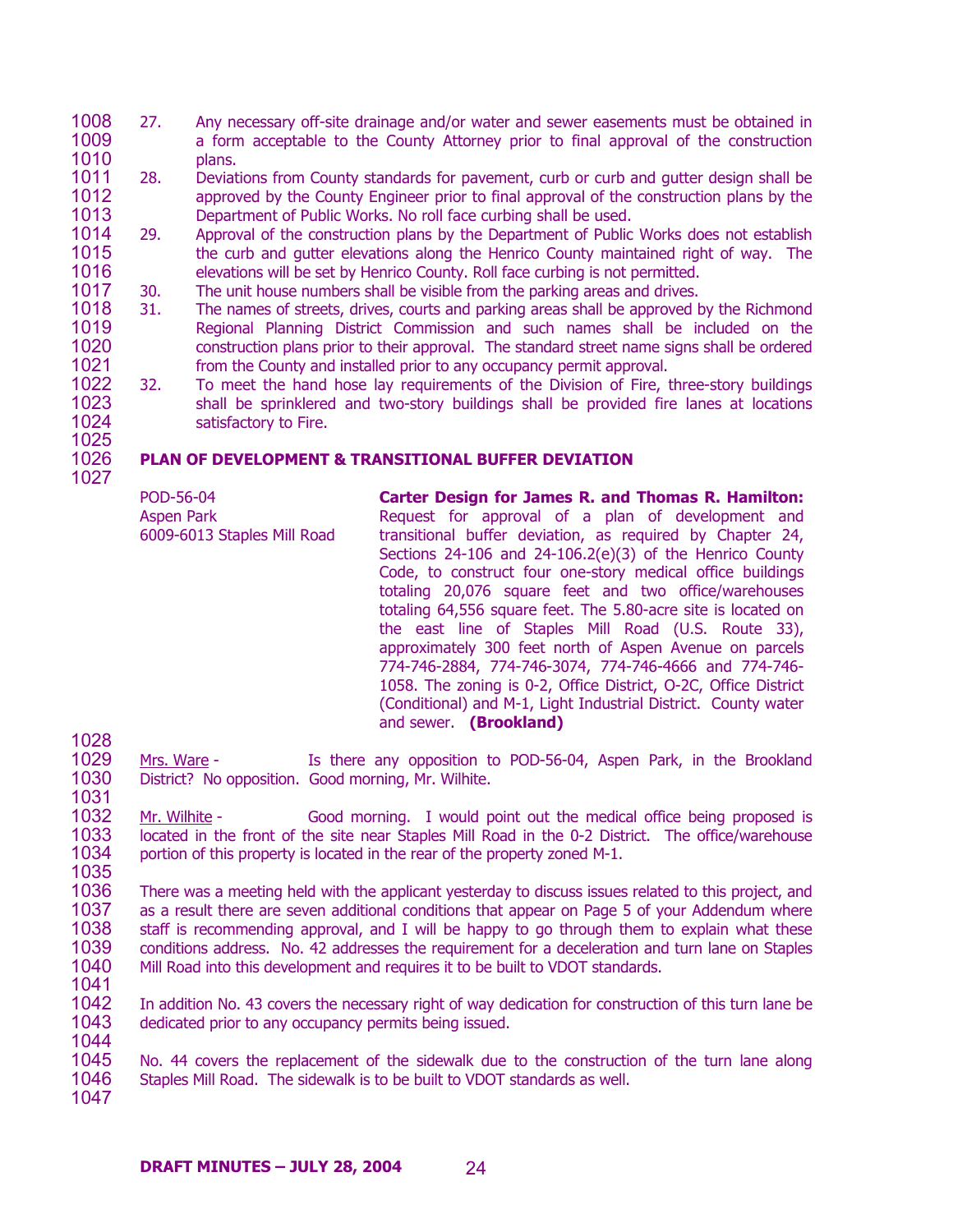1048 1049 1050 Condition No. 45 requires that the driveway between the M-1 and O-2 zoning district be redesigned to prohibit the tractor-trailer traffic on the O-2 District property and this would be done prior to final plan approval.

1052 1053 1054 1055 1056 Condition No. 46 would require the applicant to work with the County staff to make sure that adequate landscaping is provided along Staples Mill Road. We expect at least a 16-foot landscape strip, if not more, to be provided. In addition, there will be a black metal decorative fence with brick columns constructed along Staples Mill as part of this requirement.

1057 1058 1059 1060 Condition No. 47 addresses the architectural details of the buildings located on the M-1 District, the office/warehouse buildings in the M-1 District. Prior to building permit approval, the material would include scored color integrated block. Staff would add as a point of clarification, this does refer to the buildings in the M-1 District, not the O-2 District, which are brick construction.

1062 1063 1064 Condition No. 48 deals with signage along Staples Mill Road in the O-2 portion of the property. What would be required would be a monument type sign with landscaping around the base.

1065 1066 1067 1068 1069 1070 1071 Staff is able to recommend approval of the plan with those added conditions Nos. 42 through 48, as they appear on your Addendum, in addition to the standard conditions and the additional miscellaneous conditions already appearing on the agenda. I would also like to point out that there is a transitional buffer requirement between the O-2 and the M-1 portions of the site, because this project is being developed at one time, and coordinated, staff would recommend waiver of that transitional buffer requirement and that would be through a separate motion at this time.

- 1072 1073 Mr. Vanarsdall - You want that as a separate motion?
- 1074 1075 1076 Mr. Wilhite - A transitional buffer deviation would be a separate motion prior to POD approval.
- 1077 1078 Mr. Vanarsdall - A buffer between the O-2 and the M-1.
- 1079 1080 Mr. Wilhite - Yes. Staff is recommending waiver of that requirement.
- 1081 Mr. Vanarsdall - All right.

1051

1061

1082

1083 1084 Mrs. Ware - The Are there any questions of Mr. Wilhite?

1085 1086 1087 Mr. Vanarsdall - Let me start with the transitional buffer. Staff recommends that we waive the transitional buffer between the O-2 and the M-1 property. I recommend that.

1088 1089 Mr. Jernigan - Second.

1090 1091 1092 Mrs. Ware - Motion made by Mr. Vanarsdall and seconded by Mr. Jernigan. All in favor say aye. All opposed say no. The motion passes.

1093 1094 1095 The Planning Commission voted to waive the transitional buffer requirement between the O-2 and the M-1 property for POD-56-04, Aspen Park, 6009-6013 Staples Mill Road.

1096 1097 1098 Mr. Vanarsdall - Then, on the conditions, I believe, Kevin, we talked about on No. 45 that we would refer to Proffer No. so and so and Case so and so.

Mr. Wilhite - Yes, Proffer No. 3 of both zoning cases, C-53C-89 and C-102C-89, also speaks to the traffic connecting between these two zoning districts. 1099 1100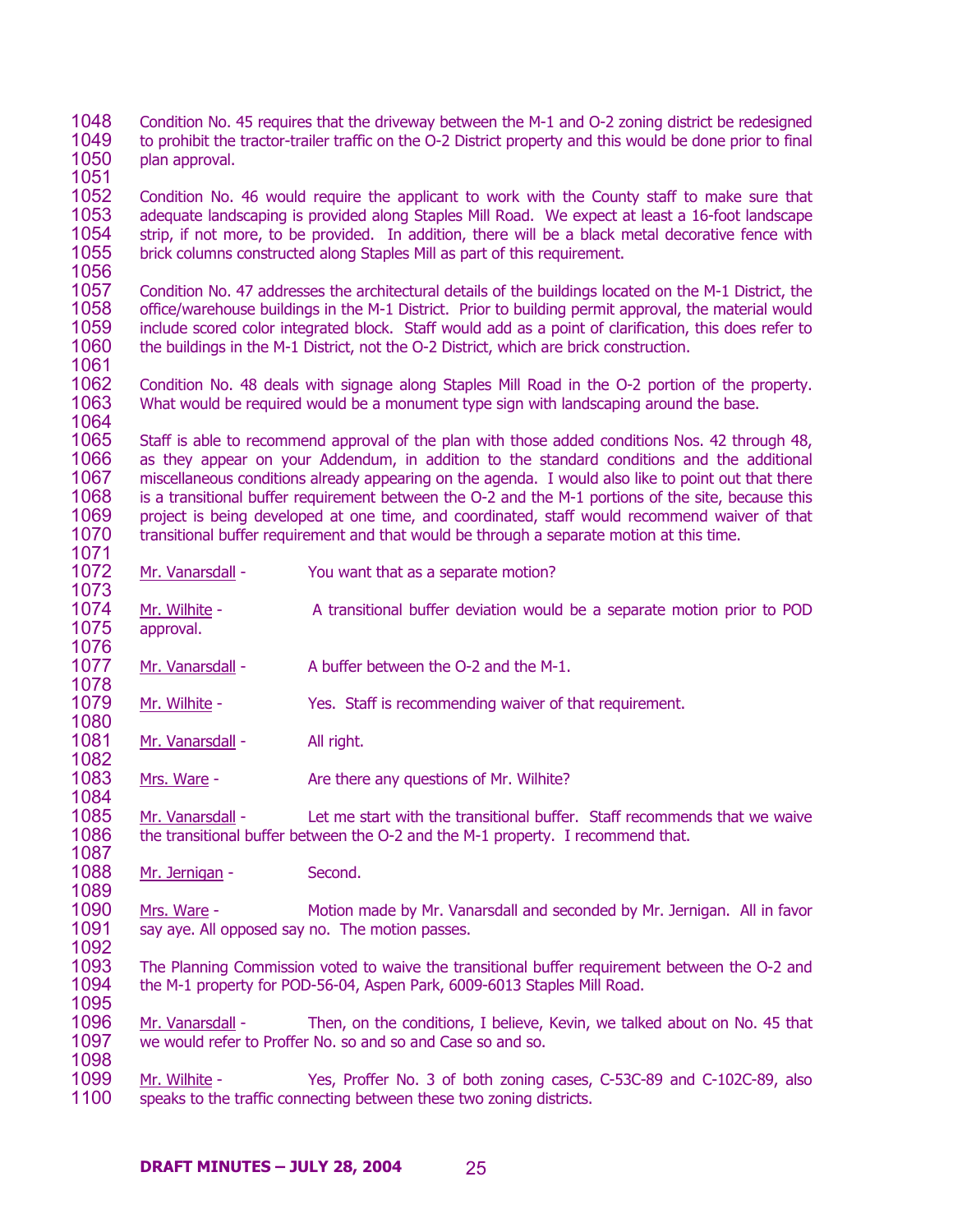1101

1104

1108

1118

1102 1103 Mr. Vanarsdall - And then the 47 where it says the materials will include scored colorintegrated block, I think that only pertains to M-1, does it not?

1105 1106 1107 Mr. Wilhite - Yes. The wording in the M-1 zone probably can be placed behind the first sentence where "Building Permits for the office warehouse buildings in the M-1 zone" can be added.

1109 1110 1111 1112 1113 1114 1115 1116 Mr. Vanarsdall - That is good. All right. I want Tom Hamilton and Michelle Carter back there, I want to thank them for yesterday's meeting, and Tom, I want to thank you for your understanding and cooperation. And I want to thank Christina and Dave O'Kelly for being in on it, and so I recommend approval subject to the annotations on the plans, standard conditions for developments of this type and conditions Nos. 42,43,44 added, 45 added, 46 added, 47 added and 48 added and I want to add No. 9 and 11 Amended, and I believe that is it, plus 23 through 41 and then others from the addendum, 42 through 48.

1117 Mr. Jernigan - Second.

1119 1120 1121 Mrs. Ware - Motion made by Mr. Vanarsdall and seconded by Mr. Jernigan. All in favor say aye. All opposed say no. The motion passes.

1122 1123 1124 1125 The Planning Commission approved POD-56-04, Aspen Park, 6009-6013 Staples Mill Road, subject to the annotations on the plans, standard conditions for developments of this type and the following additional conditions:

- 1126 1127 1128 9. **AMENDED** - A detailed landscaping plan shall be submitted to the Department of Planning for review and Planning Commission approval prior to the issuance of any occupancy permits.
- 1129 1130 1131 1132 11. **AMENDED** - Prior to the **approval of an electrical permit application and** installation of the site lighting equipment, a plan including depictions of light spread and intensity diagrams, and fixture **specifications and** mounting height details shall be submitted for Department of Planning review and Planning Commission approval.
- 1133 1134 1135 1136 23. The right-of-way for widening of School Road as shown on approved plans shall be dedicated to the County prior to any occupancy permits being issued. The right-of-way dedication plat and any other required information shall be submitted to the County Real Property Agent at least sixty (60) days prior to requesting occupancy permits.
- 1137 1138 1139 1140 1141 24. The easements for drainage and utilities as shown on approved plans shall be granted to the County in a form acceptable to the County Attorney prior to any occupancy permits being issued. The easement plats and any other required information shall be submitted to the County Real Property Agent at least sixty (60) days prior to requesting occupancy permits.
- 1142 1143 25. The entrances and drainage facilities on Staples Mill Road (U. S. Route 33) shall be approved by the Virginia Department of Transportation and the County.
- 1144 1145 1146 26. A notice of completion form, certifying that the requirements of the Virginia Department of Transportation entrances permit have been completed, shall be submitted to the Department of Planning prior to any occupancy permits being issued.
- 1147 1148 27. The developer shall provide fire hydrants as required by the Department of Public Utilities and Division of Fire.
- 1149 28. All repair work shall be conducted entirely within the enclosed building.
- 1150 29. Outside storage shall not be permitted unless properly screened per County Code.
- 1151 1152 30. The proffers approved as a part of zoning cases C-53C-89 and C-102C-89 shall be incorporated in this approval.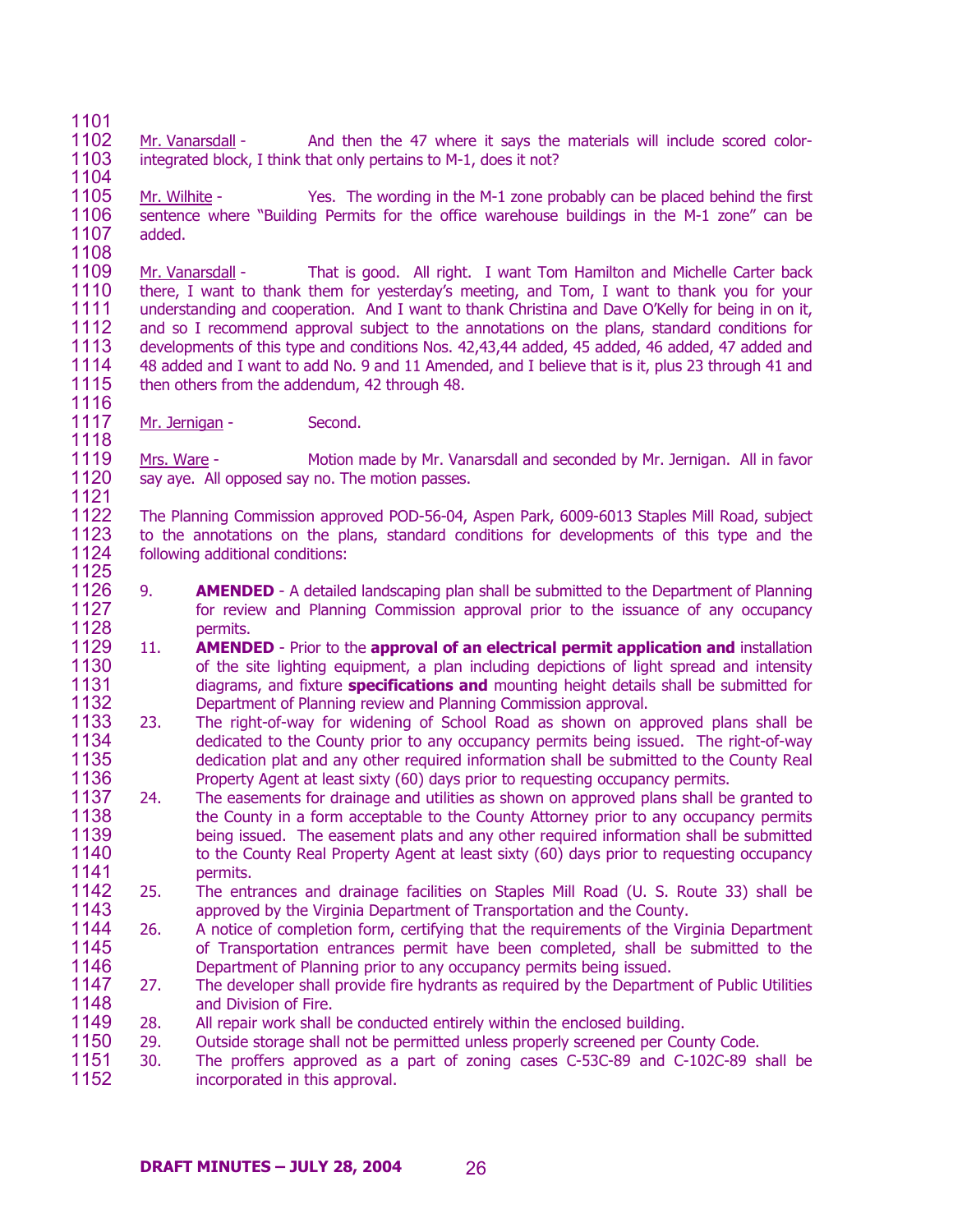- 31. Prior to issuance of a building permit, the developer must furnish a letter from Dominion Virginia Power stating that this proposed development does not conflict with their facilities. 1153 1154 1155
- 1156 1157 1158 32. The certification of building permits, occupancy permits and change of occupancy permits for individual units shall be based on the number of parking spaces required for the proposed uses and the amount of parking available according to approved plans.
- 1159 1160 1161 33. Any necessary off-site drainage and/or water and sewer easements must be obtained in a form acceptable to the County Attorney prior to final approval of the construction plans.
- 1162 1163 1164 34. Deviations from County standards for pavement, curb or curb and gutter design shall be approved by the County Engineer prior to final approval of the construction plans by the Department of Public Works.
- 1165 1166 35. The loading areas shall be subject to the requirements of Chapter 24, Section 24-97(b) of the Henrico County Code.
- 1167 1168 36. Storm water retention, based on the 50-10 concept, shall be incorporated into the drainage plans.
- 1169 1170 1171 37 Insurance Services Office (ISO) calculations must be included with the plans and contracts and must be approved by the Department of Public Utilities prior to the issuance of a building permit.
- 1172 1173 1174 38. Approval of the construction plans by the Department of Public Works does not establish the curb and gutter elevations along the Henrico County maintained right-of-way. The elevations will be set by Henrico County.
- 1175 1176 1177 1178 39. Approval of the construction plans by the Department of Public Works does not establish the curb and gutter elevations along the Virginia Department of Transportation maintained right-of-way. The elevations will be set by the contractor and approved by the Virginia Department of Transportation.
- 1179 1180 1181 40. Evidence of a joint ingress/egress and maintenance agreement must be submitted to the Department of Planning and approved prior to issuance of a certificate of occupancy for this development.
- 1182 1183 1184 1185 1186 41. The location of all existing and proposed utility and mechanical equipment (including HVAC units, electric meters, junction and accessory boxes, transformers, and generators) shall be identified on the landscape plans. All equipment shall be screened by such measures as determined appropriate by the Director of Planning or the Planning Commission at the time of plan approval**.**
- 1187 1188 42. A deceleration/turn lane will be provided on Staples Mill Road and shall be designed and built in accordance with VDOT standards.
- 1189 1190 1191 43. Necessary right-of-way dedication for the deceleration/turn lane as required by Public Works Traffic Division will be dedicated to the County prior to any occupancy permits being issued.
- 1192 1193 1194 44. A sidewalk, to replace the existing sidewalk, will be provided along the east line of Staples Mill Road, designed and built in accordance with VDOT standards in conjunction with the deceleration/turn lane.
- 1195 1196 1197 45. The applicant will continue to work with County staff to design a driveway Ingress/egress from the M-1 to the O-2 zoning district to prohibit tractor-trailer traffic on the O-2 district property prior to final plan approval.
- 1198 1199 1200 46. The applicant will continue to work with County staff to provide a sufficient landscape strip from the ultimate right-of-way line of Staples Mill Road, including a 42" black metal decorative fence with brick columns spaced 32 feet apart.
- 1201 1202 1203 1204 47. The applicant will continue to work with County staff on architectural details for the rear and sides of buildings adjacent to the CSX railroad line prior to issuance of Building Permits for the office warehouse buildings in the M-1 zone. Materials will include scored color integrated block.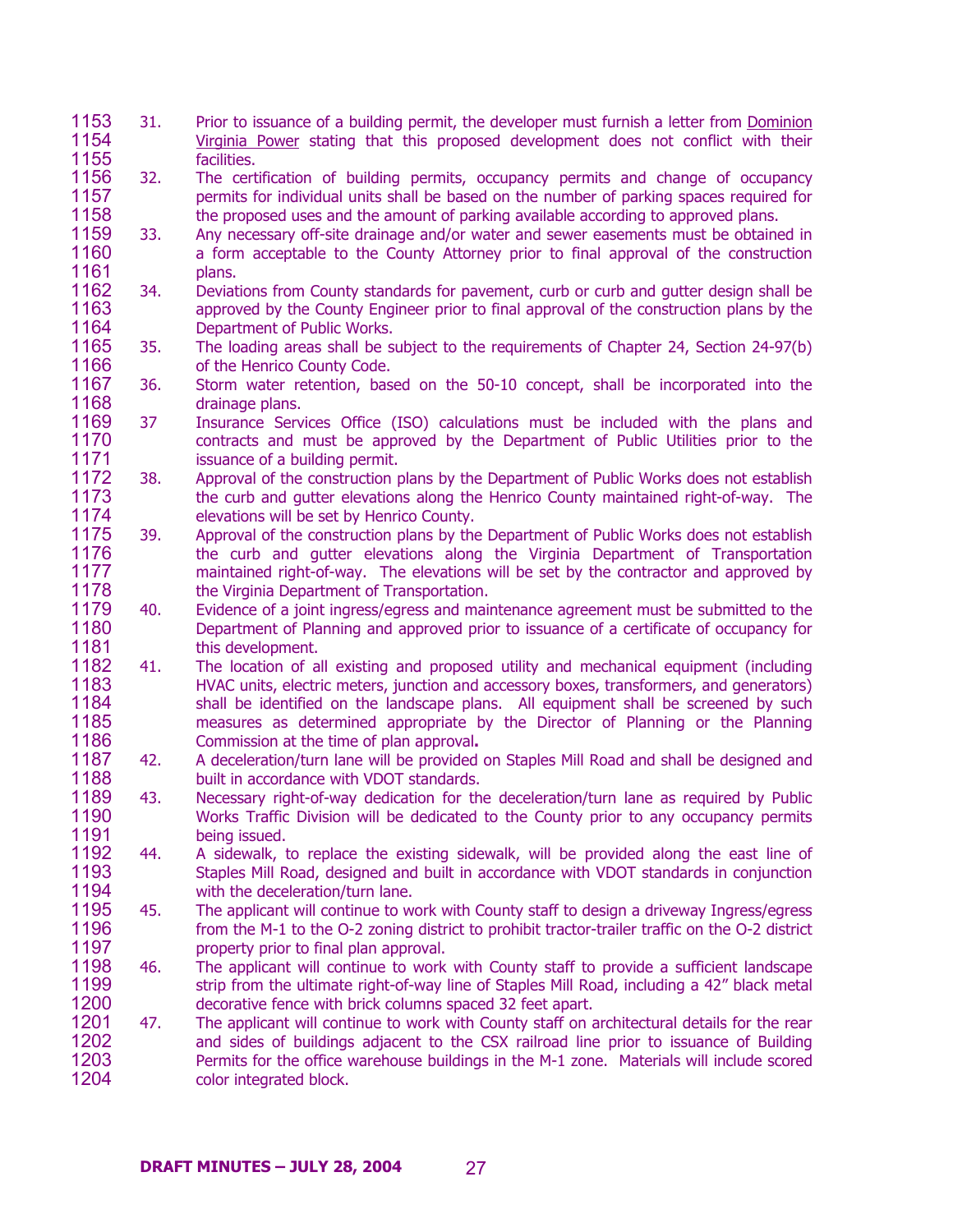1205 1206 48. All signage on the O-2 district site will be monument style with appropriate landscaping around the base.

1207 1208

1209

# **PLAN OF DEVELOPMENT**

POD-50-04 Lakewood Manor Retirement Community – Lauderdale Drive (POD-104-04 Revised)

**TIMMONS Group for Virginia Baptist Homes, Inc.:**  Request for approval of a plan of development, as required by Chapter 24, Section 24-106 of the Henrico County Code to construct a new three-story life care facility; three, 3-story villas with 10 units each; and 14 single-family cottages for an existing life care facility. The 128.09-acre site is located at 1900 Lauderdale Drive on parcel 734-744-4554. The zoning is R-6C, General Residence District (Conditional) and C-1, Conservation District. County water and sewer. **(Tuckahoe)**

1210

1211 1212 1213 Mrs. Ware - Is there any opposition to POD-50-04, Lakewood Manor Retirement Community, in the Tuckahoe District? No opposition. Hello, Mr. Strauss.

1214 1215 1216 1217 1218 1219 1220 1221 1222 1223 1224 1225 Mr. Strauss - Thank you, Madam Chairman. The applicant proposes to construct a number of additional buildings to an existing 250 unit health care living facility. This project was originally approved back in 1977 and it has been the subject of a number of plans of development review over the years, and most recently, it was the subject of a rezoning and a provisional use permit for a life care facility. In keeping with the purpose of life care facility uses, there will continue to be a variety of levels of care and unit types for this facility. There will be a new 95,126 sq. ft. three-story building addition with a net total of 128 beds. There will be three new three-story independent living villas at the southern rim of the existing development. There will also be 14 new single-family type independent living cottages. The project also proposes to construct some outdoor recreational facilities at the southern corner of the project near the wood line to consist of garden plots, putting greens and a tennis court. These are recreational facilities that are required by the rezoning case.

1226

1227 1228 1229 1230 1231 1232 1233 1234 1235 1236 1237 1238 1239 The staff had a number of concerns at the time the agenda was prepared. The Fire Marshall is concerned about access around the new large building addition. Staff wanted to ensure compliance with density limits relative to flood plain on the site, and finally staff also wanted some details on the building materials and finishes. After a recent meeting with the Fire Marshall, the applicant has provided a revised plan, which was just handed out, which is the plan that addresses the access issue around the building addition. The building materials are also indicated in this handout and the applicant proposes to use brick that closely matches the existing building and vinyl siding. With that, staff can recommend approval, and I'd also like to omit Condition No. 30. That is in error. This project is not in a 50-10 area. That was an oversight on my part. In conclusion, we've got a distinguished group of gentlemen down here to your stage left. We have TIMMONS Group and we have the architects, and we have a representative of Virginia Baptist Homes that would like to make a short statement. Thank you.

- 1240 1241 1242 1243 1244 Mrs. Ware - Thank you. Are there any questions for Mr. Strauss from the Commission? I have no questions. Everything seems to be in order here, so I will recommend approval of POD-50-04, Lakewood Manor Retirement, subject to the standard conditions for developments of this type and the following conditional conditions Nos. 23 through 29, omit 30, and also 31 through 34.
- 1246 Mr. Vanarsdall - Second.
- 1247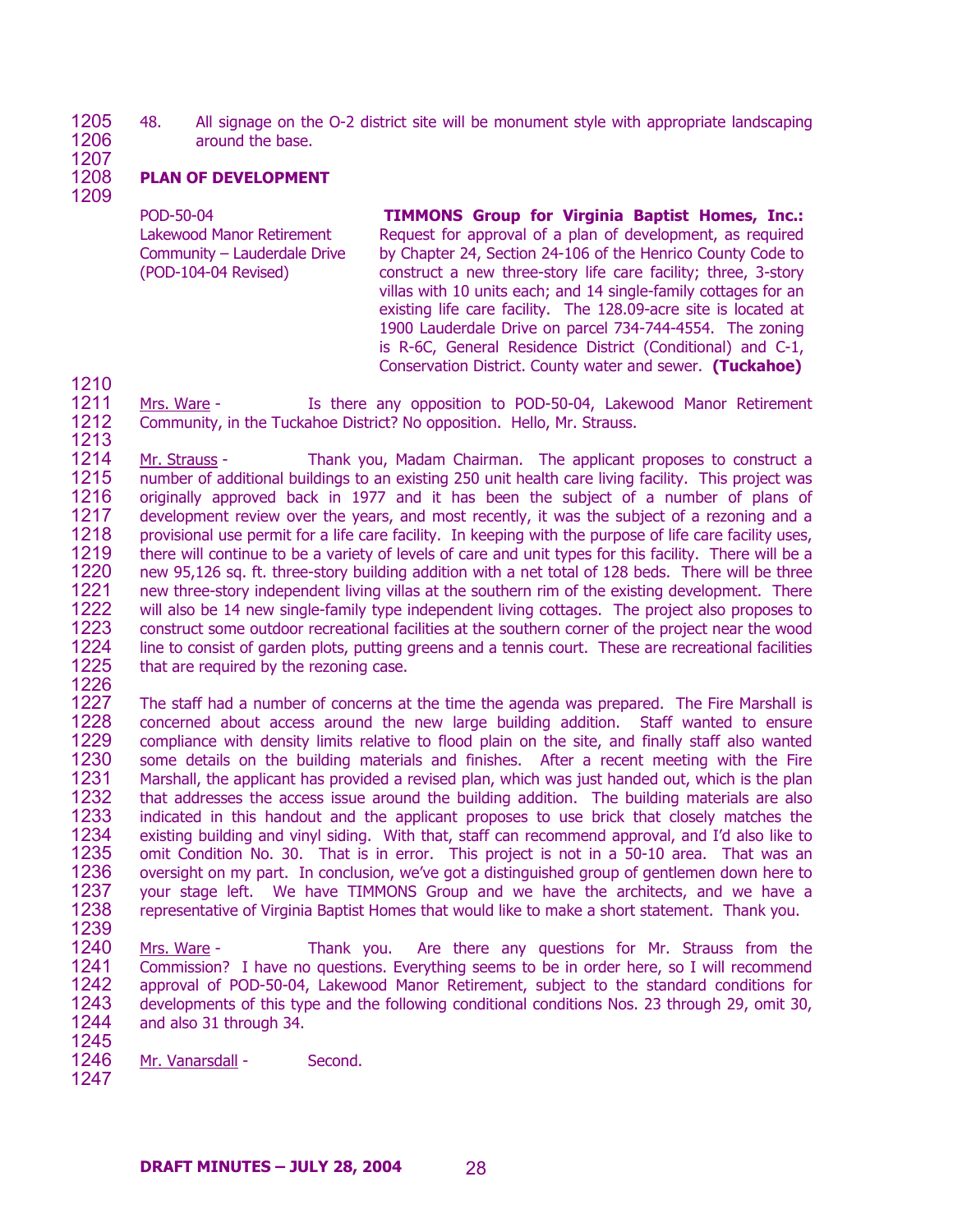1248 1249 1250 Mrs. Ware - Motion made by Mrs. Ware and seconded by Mr. Vanarsdall. All in favor say aye. All opposed say no. The motion passes.

1251 1252 1253 1254 The Planning Commission approved POD-50-04, Lakewood Manor Retirement Community, – Lauderdale Drive, (POD-104-04 Revised) subject to the annotations on the plan, the standard conditions for developments of this type and the following additional conditions:

- 1255 1256 1257 1258 1259 23. The easements for drainage and utilities as shown on approved plans shall be granted to the County in a form acceptable to the County Attorney prior to any occupancy permits being issued. The easement plats and any other required information shall be submitted to the County Real Property Agent at least sixty (60) days prior to requesting occupancy permits.
- 1260 1261 1262 1263 24. The limits and elevations of the 100-year frequency flood shall be conspicuously noted on the plan "Limits of 100 Year Floodplain." In addition, the delineated 100-year floodplain must be labeled "Variable Width Drainage and Utility Easement." The easement shall be granted to the County prior to the issuance of any occupancy permits.
- 1264 1265 25. The required building setback shall be measured from the proposed right-of-way line and the parking shall be located behind the proposed right-of-way line.
- 1266 1267 26. The developer shall provide fire hydrants as required by the Department of Public Utilities and Division of Fire.
- 1268 1269 27. The proffers approved as a part of zoning case C-75C-00 shall be incorporated in this approval.
- 1270 1271 1272 28. Any necessary off-site drainage and/or water and sewer easements must be obtained in a form acceptable to the County Attorney prior to final approval of the construction plans.
- 1273 1274 1275 29. Deviations from County standards for pavement, curb or curb and gutter design shall be approved by the County Engineer prior to final approval of the construction plans by the Department of Public Works.
- 1276 1277 1278 30. Insurance Services Office (ISO) calculations must be included with the plans and contracts and must be approved by the Department of Public Utilities prior to the issuance of a building permit.
- 1279 1280 1281 31. Approval of the construction plans by the Department of Public Works does not establish the curb and gutter elevations along the Henrico County maintained right-of-way. The elevations will be set by Henrico County.
- 1282 1283 1284 1285 1286 32. The location of all existing and proposed utility and mechanical equipment (including HVAC units, electric meters, junction and accessory boxes, transformers, and generators) shall be identified on the landscape plans. All equipment shall be screened by such measures as determined appropriate by the Director of Planning or the Planning Commission at the time of plan approval**.**
- 1287 1288 1289 33. The parking spaces adjacent to the recreation areas will be signed "for use for the recreation areas only" and not be used for resident or visitor parking.

### 1290 **PLAN OF DEVELOPMENT & TRANSITIONAL BUFFER DEVIATION**

1291

POD-61-04 5800 Greendale Road **Warehouse** 

**Wingate and Kestner for Bertozzi Family Limited Partnership:** Request for approval of a plan of development and transitional buffer deviation, as required by Chapter 24, Sections 24-106 and 106.2(3)a of the Henrico County Code, to construct a 6,750 square foot warehouse at the northwest corner of Briar Lane and Greendale Road on parcel 775-746- 2420. The transitional buffer deviation would reduce the alternative 30-foot buffer to accommodate the entrance drive to the property. The zoning is M-1, Light Industrial District.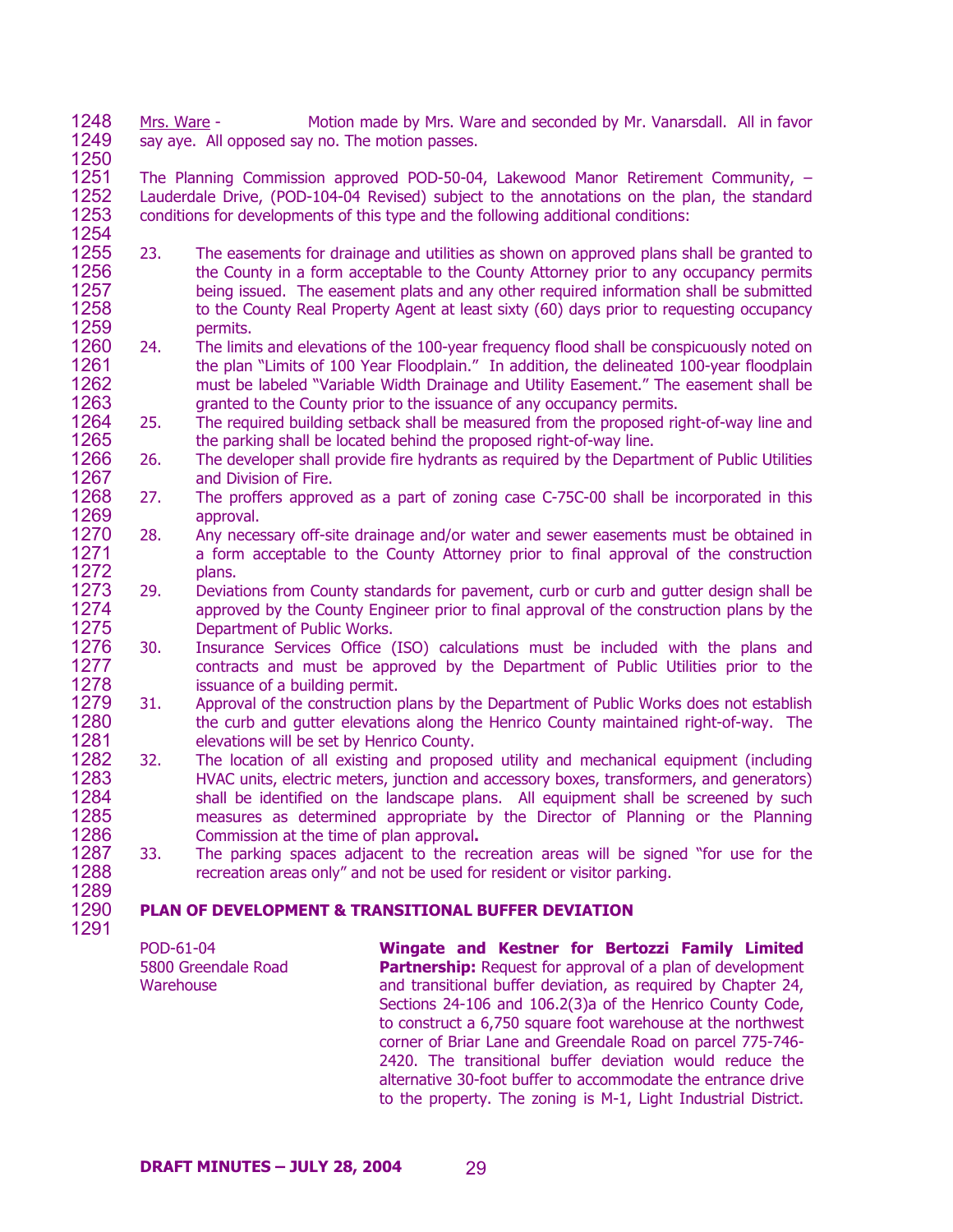## County water and sewer **(Brookland)**

1293 1294 1295 Mrs. Ware - Is there any opposition to POD-61-04, 5800 Greendale Road, in the Brookland District? Good morning.

1292

1339

1296 1297 1298 1299 1300 1301 1302 1303 1304 1305 1306 1307 1308 1309 1310 1311 1312 1313 1314 Mr. Kennedy - Good morning. Greendale Road Warehouse is a proposed 6750 square foot warehouse located on a former reserved parcel to Pinehurst Gardens Subdivision abutting the CSX Railroad right of way. The parcel was originally reserved for park purposes in 1941 when the subdivision was recorded but was never dedicated to the County. A portion of the property was given to the County in 1980 and at that time this residual portion of the property was rezoned M-1, Light Industrial. The proposed warehouse will be used to store and maintain the developer's racing car. He is actually a race driver. A transitional buffer deviation is requested to reduce the alternative 30-foot transitional buffer, which is required along Greendale Road. Greendale Road is unopened along this property. The alternative buffer is actually, it is normally a 50-foot buffer, but would be reduced by a wall. They originally proposed a fence we recommended and they agreed to a "fencecrete" wall as one of the conditions. The buffer tapers at the entrance and that is why they need the transitional buffer deviation. It tapers at the entrance, so where the entrance is, it is now down less than 30 feet. The project provides or meets the requirements of buffers and setbacks, otherwise. A 50-foot transitional buffer is required on the northern side of the property adjacent to the Pinehurst Subdivision and that is provided. Staff recommends approval of both the POD and the Transitional Buffer Deviation. The Transitional Buffer Deviation is recommended with conditions. They are listed in the agenda. I will read them.

- 1315 1316 1. The proposed wood fence shall be replaced with a 10-foot high "fencecrete" masonry wall.
- 1317 1318 2. Planting equal to the 25-foot transitional buffer shall be maintained or provided by supplemental planting between the wall and the unimproved portion of Greendale Road.
- 1319 1320 1321 3. The requirements of the 50-foot transitional buffer shall be satisfied along the northern property line.

1322 1323 1324 With that we can recommend approval and we are also recommending No. 9 Amended. If there are any questions, I am here, and a representative of the developer is here as well.

1325 1326 1327 1328 Mr. Vanarsdall - Are there any questions for Mr. Kennedy from the Commission? No. 28, Deviation from County standards for pavement, curb and gutter. Have we discussed this, Mr. Silber? A change in that or…

1329 1330 1331 Mr. Silber - This was discussed on a residential development, Mr. Vanarsdall. It was deleted from that. That was residential.

1332 1333 1334 Mr. Vanarsdall - And the other thing I want to ask Mr. Kennedy, Mike, what is a "fencecrete"?

1335 1336 1337 Mr. Kennedy - Fencecrete is a panelized concrete wall, so it is masonry panels and they are put between masonry posts. It is a less…

1338 Mr. Vanarsdall - One we used to call the Jack...

1340 1341 1342 Mr. Kennedy - There is one behind Crossridge Shopping Center. It has been used in a variety of other locations, as sound barriers.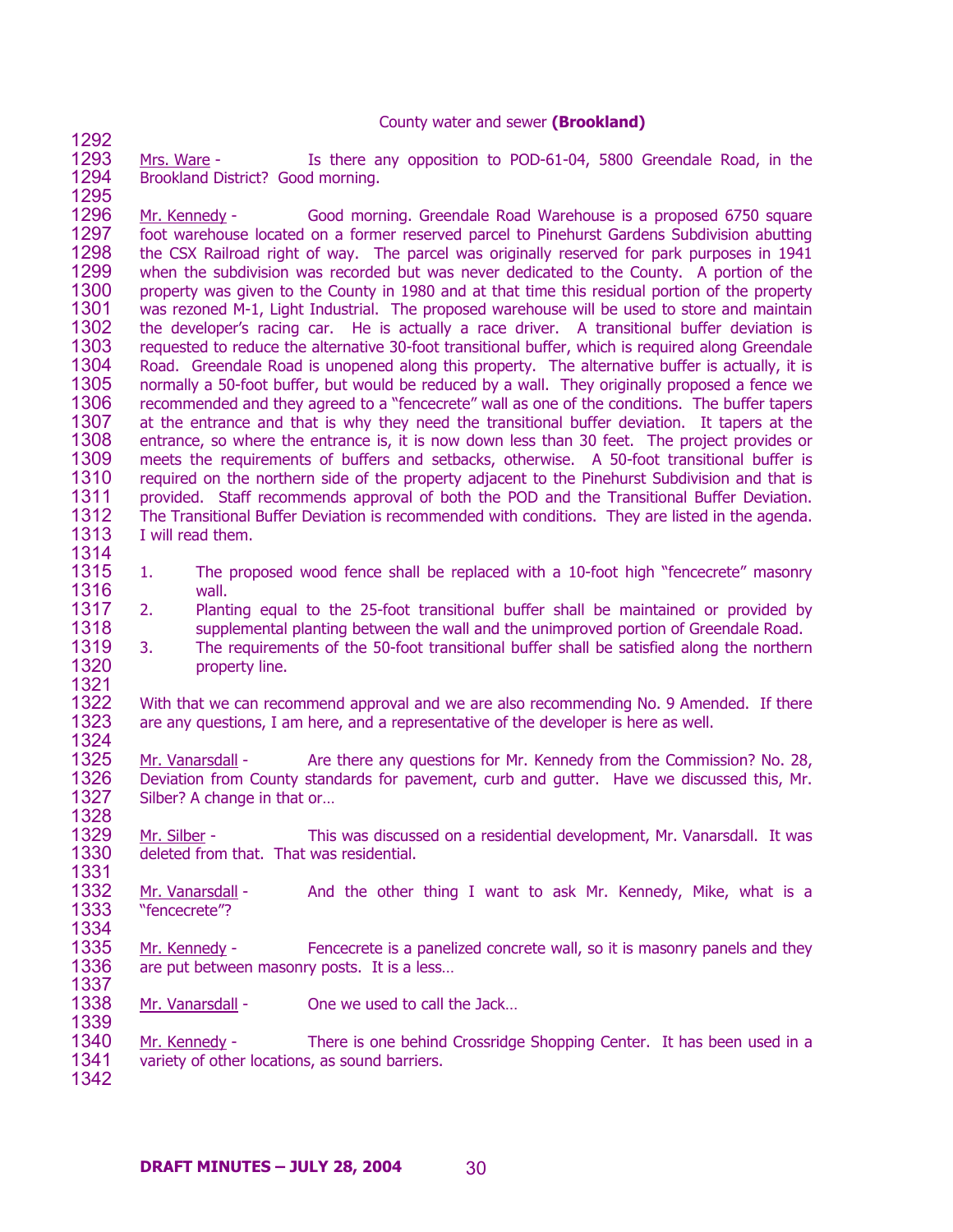1343 1344 1345 Mr. Vanarsdall - Used to call it a Jack Keith fence. OK. And fencecrete is not in the dictionary. That is the reason I asked you. 1346 1347 Mr. Kennedy - No, it is not. 1348 1349 Mr. Vanarsdall - I figured that is what it was. That is all of the questions I have. 1350 1351 Mrs. Ware - Do you want to hear from the applicant? 1352 1353 1354 Mr. Vanarsdall - First of all, I want to approve the Transitional Buffer Deviation and that would be with conditions Nos. 1, 2 and 3. 1355 1356 Mr. Jernigan - Second. 1357 1358 1359 1360 1361 1362 1363 1364 1365 1366 1367 1368 1369 1370 Mrs. Ware - Motion made by Mr. Vanarsdall and seconded by Mr. Jernigan. All in favor say aye. All opposed say no. The motion passes. The Planning Commission approved Transitional Buffer Deviation for POD-61-04, 5800 Greendale Road Warehouse, subject to the following conditions: 1. The proposed wood fence shall be replaced with a 10-foot-fence "fencecrete" masonry wall. 2. Planting equal to the 25-foot transitional buffer shall be maintained or provided by supplemental planting between the wall and the unimproved portion of Greendale Road. 3. The requirements of the 50-foot transitional buffer shall be satisfied along the northern property line. 1371 1372 1373 1374 Mr. Vanarsdall - And now I make a motion to approve POD-61-04 subject to the annotations on the plans, the standard conditions for developments of this type and added conditions Nos. 9 Amended and Nos. 23 through 33. 1375 1376 Mr. Archer - Second. 1377 1378 1379 1380 1381 1382 1383 1384 1385 1386 1387 1388 1389 1390 1391 1392 1393 1394 1395 Mrs. Ware - Motion made by Mr. Vanarsdall and seconded by Mr. Archer. All in favor say aye. All opposed say no. The motion passes. The Planning Commission approved POD-61-04, 5800 Greendale Road Warehouse, subject to the annotations on the plans, the standard conditions for developments of this type and the following additional conditions: 9. **AMENDED** - A detailed landscaping plan shall be submitted to the Department of Planning for review and Planning Commission approval prior to the issuance of any occupancy permits. 23. The easements for drainage and utilities as shown on approved plans shall be granted to the County in a form acceptable to the County Attorney prior to any occupancy permits being issued. The easement plats and any other required information shall be submitted to the County Real Property Agent at least sixty (60) days prior to requesting occupancy permits. 24. The developer shall provide fire hydrants as required by the Department of Public Utilities and Division of Fire. 25. Outside storage shall not be permitted.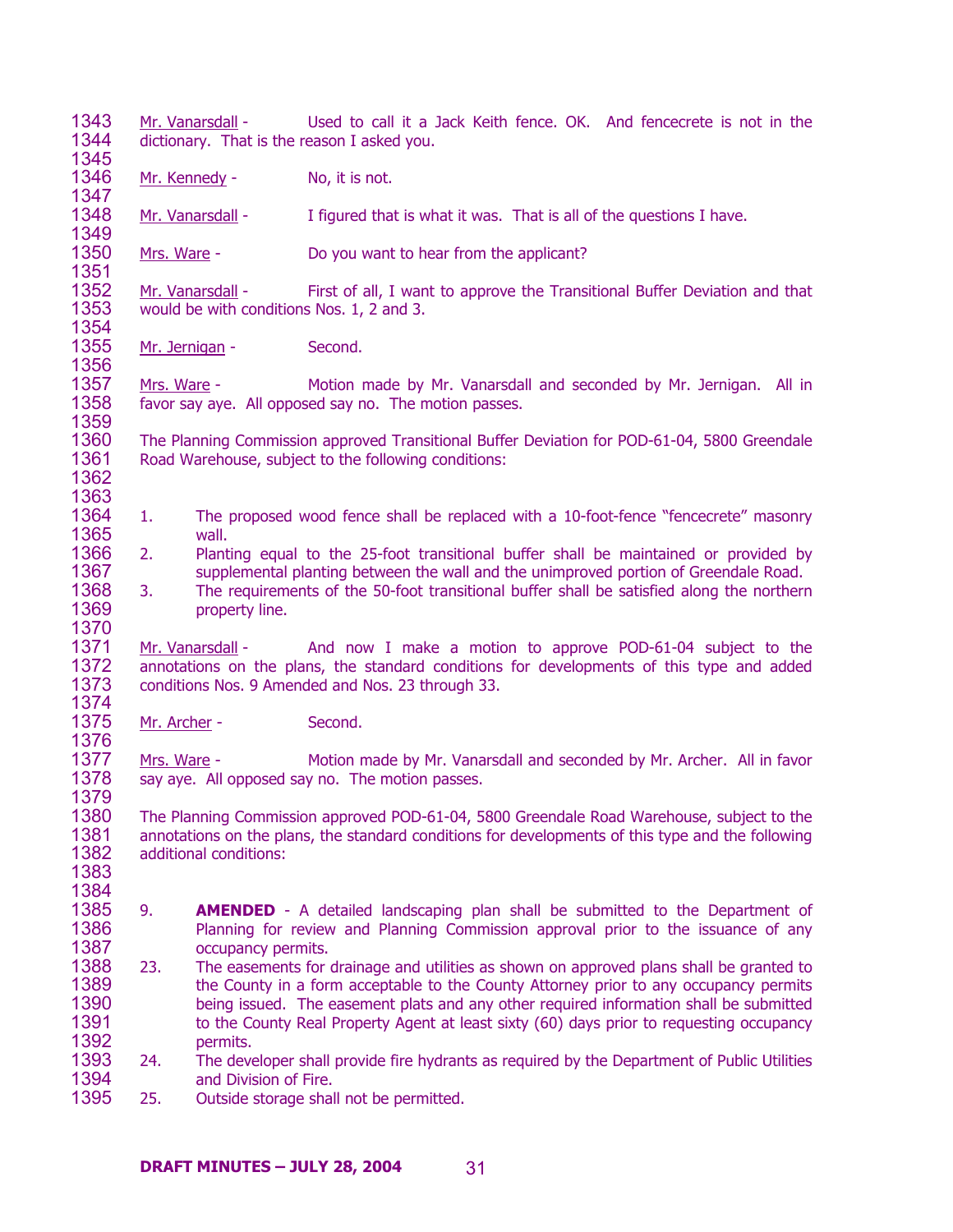- 1396 1397 1398 26. All exterior lighting fixtures shall be designed and arranged so the source of light is not visible from the roadways or adjacent residential properties. The lighting shall be low intensity, residential in character, and the height or standards shall not exceed 15 feet.
- 1399 1400 1401 27. Any necessary off-site drainage and/or water and sewer easements must be obtained in a form acceptable to the County Attorney prior to final approval of the construction plans.
- 1402 1403 1404 28. Deviations from County standards for pavement, curb or curb and gutter design shall be approved by the County Engineer prior to final approval of the construction plans by the Department of Public Works.
- 1405 1406 29. Storm water retention, based on the 50-10 concept, shall be incorporated into the drainage plans.
- 1407 1408 1409 30. Insurance Services Office (ISO) calculations must be included with the plans and contracts and must be approved by the Department of Public Utilities prior to the issuance of a building permit.
- 1410 1411 1412 31. Approval of the construction plans by the Department of Public Works does not establish the curb and gutter elevations along the Henrico County maintained right-of-way. The elevations will be set by Henrico County.
- 1413 1414 1415 32. The owners shall not begin clearing of the site until the following conditions have been met:
- 1416 1417 1418 1419 1420 1421 (a) The site engineer shall conspicuously illustrate on the plan of development or subdivision construction plan and the Erosion and Sediment Control Plan, the limits of the areas to be cleared and the methods of protecting the required buffer areas. The location of utility lines, drainage structures and easements shall be shown.
	- (b) After the Erosion and Sediment Control Plan has been approved but prior to any clearing or grading operations of the site, the owner shall have the limits of clearing delineated with approved methods such as flagging, silt fencing or temporary fencing.
		- (c) The site engineer shall certify in writing to the owner that the limits of clearing have been staked in accordance with the approved plans. A copy of this letter shall be sent to the Department of Planning and the Department of Public Works.
		- (d) The owner shall be responsible for the protection of the buffer areas and for replanting and/or supplemental planting and other necessary improvements to the buffer as may be appropriate or required to correct problems. The details shall be included on the landscape plans for approval.
- 1432 1433 1434 1435 1436 1437 33. The location of all existing and proposed utility and mechanical equipment (including HVAC units, electric meters, junction and accessory boxes, transformers, and generators) shall be identified on the landscape plans. All equipment shall be screened by such measures as determined appropriate by the Director of Planning or the Planning Commission at the time of plan approval.

### 1438 **PLAN OF DEVELOPMENT MASTER PLAN**

1439

> POD-63-04 The Shops at Willow Lawn Redevelopment Plan

**Vanasse, Hangen, Brustlin, Inc. for Federal Realty Investment Trust:** Request for approval of a plan of development master plan, as required by Chapter 24, Section 24-106 of the Henrico County Code, to redevelop an existing shopping center and retail strip center including a 2,550 square foot addition and an out parcel addition to the retail strip center, and the addition of two out parcels in the shopping center. The additions total 17,853 square feet. The 35.22-acre site is located at 1601 Willow Lawn Drive at the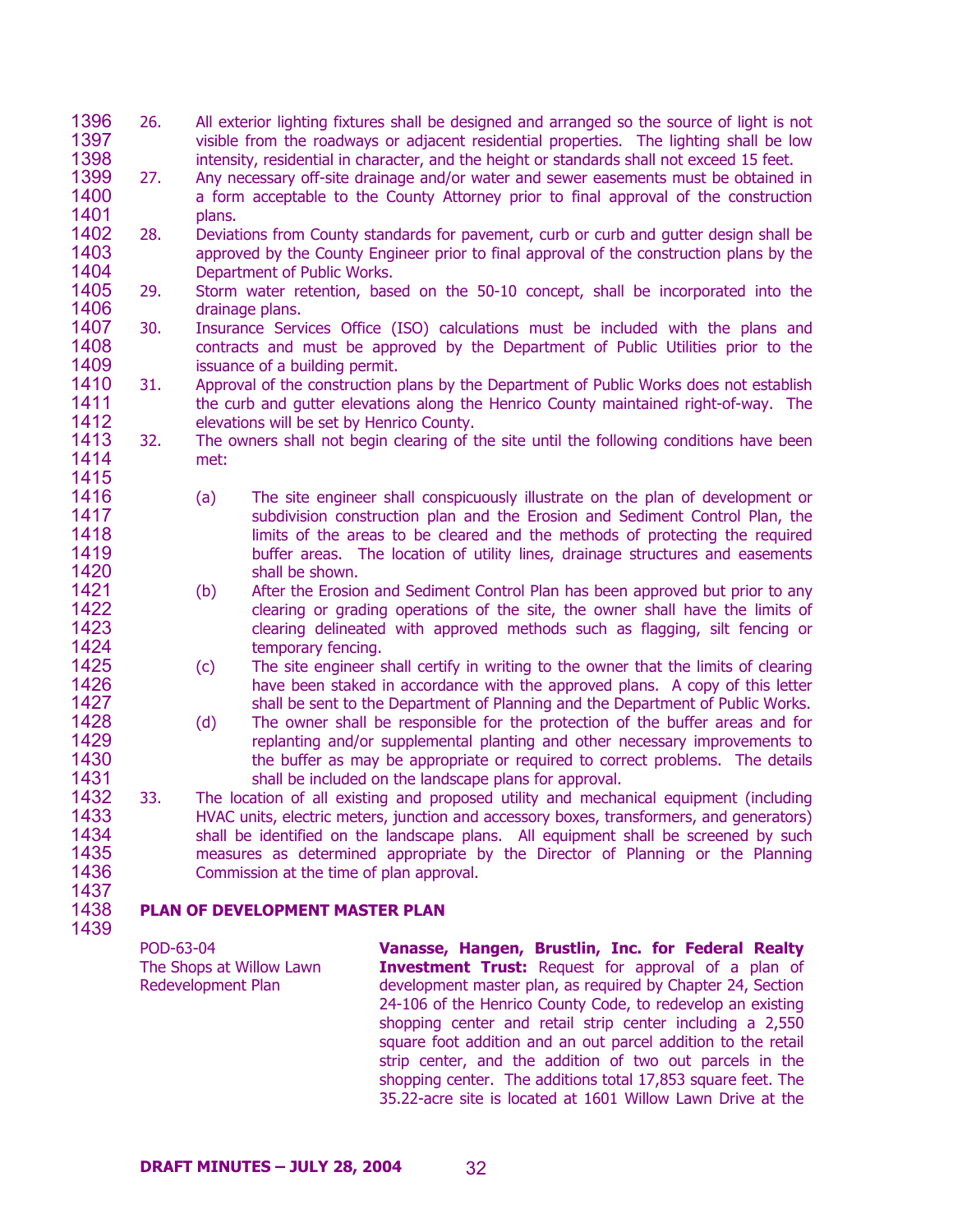southeast corner of W. Broad Street (U.S. Route 250) and Willow Lawn Drive on part of parcels 773-736-2198 and 773- 736-6272. The zoning is B-2, Business District. County water and sewer. **(Brookland)** 

1440

1443

1453

1483

1441 1442 Mrs. Ware - Is there any opposition to POD-63-04, The Shops @ Willow Lawn Redevelopment Plan in the Brookland District? No opposition. Mr. Kennedy.

1444 1445 1446 1447 1448 1449 1450 1451 1452 Mr. Kennedy- Thank you. The Shops at Willow Lawn Redevelopment Plan is a proposed master plan for the short-term revitalization of this regional shopping center that was originally built in 1958 and was enclosed in 1984. So, it has a kind of a history. The proposed master plan would permit approximately 18,000 square feet of additional development on the site. The plan would divide an existing retail strip center from the shopping center parcel for financing and other purposes. On that retail strip, there will be an addition of approximately 2,500 square feet and an out parcel. That out parcel is currently proposed to be a bank. In addition, there would be two other out parcels that would be added along Willow Lawn Drive portion of the site.

- 1454 1455 1456 1457 1458 1459 1460 1461 1462 A more extensive plan was originally submitted, and that was actually reviewed in the newspapers, so people may see discrepancies between this and what was presented in the newspapers. A more extensive plan was submitted which contemplated demolition and reconstruction of a portion of the mall facing West Broad Street. The management has indicated that the long-term objective is to implement that revised plan with an updated plan once they have a major anchor tenant for that building. A portion of that building is unoccupied now and they are looking for a major tenant. So, they are not looking to do that now, but they will have to move forward with that sometime in the future.
- 1463 1464 1465 1466 1467 The master plan would be implemented by administrative plans of development, which would not require further action by the Planning Commission. It is expected that a revised master plan, which would authorize the more extensive renovation, will be submitted for Planning Commission approval in the future.
- 1468 1469 1470 1471 1472 The proposed plan would attract additional interest in the property and is viewed by staff as a reasonable intermediate plan for the revitalization of this community asset. The plan provides the framework for construction plans implementing the master plan to address the County's development standards and approval is, therefore, recommended.
- 1473 1474 1475 Mrs. Ware - The Are there any questions of Mr. Kennedy from the Commission? No questions. Do you wish to hear from the applicant?
- 1476 1477 1478 1479 1480 1481 Mr. Vanarsdall - No. I don't believe so. I am very glad to recommend approval of this, The Shops at Willow Lawn got a shot in the arm. It will be really nice. Thank you. I move that POD-53-04, The Shops at Willow Lawn redevelopment plan, be approved and I want to add Nos. 9 and 11 Amended, and then conditions Nos. 23 through 39, and subject to the annotations on the plans and standard conditions for developments of this type.
- 1482 Mr. Jernigan - Second.

1484 1485 1486 Mrs. Ware - Motion made by Mr. Vanarsdall and seconded by Mr. Jernigan. All in favor say aye. All opposed say no. The motion passes.

**DRAFT MINUTES – JULY 28, 2004** 33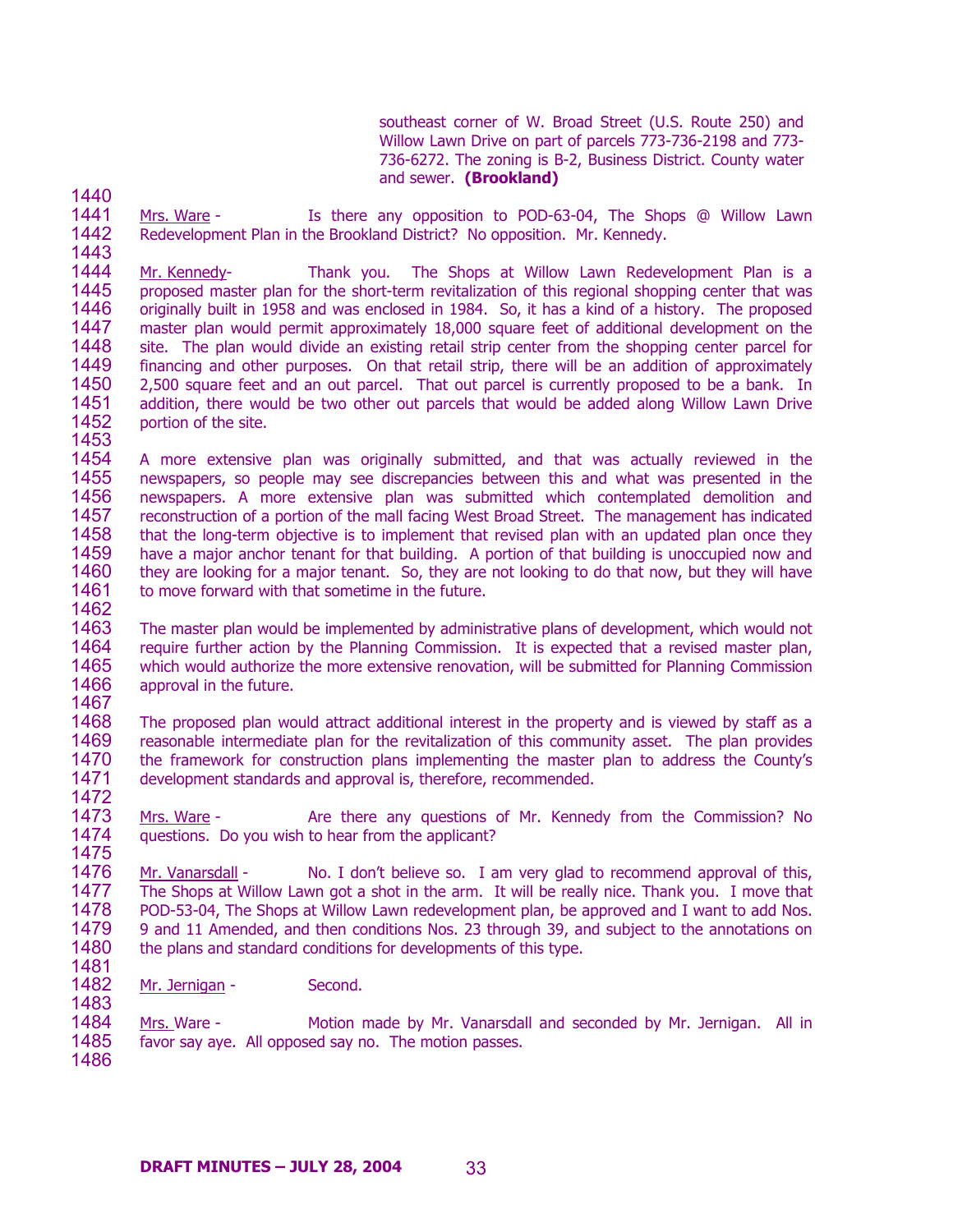1487 1488 1489 The Planning Commission approved Plan of Development Master Plan for POD-53-04, The Shops at Willow Lawn, subject to the annotations on the plan, the standard conditions for developments of this type, and the following additional conditions:

- 1491 1492 1493 9. **AMENDED** - A detailed landscaping plan shall be submitted to the Department of Planning for review and Planning Commission approval prior to the issuance of any occupancy permits.
- 1494 1495 1496 1497 11. **AMENDED** - Prior to the approval of an electrical permit application and installation of the site lighting equipment, a plan including depictions of light spread and intensity diagrams, and fixture specifications and mounting height details shall be submitted for Department of Planning review and Planning Commission approval.
- 1498 23. Only retail business establishments permitted in a B-2 zone may be located in this center.
- 1499 24. No merchandise shall be displayed or stored outside of the building(s) or on sidewalk(s).
- 1500 1501 1502 1503 1504 25. The easements for drainage and utilities as shown on approved plans shall be granted to the County in a form acceptable to the County Attorney prior to any occupancy permits being issued. The easement plats and any other required information shall be submitted to the County Real Property Agent at least sixty (60) days prior to requesting occupancy permits.
- 1505 1506 26. The entrances and drainage facilities on W. Broad Street (U.S. Route 250) shall be approved by the Virginia Department of Transportation and the County.
- 1507 1508 1509 27. A notice of completion form, certifying that the requirements of the Virginia Department of Transportation entrances permit have been completed, shall be submitted to the Department of Planning prior to any occupancy permits being issued.
- 1510 1511 28. The developer shall provide fire hydrants as required by the Department of Public Utilities and Division of Fire.
- 1512 29. Outside storage shall not be permitted.

- 1513 1514 1515 1516 1517 30. The developer shall install an adequate restaurant ventilating and exhaust system to minimize smoke, odors, and grease vapors. The plans and specifications shall be included with the building permit application for review and approval. If, in the opinion of the County, the type system provided is not effective, the Commission retains the rights to review and direct the type of system to be used.
- 1518 1519 1520 31. Any necessary off-site drainage and/or water and sewer easements must be obtained in a form acceptable to the County Attorney prior to final approval of the construction plans.
- 1521 1522 1523 32. Deviations from County standards for pavement, curb or curb and gutter design shall be approved by the County Engineer prior to final approval of the construction plans by the Department of Public Works.
- 1524 1525 33. The loading areas shall be subject to the requirements of Chapter 24, Section 24-97(b) of the Henrico County Code.
- 1526 1527 1528 34. Insurance Services Office (ISO) calculations must be included with the plans and contracts and must be approved by the Department of Public Utilities prior to the issuance of a building permit.
- 1529 1530 1531 35. Approval of the construction plans by the Department of Public Works does not establish the curb and gutter elevations along the Henrico County maintained right-of-way. The elevations will be set by Henrico County.
- 1532 1533 1534 1535 36. Approval of the construction plans by the Department of Public Works does not establish the curb and gutter elevations along the Virginia Department of Transportation maintained right-of-way. The elevations will be set by the contractor and approved by the Virginia Department of Transportation.
- 1536 1537 1538 37. Evidence of a joint ingress/egress and maintenance agreement must be submitted to the Department of Planning and approved prior to issuance of a certificate of occupancy for this development.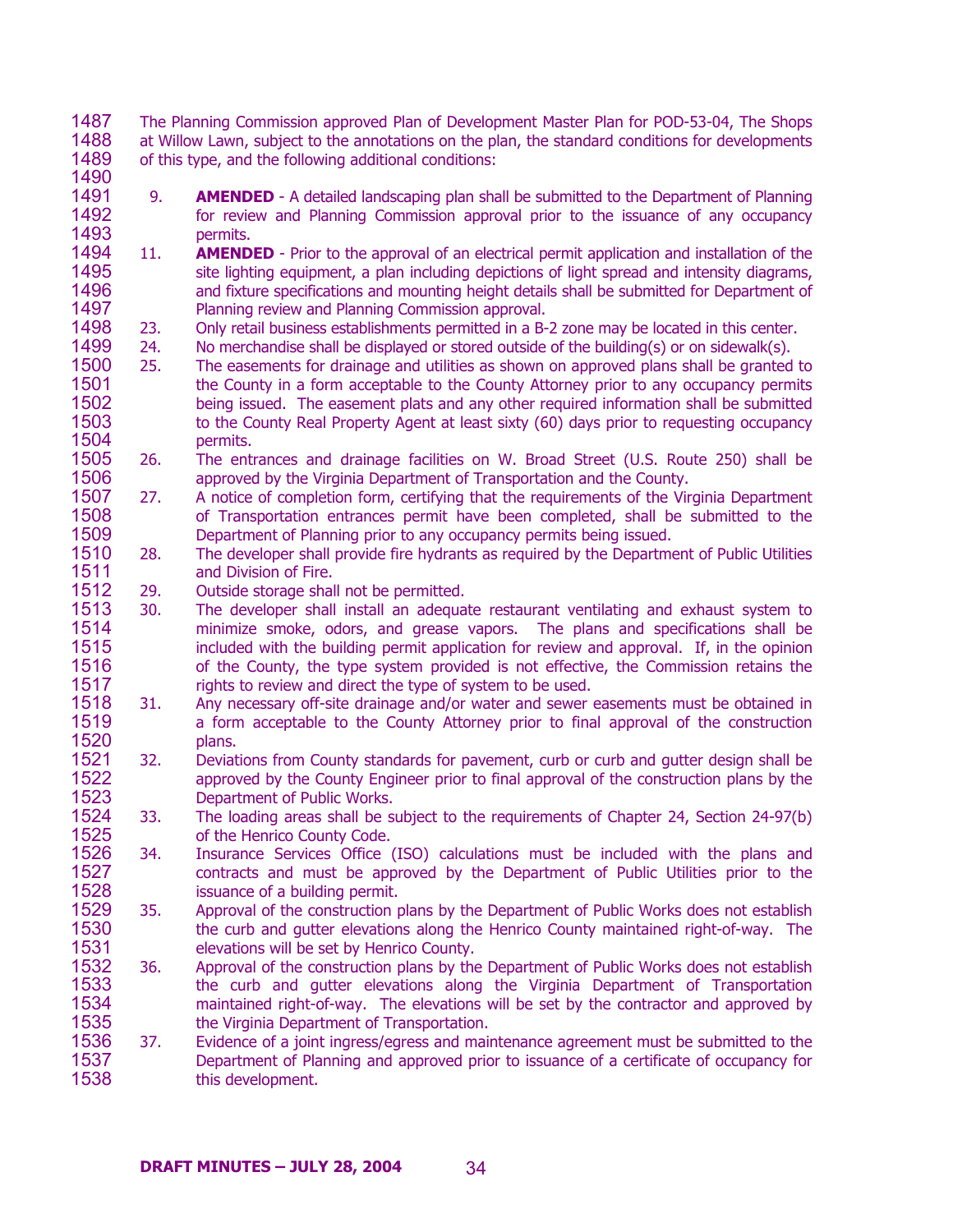- 1539 1540 1541 1542 1543 38. The conceptual master plan, as submitted with this application, is for planning and information purposes only. All subsequent detailed plans of development and construction plans needed to implement this conceptual plan may be administratively reviewed and approved and shall be subject to all regulations in effect at the time such subsequent plans are submitted for review/approval.
- 1544 1545 1546 1547 1548 1549 39. The location of all existing and proposed utility and mechanical equipment (including HVAC units, electric meters, junction and accessory boxes, transformers, and generators) shall be identified on the landscape plans. All equipment shall be screened by such measures as determined appropriate by the Director of Planning or the Planning Commission at the time of plan approval**.**

### 1550 1551 **PLAN OF DEVELOPMENT & SPECIAL EXCEPTION**

1552

POD-64-04 Settlers Ridge, Section A **Engineering Design Associates for William W. Reed, the Estate of Margaret R. Harrison and Settlers Ridge, LLC:** Request for approval of a plan of development and special exception, as required by Chapter 24, Sections 24- 106, 24-13.3 and 24-12(b) of the Henrico County Code, to construct 48 detached dwellings for sale with zero lot lines and a private, non-commercial, recreation center. The 19.455-acre site is located at the southwest intersection of Burning Tree Road and S. Laburnum Avenue, adjacent to Pocahontas Parkway (State Route 895) on parcels 806-692- 0994 and 805-692-4564. The zoning is R-5AC, General Residence District (Conditional). County water and sewer. **(Varina)** 

1553 1554 1555 Mrs. Ware - Is there any opposition to POD-64-04, Settler's Ridge, in the Varina District? There is no opposition.

1556 1557 1558 1559 1560 1561 1562 1563 1564 1565 1566 1567 1568 Mr. Wilhite - Thank you. You are being handed out a revised plan, which addresses the issues that were identified on the staff report on the agenda. No apparent right-of-way dedication appears necessary at this point on Burning Tree Road. It appears that we have sufficient right of way at this time. The common areas around the perimeter of this development have been altered to coincide with the staff's request for buffers. The common area has been widened to 25 feet along Burning Tree Road, 15 feet along South Laburnum, and the 895 ramp, which was proffered with the zoning case. Also, the Department of Public Utilities has been provided enough information on getting sanitary sewer to the site that they can recommend approval as well. The dwelling units are a part of this. Two examples have been included in the packet. There are six proposed models in this development. They are in substantial conformance with the exhibits shown with the zoning case. A special exception is required for the community center, which is a private non-commercial recreation center development.

1569 1570 1571 Staff is in position to recommend approval of the revised plan with the additional comments as part of the original staff plan. I would be happy to answer any questions that you have.

- 1572 1573 Mrs. Ware - Are there any questions for Mr. Wilhite from the Commission? 1574 1575 Mr. Jernigan - I don't have any. We are all straight now.
- 1576 1577 Mrs. Ware - Do you need to hear from the applicant?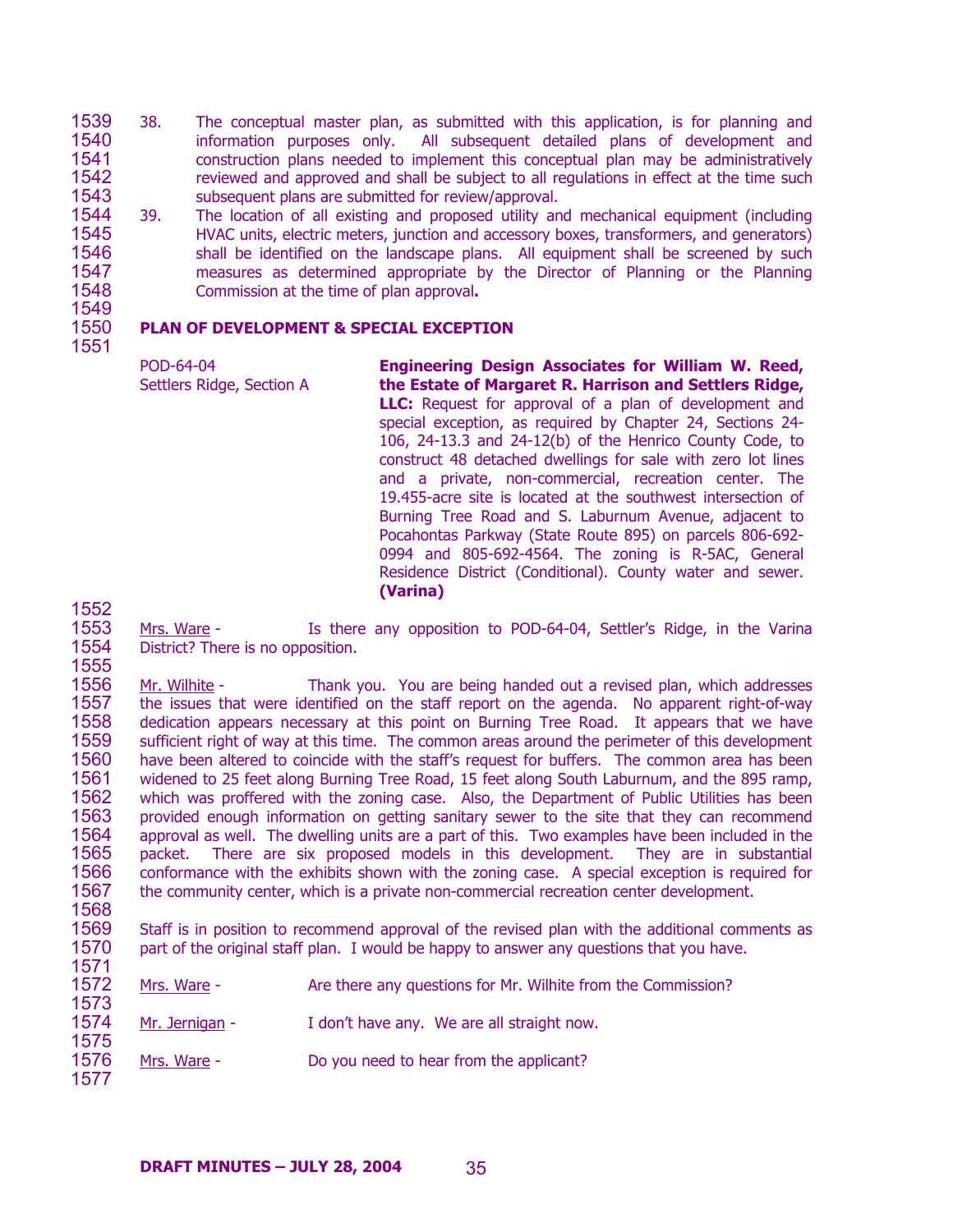1578 1579 1580 Mr. Jernigan - No. Madam Chairman, I move approval of special exception for the clubhouse on POD-64-04.

1581 1582 Mr. Vanarsdall - Second.

1583 1584 1585 Mrs. Ware - Motion made by Mr. Jernigan and seconded by Mr. Vanarsdall. All in favor say aye. All opposed say no. The motion passes.

1586 1587 1588 The Planning Commission approved the Special Exception for POD-64-04, Settler's Ridge, Section A.

1589 1590 1591 1592 Mr. Jernigan - And Madam Chairman, with that I would like to move for approval of POD-64-04, Settler's Ridge, Section A, subject to the standard conditions for developments of this type and the following conditional conditions, Nos. 9 and 11 Amended, and 23 through 36.

1593 1594 Mr. Vanarsdall - Second.

1597

1601

1595 1596 Mrs. Ware - Motion made by Mr. Jernigan and seconded by Mr. Vanarsdall. All in favor say aye. All opposed say no. The motion passes.

1598 1599 1600 The Planning Commission approved POD-64-04, Settler's Ridge, Section A, subject to the annotations on the plans, the standard conditions for developments of this type and the following additional conditions:

- 1602 1603 1604 9. **AMENDED** - A detailed landscaping plan shall be submitted to the Department of Planning for review and Planning Commission approval prior to the issuance of any occupancy permits.
- 1605 1606 1607 1608 11. **AMENDED** - Prior to the installation of the site lighting equipment, a plan including depictions of light spread and intensity diagrams, and fixture and specifications and mounting height details shall be submitted for Department of Planning review and Planning Commission approval.
- 1609 1610 23. The subdivision plat for Settlers Ridge, Section A shall be recorded before any (building permits/occupancy permits) are issued.
- 1611 1612 24. The developer shall provide fire hydrants as required by the Department of Public Utilities and Division of Fire.
- 1613 1614 25. The proffers approved as a part of zoning case C-74C-03 shall be incorporated in this approval.
- 1615 1616 1617 26. Any necessary off-site drainage and/or water and sewer easements must be obtained in a form acceptable to the County Attorney prior to final approval of the construction plans.
- 1618 1619 1620 27. Deviations from County standards for pavement, curb or curb and gutter design shall be approved by the County Engineer prior to final approval of the construction plans by the Department of Public Works.
- 1621 1622 1623 1624 1625 1626 28. The pavement shall be of an SM-2A type and shall be constructed in accordance with County standard and specifications. The developer shall post a defect bond for all pavement with the Department of Planning - the exact type, amount and implementation shall be determined by the Director of Planning, to protect the interest of the members of the Homeowners Association. The bond shall become effective as of the date that the Homeowners Association assumes responsibility for the common areas.
- 1627 1628 1629 29. Approval of the construction plans by the Department of Public Works does not establish the curb and gutter elevations along the Henrico County maintained right-of-way. The elevations will be set by Henrico County.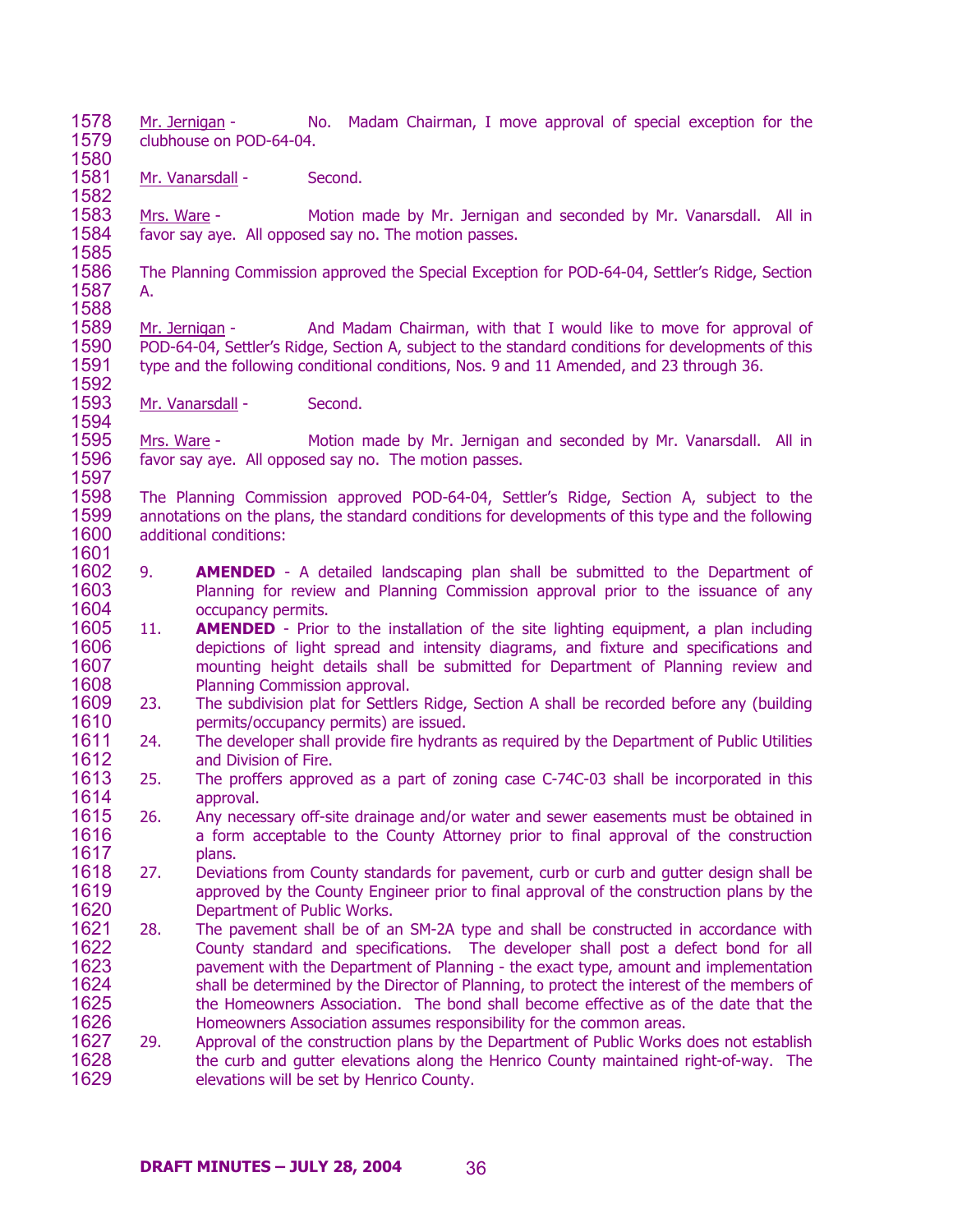- 1630 1631 1632 30. The developer shall provide signage, the wording and location as deemed appropriate by the Director of Public works, which addresses the possible future extension of any stub street.
- 1633 1634 1635 1636 1637 1638 1639 1640 31. A note in bold lettering shall be provided on the erosion control plan indicating that sediment basins or traps located within buildable areas or building pads shall be reclaimed with engineered fill. All materials shall be deposited and compacted in accordance with the applicable sections of the state building code and geotechnical guidelines established by the engineer. An engineer's report certifying the suitability of the fill materials and its compaction shall be submitted for review and approval by the Director of Planning and Director of Public Works and the Building Official prior to the issuance of any building permit(s) on the affected sites.
- 1641 32. The unit house numbers shall be visible from the parking areas and drives.
- 1642 1643 1644 1645 33. The names of streets, drives, courts and parking areas shall be approved by the Richmond Regional Planning District Commission and such names shall be included on the construction plans prior to their approval. The standard street name signs shall be ordered from the County and installed prior to any occupancy permit approval.
- 1646 1647 34. Roof edge ornamental features that extend over the zero lot line, and which are permitted by Section 24-95(i)(1), must be authorized in the covenants.
- 1648 1649 35. Eight-foot easements for construction, drainage, and maintenance access for abutting lots shall be provided and shown on the POD plans.
- 1650 1651 1652 1653 1654 1655 36. Building permit request for individual dwellings shall each include two (2) copies of a layout plan sheet as approved with the plan of development. The developer may utilize alternate building types providing that each may be located within the building footprint shown on the approved plan. Any deviation in building footprint or infrastructure shall require submission and approval of an administrative site plan.

## **SUBDIVISION**

1656 1657

1658

1661

Glenside Woods (July 2004 Plan) **Bay Design Group, P.C. for Richard Holland and Commonwealth Properties:** The 18.20-acre site proposed for a subdivision of 101 townhouses for sale is located along the northern line of Glenside Drive, approximately 1,500 feet west of the intersection of Glenside Drive and Staples Mill Road (U.S. Route 33) on part of parcel 771-748-5588. The zoning is RTHC, Residential Townhouse District (Conditional) and R-5C, General Residence District (Conditional). County water and sewer. **(Brookland) 101 Lots** 

1659 1660 Mrs. Ware - Is there any opposition to Subdivision Glenside Woods, July 2004 Plan, in the Brookland District? No opposition. Mr. Wilhite.

Mr. Wilhite - Thank you. This property was rezoned in the Year 2000 and that included the RTHC portion of the site and also the area shown as R-5C and O-2C, just to east of this proposed development. The townhouse proposal covers the RTHC portion and also incorporates a small portion of the R-5C site. At this point in time we do not have any information on what may be developed on the rest of the area that was rezoned together. We are trying to get information with the POD. We understand that because of the extent of the wetlands there may not be much room for any further development on these parcels. The proffers of the zoning case limited development to 6.25 units an acre in the RTHC and what is actually proposed with this plan is a density of 5.6 units, so that requirement is being satisfied. There is a slight modification to the layout that was shown as an exhibit with the rezoning case. This was due to the addition of the storm water management basin and the wetlands save area that appears on the north portion of the site. In addition, on the Addendum on Page 7, we are 1662 1663 1664 1665 1666 1667 1668 1669 1670 1671 1672 1673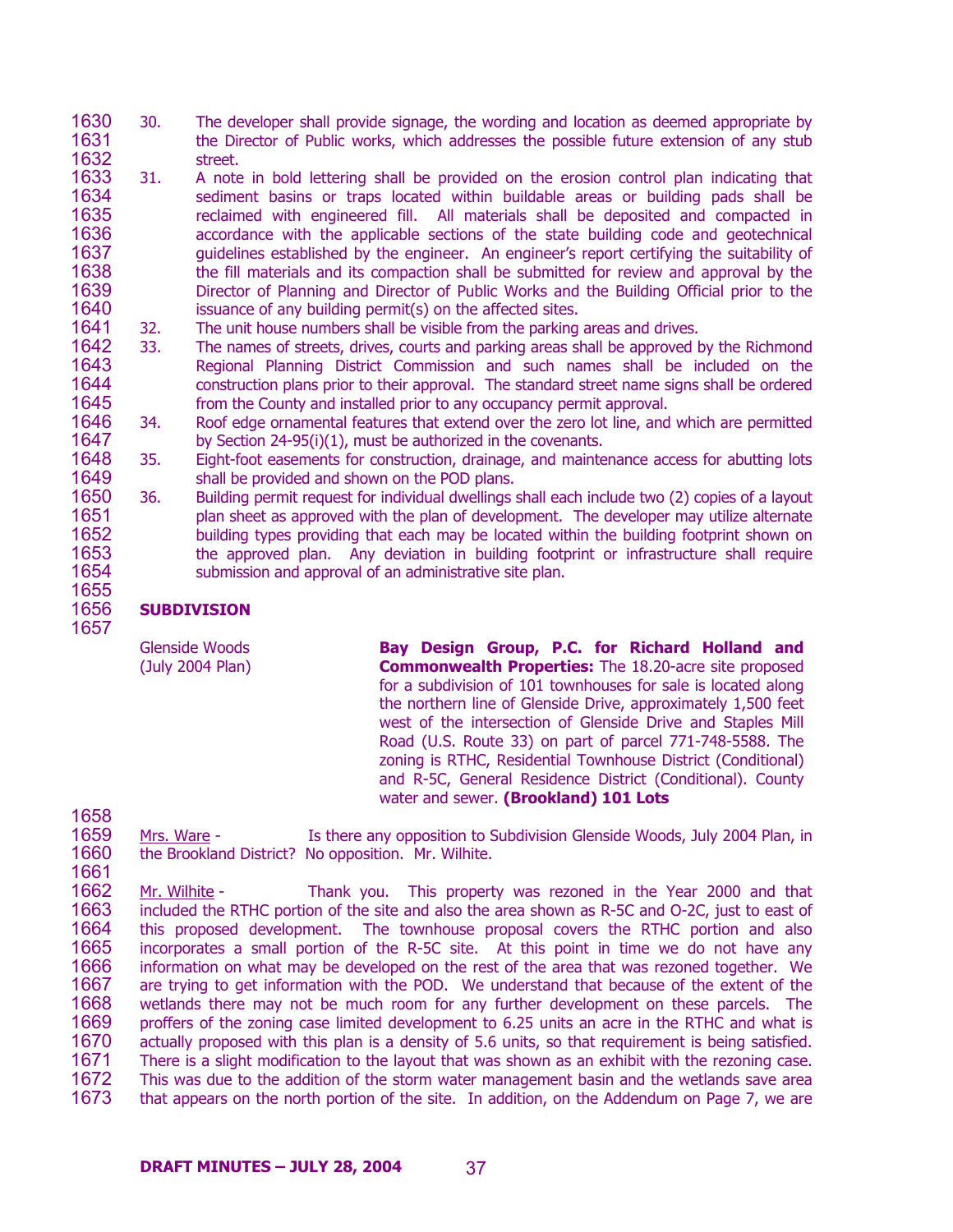1674 1675 1676 1677 1678 1679 1680 1681 1682 requesting another condition be considered. This deals with the second point of access to this development coming from Crockett Street. It requires that the cul-de-sac road as shown on the plan that you have would provide a second point of access to this property and no more than 82 lots can be developed until the full construction details for the road that provides a second point of access to this development is made a part of the case. This development is adjacent to a park and ride facility that is on Glenside Avenue. It is being discussed that a portion of this County property may be incorporated as a public road that provides the second point of access. With the Addendum item on Page 7, condition No. 16, staff is in position to recommend approval of the subdivision.

1684 1685 Mrs. Ware - Are there any questions for Mr. Wilhite from the Commission?

1686 1687 1688 Mr. Vanarsdall - Yes, Mr. Wilhite, that added condition of 82 lots you realize is going to have a boulevard entrance, don't you?

1689 1690 1691 Mr. Wilhite - Yes, sir. They are also proposing a cul-de-sac over by the second point of access. We don't have full details at this time.

1692 1693 1694 1695 1696 1697 Mr. Vanarsdall - Just wanted to make sure. OK, thank you. That is all of the questions that I have. I would like to ask Mr. Wilton a question, but I don't want to go over this case. I just want to ask you a question, Hank. You ran into some wetlands over there. Somebody asked me this, and they were kind of anxious to know the answer. Are you going to eventually or do you know or can you commit to come all the way up to Staples Mill Road and…(unintelligible)

1699 1700 1701 1702 1703 1704 1705 Mr. Wilton - Yes. This is a big purchase by a LLC with Mr. Middleton and myself as members. But we are only buying the part that you see illustrated up here in the shaded area. The R-5 and the O-2C for the majority of the property is wetlands, and, #1, we try to avoid wetlands, which we redid our plan to actually avoid it as much as possible. So as far as Mr. Holland's plans for development of that property later on, somebody ultimately may buy it, but we have no interest in impacting wetlands at this point.

1706 1707 1708 1709 1710 Mr. Vanarsdall - We have had a lot of inquiries on that and each person or people has said they would be willing to rezone it, after the rezoning of five acres of office there, and I believe if you had any reasonable zoning, you had assisted living or RTH. We are not going to do the assisted living, so there is a possibility in the future that…

1711 1712 1713 Mr. Wilton - There is a possibility that any land could become so valuable that they will go ahead and develop it, given the circumstances.

1714 Mr. Vanarsdall - I didn't know if you have ever bought any wetlands, though.

1716 1717 1718 Mr. Wilton - I try not to, but I usually end up with either that or cemeteries, one or the other.

1719 1720 1721 1722 Mr. Vanarsdall - Thank you, Hank. I move to approve Glenside Woods, July 2004 Plan, subject to the annotations on the plans, the standard conditions for residential townhouses for sale and conditions 13, 14, 15 and on the Addendum we have 16.

1723 1724 Mr. Archer - Second.

1683

1698

1715

Mrs. Ware - Motion made by Mr. Vanarsdall and seconded by Mr. Archer. All in favor say aye. All opposed say no. The motion passes. 1725 1726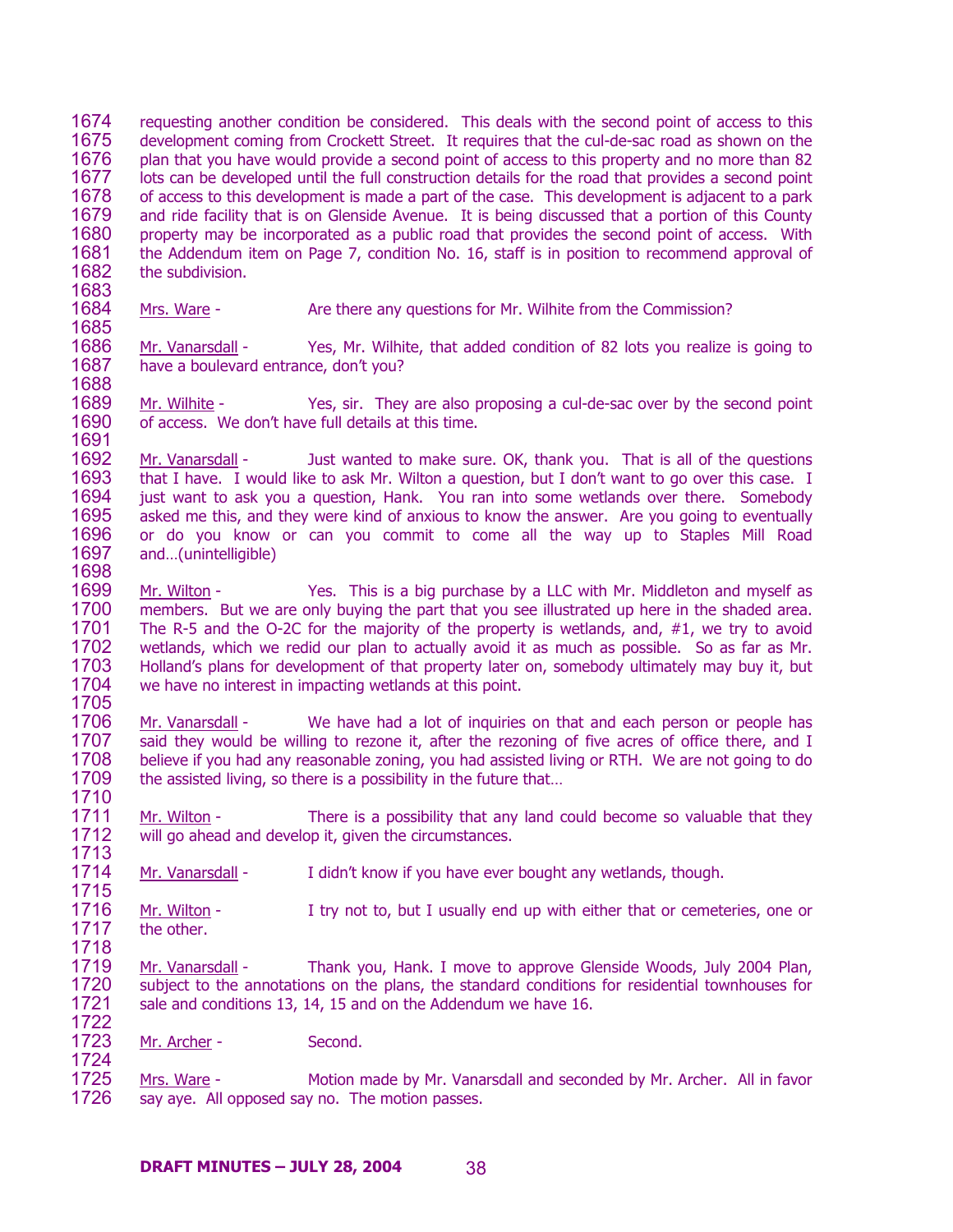- 1727 1728 1729 1730 1731 The Planning Commission approved Glenside Woods (July 2004 Plan), subject to the annotations on the plans, the standard conditions for residential townhouses for sale and the following additional conditions:
- 1732 1733 13. Any necessary offsite drainage easements must be obtained prior to approval of the construction plan by the Department of Public Works.
- 1734 1735 14. The proffers approved as part of zoning case C-53C-00 shall be incorporated in this approval.
- 1736 1737 1738 15. The detailed plant list and specifications for the landscaping to be provided within the 50 foot landscape buffer along Glenside Drive shall be submitted to the Department of Planning for review and approval prior to recordation of the plat.
- 1739 1740 1741 1742 1743 16. A maximum of 82 lots shall be permitted on a single point of access in this development. Complete construction details of the public road providing a second point of access to this development, including the necessary signatures of all property owners involved, shall be submitted for review and approved prior to or concurrent with final subdivision and plan of development approval of  $83<sup>rd</sup>$  lot in this development.

### 1745 **SUBDIVISION**

Hunter's Knoll (July 2004 Plan)

**Foster and Miller, P.C. for WWLP Development, LLC and Hill Family, LLC:** The 58.0-acre site proposed for a subdivision of 30 single-family homes is located along the east line of Bradbury Road, approximately 0.8 mile south of Darbytown Road on parcels 838-685-7540 and 840-685- 2264. The zoning is A-1, Agricultural District and ASO, Airport Safety Overlay District. Individual well and septic tank/drainfield. **(Varina) 30 Lots** 

1747

1744

- 1748 1749 1750 Mrs. Ware - Is there any opposition to Subdivision Hunter's Knoll (July 2004 Plan) in the Varina District? No opposition. Mr. Wilhite.
- 1751 1752 1753 1754 1755 1756 1757 1758 1759 1760 1761 1762 1763 1764 Mr. Wilhite - We just received a revised plan. Staff has had an opportunity to review it. The design of the lots has been revised according to Staff's recommendations. There are no cul-de-sac lots being proposed. All lots shown, at this time, meet standard lot requirements. In addition, as recommended by staff, the stub street was provided through the property to the north in this development. I would point out that with the revised plan there is an area where the length of the blocks of the road exceed 1350 feet. Staff is recommending approval mainly because there is an opportunity for future street extensions off the existing block. The environmental issues that were identified in the staff report refer back to the Environmental Section of the Public Works Department and they are recommending approval at this time, although the final location of the flood plain, Chesapeake Bay Preservation Area, and the wetlands will be determined in the future at final subdivision upon construction plan approval. With that, staff is in a position to recommend approval of the revised plan with the conditions 11 through 14 shown on the Agenda. If you have any questions, I will certainly try to answer them.

| ---<br>1765<br>1766 | Mrs. Ware -    | Are there any questions for Mr. Wilhite?   |
|---------------------|----------------|--------------------------------------------|
| 1767<br>1768        | Mr. Jernigan - | No, I don't have any.                      |
| 1769<br>1770        | Mrs. Ware -    | Would you like to hear from the applicant? |
| 1771                | Mr. Jernigan - | Yes, please.                               |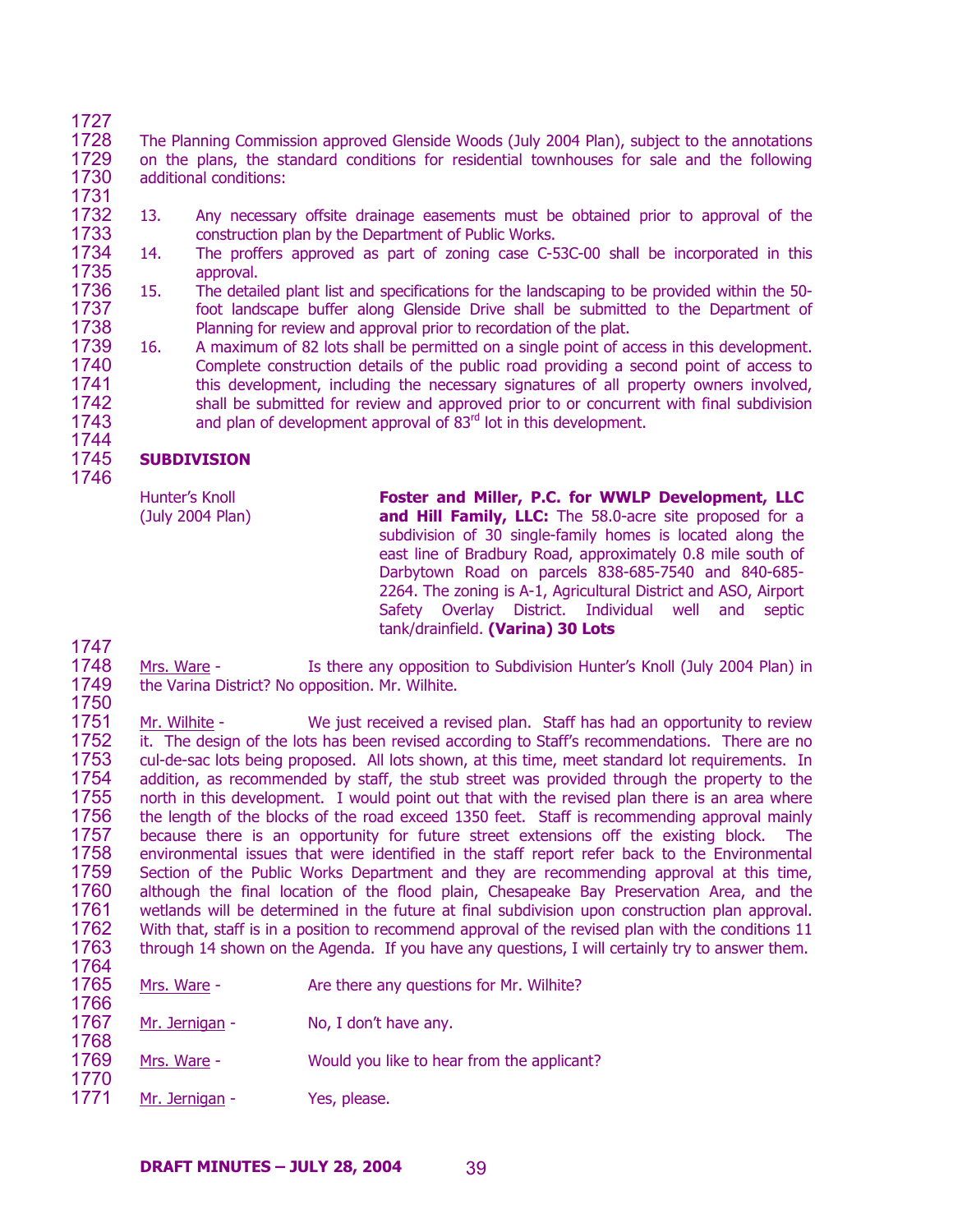1773 Mr. Spud Mistr- I am Spud Mistr with Foster and Miller, representing the applicant.

1774 1775 1776 Mr. Jernigan- When we talked yesterday, did you find out about that parcel on the south side?

1778 1779 1780 1781 1782 1783 1784 Mr. Mistr- It is owned separately. I don't know that that parcel is going to be developed, and I told Kevin we will be glad to provide it an access. I'd prefer not to…you know at least a 20-foot strip or a 50-foot right of way. It might be that we will want to extend the culde-sac down to it, but until we study that and see exactly where wet lands and flood plains are, I would rather just to commit to provide the access, but not to bring the cul-de-sac all the way to the property line.

1785 1786 Mr. Jernigan - CK. But I mean it was definitely two separate owners.

1787 1788 1789 Mr. Mistr - Yes, it is two separate owners and I don't know what anybody can ever do with it. I don't know it is good for anybody to do anything with.

1790 Mr. Jernigan - It is too wet to build on?

1792 1793 Mr. Mistr - It appears so. We haven't gotten that confirmed yet.

1794 1795 1796 1797 1798 Mr. Jernigan - All right. Thank you. I don't have any more questions. Madam Chairman, with that I will move for approval of Hunter's Knoll (July 2004 Plan), subject to the standard conditions for subdivisions not served by public utilities and the following additional conditions Nos. 11, 12, 13 and 14.

1799 Mr. Vanarsdall - Second.

1772

1777

1791

1800

1801 1802 1803 Mrs. Ware - Motion made by Mr. Jernigan and seconded by Mr. Vanarsdall. All in favor say aye. All opposed say no. The motion passes.

1804 1805 1806 1807 The Planning Commission approved Subdivision Hunter's Knoll (July 2004 Plan), subject to the standard conditions for subdivisions not served by public utilities and the following additional conditions:

- 1808 1809 1810 11. The limits and elevation of the 100-year frequency flood shall be conspicuously noted on the plat and construction plans and labeled "Limits of 100-year floodplain." Dedicate floodplain as a "Variable Width Drainage & Utilities Easement."
- 1811 1812 1813 12. The detailed plant list and specifications for the landscaping to be provided within the 25 foot-wide planting strip easement along Bradbury Road shall be submitted to the Department of Planning for review and approval prior to recordation of the plat.
- 1814 13. A County standard sidewalk shall be constructed along the east side of Bradbury Road.
- 1815 1816 1817 1818 1819 1820 1821 1822 1823 14. Any future building lot containing a BMP, sediment basin or trap and located within the buildable area for a principal structure or accessory structure, may be developed with engineered fill. All material shall be deposited and compacted in accordance with the Virginia Uniform Statewide Building Code and geotechnical guidelines established by a professional engineer. A detailed engineering report shall be submitted for the review and approval by the Building Official prior to the issuance of a building permit on the affected lot. A copy of the report and recommendations shall be furnished to the Directors of Planning and Public Works.
- 1824 **AT THIS THE COMMISSION TOOK A 10-MINUTE BREAK.**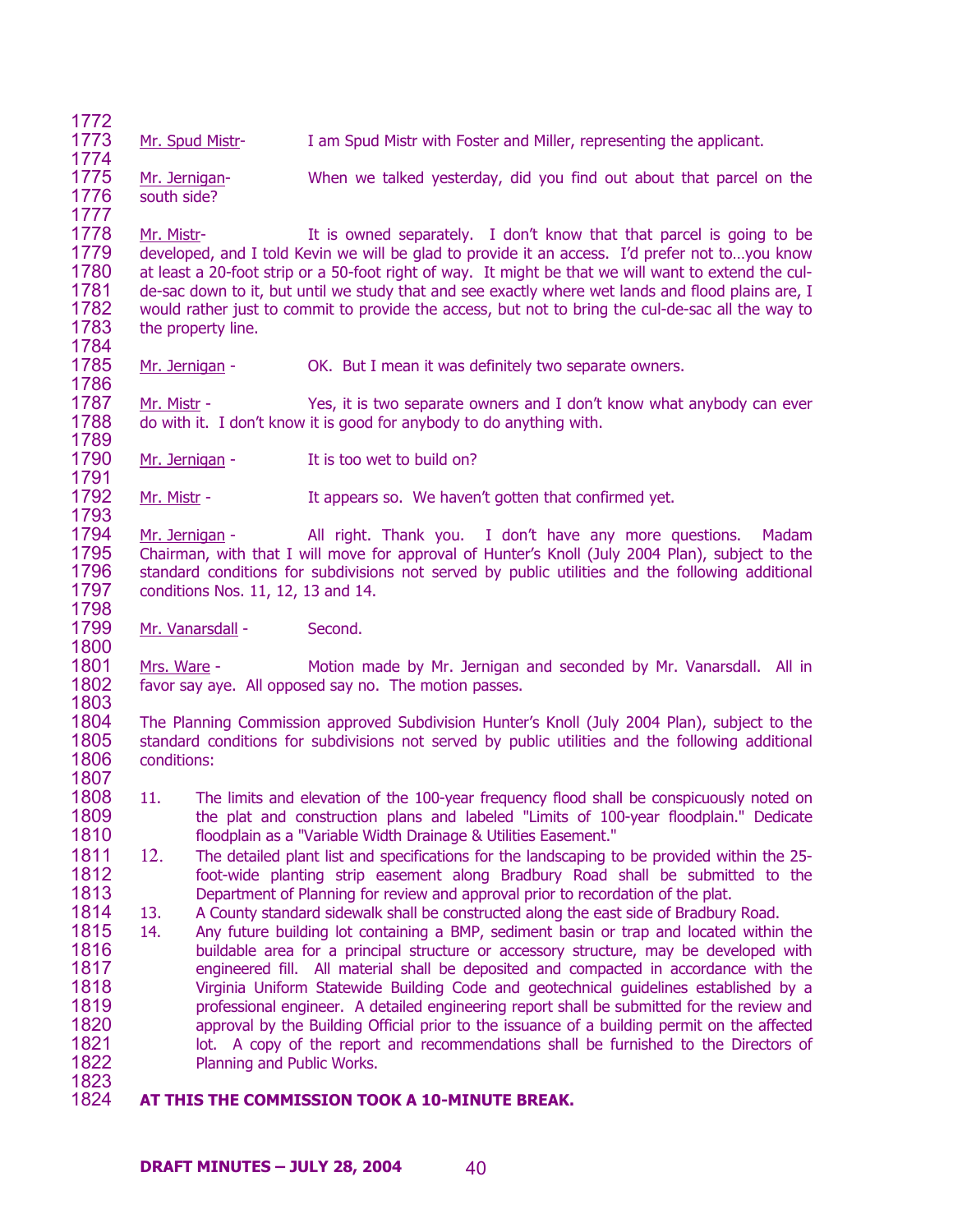### 1825 1826 **THE COMMISSION RECONVENED AT 10:38 A.M.**

1828 1829 1830 1831 1832 1833 1834 1835 1836 1837 1838 1839 1840 1841 Mr. Silber - I wondered if I could take one minute. I wanted to announce this at the beginning of the meeting, but I apologize. It slipped my mind. I wanted to inform the Planning Commission, while there still may be a few people left, that the Planning Department is filling some positions, as you are probably aware, and that we do have two new Assistant Directors, Mr. Emerson and Mr. O'Kelly, and with those promotions created vacancies in our Division Head positions of Principal Planner level position in Comprehensive Planning and in our Development Review and Design Division, and in case the Planning Commission was not aware, we have made two promotions within the office. I just wanted to announce those formally. First, we are very pleased to announce that Leslie News has been promoted to fill Dave O'Kelly's position as a Principal Planner in the Development Review and Design Division. And in the Comprehensive Planning Division, we have made the promotion of Jean Moore into that position. These are effective today. So, officially today they are assuming their new responsibilities and roles. Congratulations to both Leslie and Jean. Now, we have two additional vacancies, so we will be working on these.

1843 Mr. Archer - Are we eligible for those vacancies?

1845 1846 1847 Mr. Silber - Absolutely. Absolutely. The application process is over, Mr. Archer, but if you would like to apply, we will consider you. We have heard good things about you, Mr. Archer.

1848 1849

1827

1842

1844

1850 1851 1852

1853

Mr. Archer - Thank you so much.

# **SUBDIVISION**

Sandy Grove (July 2004 Plan)

**Engineering Design Associates for Frederick R. Ellis, Jr.:** The 5.37-acre site proposed for a subdivision of 13 single-family homes is located at the northwest intersection of Sandy Lane and Watts Lane on parcels 806-731-1049 and 3524. The zoning is R-3, One-Family Residence District County water and sewer. **(Fairfield) 13 Lots** 

1854 1855 1856 Mrs. Ware - Is there any opposition to Sandy Grove, (July 2004 Plan), in the Fairfield District? No opposition. Mr. Wilhite.

1857 1858 1859 1860 1861 1862 1863 1864 1865 1866 1867 1868 1869 1870 Mr. Wilhite - Thank you. The revised layout was just handed out to you. Staff has had an opportunity to complete its review. This revised plan adds one lot to the subdivision and this was done on the west side of the proposed Sandy Grove Court in this development and has raised the number of lots in this development from 13 to 14. In addition, the proposed street has been shortened somewhat to allow for a planting strip easement along the common boundary between this proposed development and Mayfair Place, which is a subdivision just to the north. There is an existing house that is going to remain on one of the lots facing Sandy Lane. It appears on Lot 13. Because of the home that remains there, the applicant is requesting specific approval of a double-frontage lot, which appears at the corner of Sandy Lane and Watts Lane. This does require specific approval, because it is not on a major street. Both Sandy and Watts Lanes are minor collectors. But this does make practical use of the land as required by the subdivision ordinance. Staff would recommend that the orientation of any dwelling built on this lot be facing the proposed local street, Sandy Grove Court.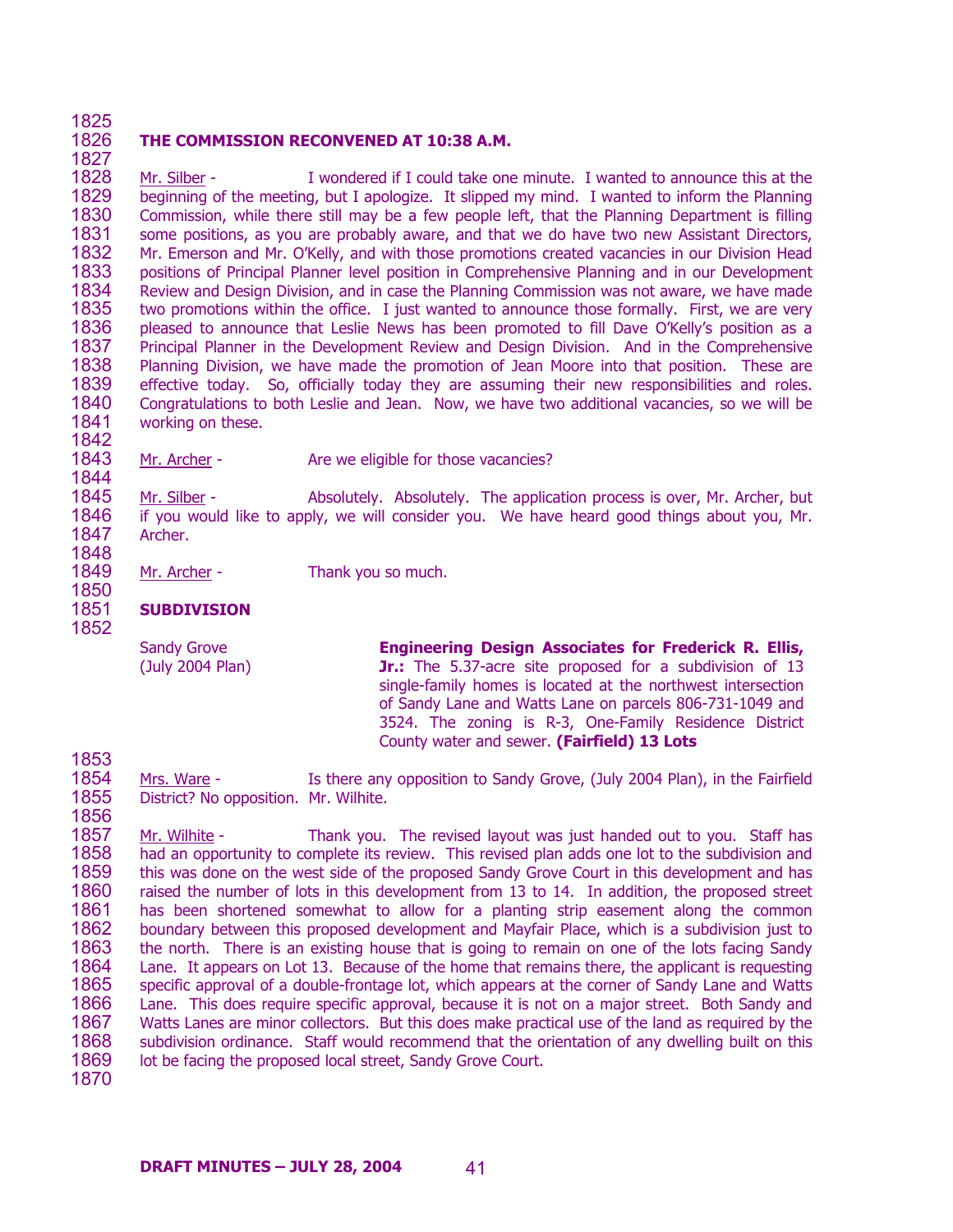1871 1872 1873 With that, staff can recommend approval based on the Planning Commission's specific approval of the double-frontage lot. 1874 1875 Mrs. Ware - Are there any questions for Mr. Wilhite from the Commission? 1876 1877 1878 Mr. Archer - Mr. Wilhite, you and I talked about that cul-de-sac the other day. Did you indicate that had been moved any? 1879 1880 1881 1882 1883 Mr. Wilhite- The cul-de-sac originally was proposed touching the boundary line of the subdivision. We did request that they shorten it somewhat and they have, roughly, by 10 to 12 feet, which does allow for a planting strip, which could be landscaped to buffer this development from the existing neighborhood. 1884 1885 Mr. Archer - OK. 1886 1887 1888 Mrs. Ware- Any more questions? Do you care to hear from the applicant, Mr. Archer? 1889 1890 1891 Mr. Archer - I don't think we need to, Madam Chair. We have done all with this that we can do, haven't we, Mr. Wilhite? 1892 1893 Mr. Wilhite - Thelieve so, sir. 1894 1895 Mr. Archer - I don't think so, Madam Chair. 1896 1897 Mrs. Ware - All right. Are you ready for a motion? 1898 1899 1900 Mr. Archer - OK, first I move to approve the Special Exception as it pertains to the double-frontage lot. 1901 1902 Mr. Vanarsdall - Second. 1903 1904 1905 1906 1907 1908 Mrs. Ware - Motion made by Mr. Archer and seconded by Mr. Vanarsdall. All in favor say aye. All opposed say no. The motion passes. The Planning Commission approved a special exception for the double-frontage lot for Subdivision Sandy Grove (July 2004 Plan). 1909 1910 1911 1912 Mr. Archer - And lastly I move for approval of July 2004 Subdivision Plan for Sandy Grove, subject to the standard conditions for subdivisions served by public utilities and added conditions Nos. 12 and 13. 1913 1914 Mr. Vanarsdall - Second. 1915 1916 1917 1918 1919 1920 1921 1922 1923 Mrs. Ware - Motion made by Mr. Archer and seconded by Mr. Vanarsdall. All in favor say aye. All opposed say no. The motion passes. The Planning Commission approved Subdivision Sandy Grove (July 2004 Plan), subject to the standard conditions for subdivisions served by public utilities and the following additional conditions: 12. The detailed plant list and specifications for the landscaping to be provided within the 10-foot-wide planting strip easement along Watts Lane, Sandy Lane and Mayfair Place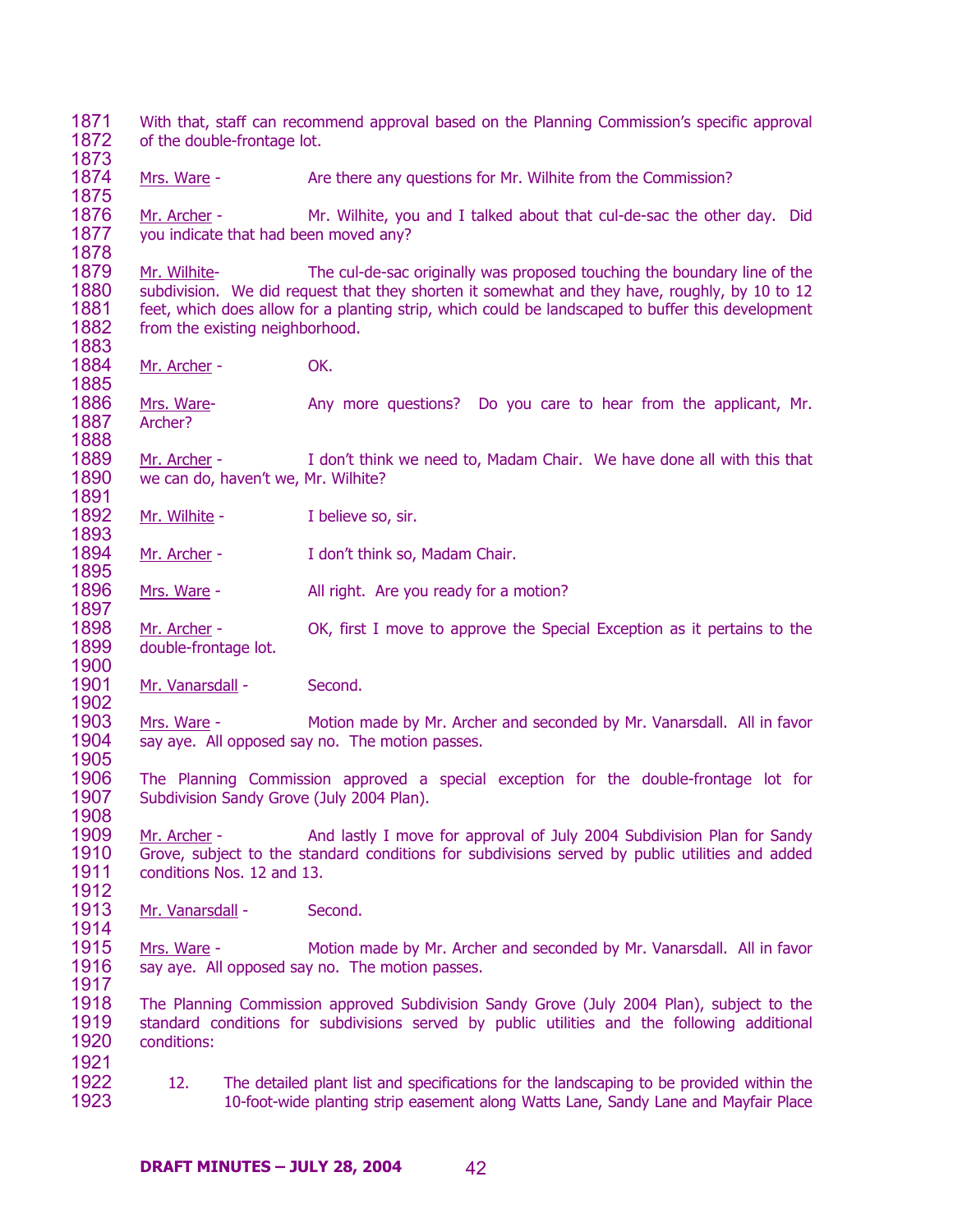1924 1925 shall be submitted to the Department of Planning for review and approval prior to recordation of the plat.

1926 1927 1928 1929 1930 1931 1932 1933 1934 13. Any future building lot containing a BMP, sediment basin or trap and located within the buildable area for a principal structure or accessory structure, may be developed with engineered fill. All material shall be deposited and compacted in accordance with the Virginia Uniform Statewide Building Code and geotechnical guidelines established by a professional engineer. A detailed engineering report shall be submitted for the review and approval by the Building Official prior to the issuance of a building permit on the affected lot. A copy of the report and recommendations shall be furnished to the Directors of Planning and Public Works.

# **SUBDIVISION WITH EXCEPTION**

Shurm Heights, Section F (July 2004 Plan) 2512 Williamsburg Road (U. S. Route 60)

**Engineering Design Associates for James Shurm Stewart and John Shurm:** The 7.395-acre site proposed for a subdivision and an exception pursuant to Section 19-4 of the Henrico Code, of 26 single-family homes is located along the north side of Williamsburg Road (U.S. Route 60) between Eanes Lane and Shurm Street on parcels 807-714- 3147 and 806-714-9730. The zoning is R-4, One-Family Residence District County water and sewer. **(Varina) 26 Lots** 

1937

1940

1935 1936

- 1938 1939 Mrs. Ware - Is there any opposition to Shurm Heights, Section F, Subdivision with Exception, in the Varina District? No opposition.
- 1941 1942 1943 1944 1945 1946 1947 1948 1949 1950 1951 1952 1953 1954 1955 Mr. Wilhite - Thank you. There is currently existing an old restored home along Williamsburg Road that was constructed roughly between the years of 1870 and 1890. The developer proposes keeping the structure and it would be located on what is shown as Lot 12 on this development proposal. In addition, there is a small sliver of property located at the corners of Williamsburg Road and Eanes Lane that the developer is closing on in the approximate vicinity, which will be added to create what appears as Lot 17 on this proposed plat. Williamsburg Road, is a major arterial and that classification requires additional setbacks under an ordinance change enacted a few years ago. What is currently required is a 70-foot setback from Williamsburg Road to the front property line. Due to the fact that the existing home on Lot 12 is currently about 50 feet, which is more in keeping with surrounding development, staff, as part of its recommendation is recommending a waiver of the 70-foot setback requirement, reducing that down to 50 feet. That would make that a part of the recommendation. With that, staff could recommend approval of this plan with conditions Nos. 12 through 14 that appear on your agenda.
- 1956 1957 Mrs. Ware - The Are there any questions for Mr. Wilhite?
- 1958 Mr. Silber - Mr. Wilhite, what is the normal setback along Williamsburg Road?
- 1960 1961 1962 Mr. Wilhite - Well, 70 is what is required. The existing homes around the subdivision are approximately 35 to 50 feet.

1963 1964 1965 Mr. Silber - Thirty-five, so this is not going to go with the additional setback per the ordinance, because it is on a major road, but we are lessening that, but we are still requiring 50 feet instead of 35.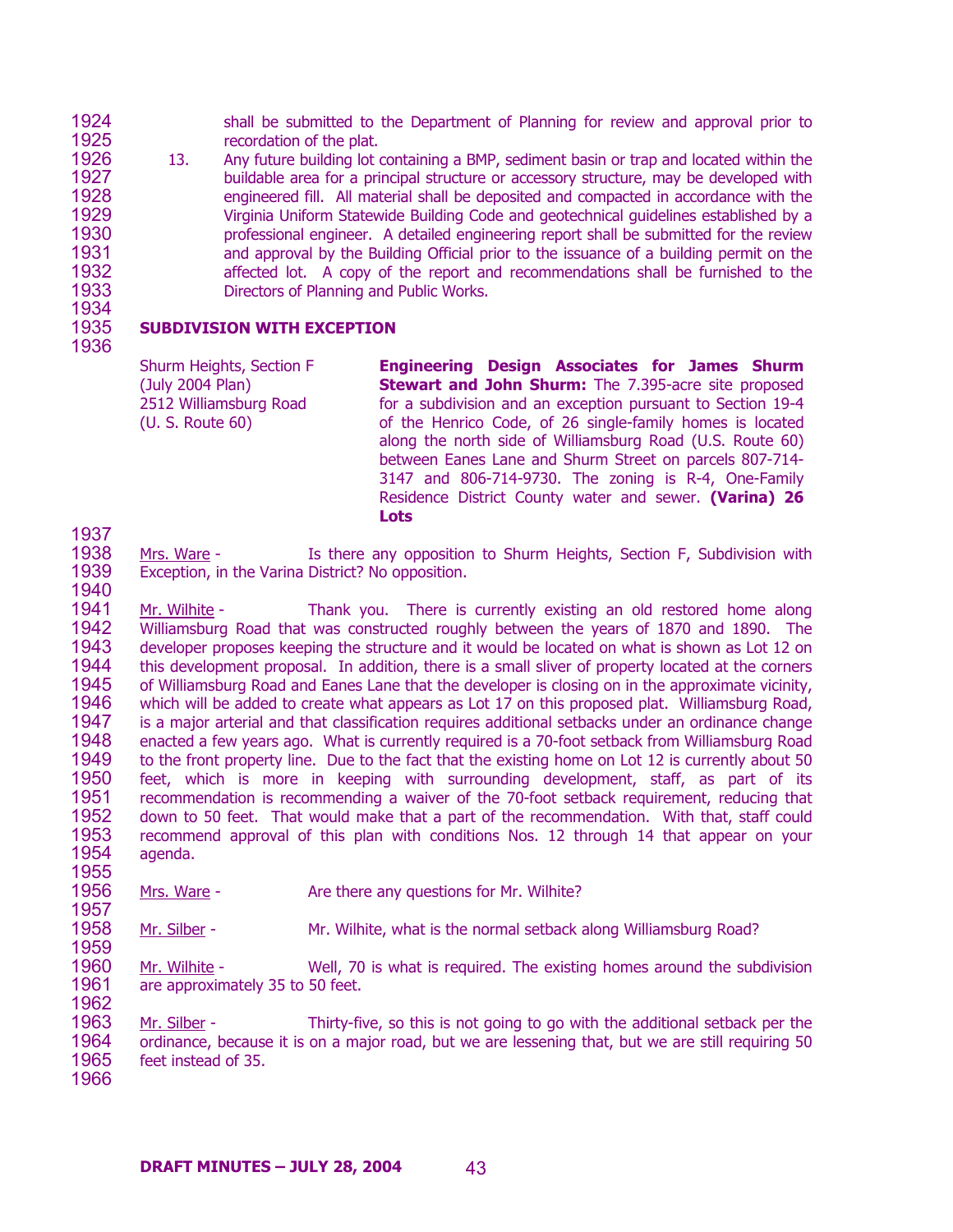1967 1968 1969 Mr. Wilhite - Yes. They would like to keep the homes along Williamsburg Road, more or less, the same setback as the existing homes there now.

1970 1971 Mr. Silber - OK, thank you.

1972 1973 Mrs. Ware - Any more questions? Do you want to hear from the applicant?

1974 1975 1976 1977 1978 1979 1980 1981 1982 Mr. Jernigan - No. I think we are straight on this. Madam Chairman, first of all, let's do a special exception on this. Everything else down there is sitting close to the road, and staff is right. If we put a 70-foot setback, it is not going to look good. To my knowledge, I know that Williamsburg Road has been widened, but I think Phase 2 in their plans even stops up at Masonic Lane. I don't think it is even planning on going any further than that. I am not even sure that it is going to go that far. I know Phase 1 came right up to my store at 4408 Williamsburg Road, which is right there at Glen Alden Drive, and I am not even sure that they are going to do Phase 2 with the situation that they have had.

1983 1984 1985 First of all, we need to have the Special Exception. I move for approval of the Special Exception to have the setback at 50 feet on the Shurm Heights project.

1986 1987 Mr. Vanarsdall - Second.

1988 1989 1990 Mrs. Ware - Motion made by Mr. Jernigan and seconded by Mr. Vanarsdall. All in favor say aye. All opposed say no. The motion passes.

1991 1992 1993 The Planning Commission approved Special Exception to permit a 50-foot front yard setback from Williamsburg Road.

1994 1995 1996 1997 Mr. Jernigan - I will move for approval of Shurm Heights, Section F, July 2004 plan, subject to the annotations on the plans, the standard conditions for subdivisions served by public utilities, and the following additional conditions Nos.12, 13 and 14.

1998 Mr. Vanarsdall - Second.

1999

2000 2001 2002 Mrs. Ware - Motion made by Mr. Jernigan and seconded by Mr. Vanarsdall. All in favor say aye. All opposed say no. The motion passes.

2003 2004 2005 2006 The Planning Commission approved Subdivision Shurm Heights, Section F, July 2004 plan, subject to the annotations on the plans, the standard conditions for subdivisions served by public utilities and the following additional conditions:

- 2007 2008 12. A County standard sidewalk shall be constructed along the north side of Williamsburg Road.
- 2009 2010 13. Any necessary offsite drainage easements must be obtained prior to approval of the construction plan by the Department of Public Works.
- 2011 2012 2013 2014 2015 2016 2017 2018 2019 14. Any future building lot containing a BMP, sediment basin or trap and located within the buildable area for a principal structure or accessory structure, may be developed with engineered fill. All material shall be deposited and compacted in accordance with the Virginia Uniform Statewide Building Code and geotechnical guidelines established by a professional engineer. A detailed engineering report shall be submitted for the review and approval by the Building Official prior to the issuance of a building permit on the affected lot. A copy of the report and recommendations shall be furnished to the Directors of Planning and Public Works.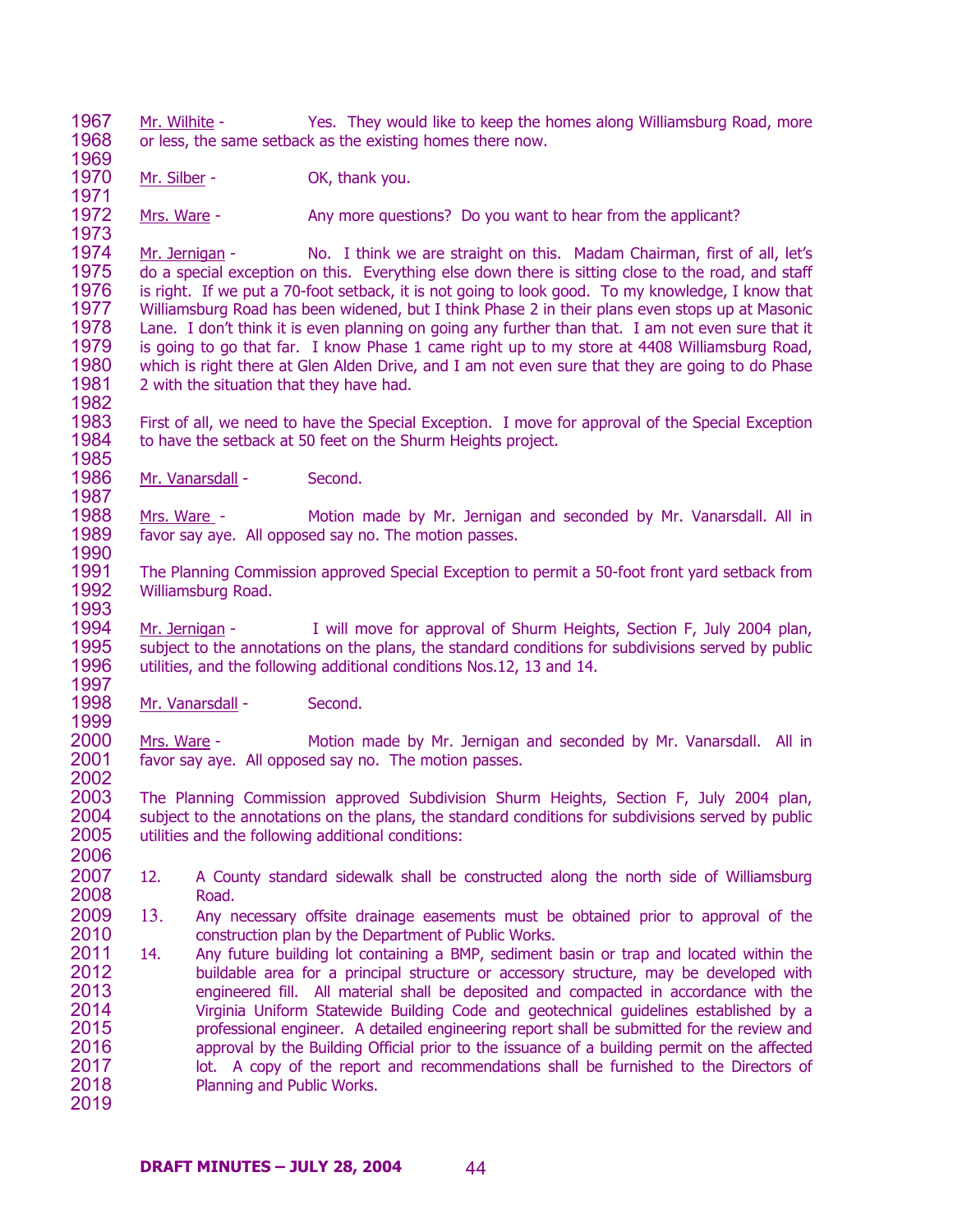Turner Forest (July 2004 Plan) **Engineering Design Associates for Melvin A. and Phyllis T. Mathews, Sweet Homes Inc., Stanley E. Acors, Jr. Et Als and Wilton Real Estate and Development Corp.:** The 87.20-acre site proposed for a subdivision of 63 single-family homes is located on the west line of Turner Road and east of New Market Heights Lane, approximately one mile north of the intersection of Turner Road and New Market Road (State Route 5), on parcels 828- 685-1128, 829-686-5562 and part of 829-686-2304. The zoning is A-1, Agricultural District and ASO, (Airport Safety Overlay) District. Individual well and septic tank/drainfield. **(Varina) 63 Lots (Revised to 64 Lots)** 

2022

2052

2023 2024 2025 Mrs. Ware - Is there any opposition to Turner Forest Subdivision, July 2004 Plan, in the Varina District? So noted. Hello, Ms. News.

2026 2027 2028 2029 2030 2031 2032 2033 2034 2035 2036 2037 2038 2039 Ms. News - Good morning, Madam Chairman, and members of the Commission. A revised plan has been distributed which addresses annotations regarding revisions to the lot layout. Specifically, the applicant has provided a second stub road to the north, which is right here, (referring to rendering) as provided for pedestrian access to Four Mile Creek Park, which is in this location (referring to rendering), and has included land shown as Lot 29, which is right here in the subdivision. Due to this change, the revised number of lots is now 64 in lieu of 63. There are also two roads which slightly exceed the 1,320 foot block length right here and right here (referring to rendering), and staff has no concerns with that and has indicated that they recommend approval of that on the plan. The original annotations on the staff plan continue to apply to this plan. As this subdivision is in the general vicinity of Camp Holly and is within an area of historic significance, the conditions recommended for this subdivision are in accordance with the applicable conditions approved for Camp Hill Subdivision located across Turner Road in this area.

2040 2041 2042 2043 The applicant is in agreement with the staff annotations and conditions and staff recommends approval of this plan subject to the standard conditions for subdivisions not served by public utilities and the additional conditions in your agenda.

2044 2045 Mrs. Ware - Are there any questions for Mrs. News from the Commission?

2046 2047 2048 Mr. Jernigan - No. I don't have any, Leslie. I appreciate all of your work on this. Mr. Walker is here from the Health Department. I do want to speak to him.

2049 2050 Mrs. Ware - Since there is opposition, would the applicant care to speak now?

2051 Mr. Jernigan - OK. Let's hear from the applicant.

Mr. Henry Wilton - Good morning. My name is Henry Wilton and I represent Wilton Development this morning, and I'd like to put in for one of these vacancies, if one is available. I am a contract purchaser from the Mathews family who has owned this property in the Varina District. We also bought some property to the far right, which is already an approved subdivision. I think that was Mr. Sweet's subdivision, so we have taken that in order to get another access for our property. We are developing under the same conditions that Mr. Atack, the approval that went through from this Board, a number of months ago, so we did follow his 2053 2054 2055 2056 2057 2058 2059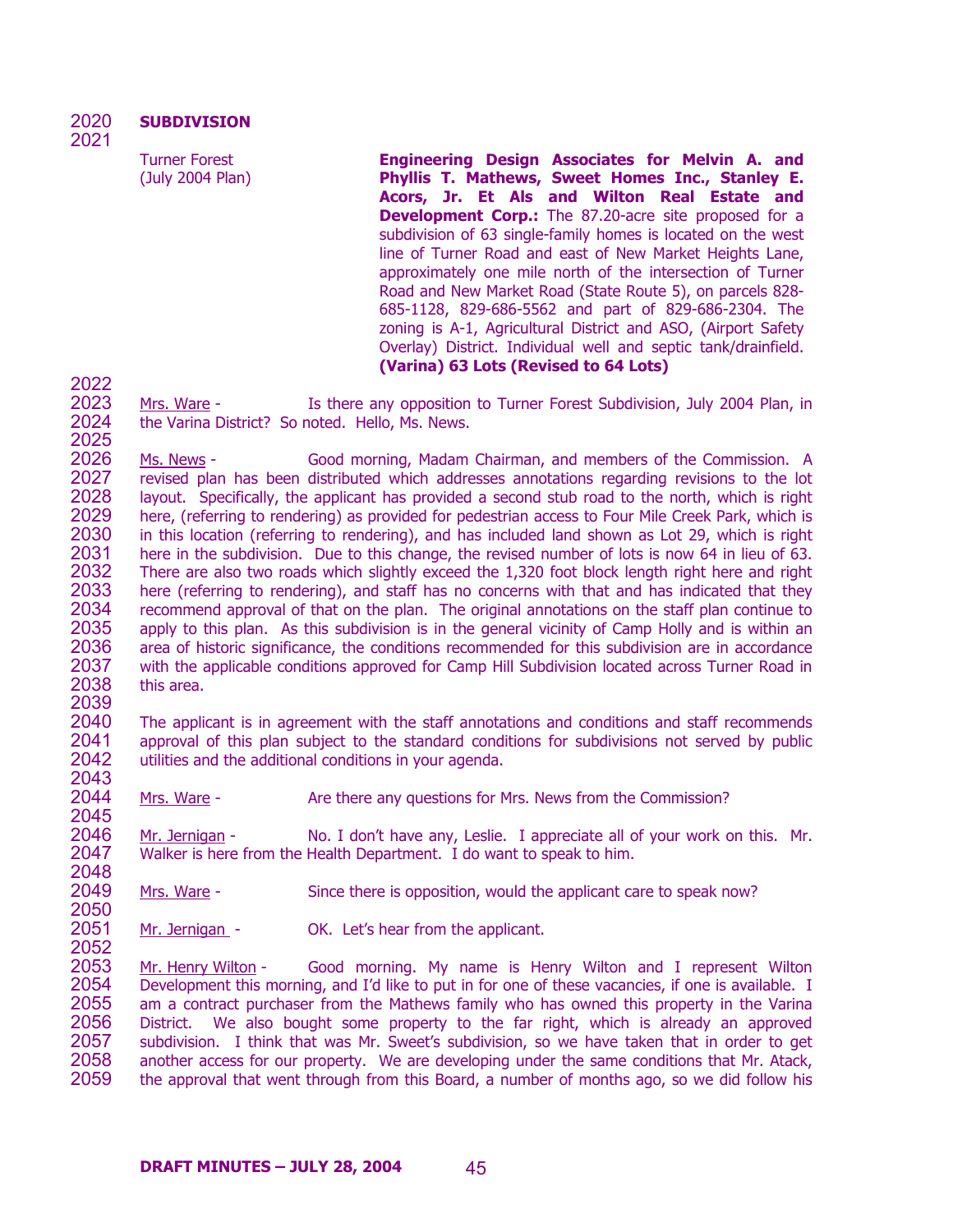2060 2061 2062 same conditions for approval, and again, I will be happy to answer any questions. Again, it is under the current ordinance and do I need to reserve some time for rebuttal or something?

2063 2064 Mrs. Ware - Yes.

2065 2066 Mr. Wilton - OK. If you have any questions, I will be glad to answer them.

2067 2068 2069 Mrs. Ware - Are there any questions for Mr. Wilton? Thank you, Mr. Wilton. Will you please state your name for the record.

2070 2071 2072 2073 2074 Mr. John Deal - Good morning, ma'am. My name is John Deal and I represent Camp Holly Springs, Inc. for this case today. You received a folder that I had delivered to each of vou folks yesterday and I would like to introduce that folder as a part of these proceedings and I will give that to the Court Reporter in a bit.

2075 2076 2077 2078 2079 2080 2081 2082 2083 2084 2085 2086 2087 2088 2089 2090 2091 2092 2093 2094 2095 2096 2097 2098 2099 2100 2101 2102 2103 2104 2105 2106 2107 2108 2109 2110 2111 2112 Concerning your condition 19, it says "If a geologic exploration and geo-technical study is performed by a geo-technical firm representing the applicant to determine if the proposed development may impact ground water quality and quantity at Camp Holly Springs, a copy of the study and recommendations shall be submitted to the Planning Office and the Health Department prior to final approval of the construction plans." I respectfully submit to you folks that the applicant should secure his own geological exploration plan of this property. I have appeared before you on numerous occasions concerning this property and this issue and, as you know, Camp Holly Springs, and if you could come back over here, I want to show you something about our geological exploration we have been doing. Can you see that on your…(referring to rendering). OK. Every time I speak to you folks, and I use this machine, I don't know what is wrong with it. Is it coming up, sir? That was a beautiful picture there at the beginning. There you go. All right now, you see all the dots that are represented on that plan that is on your screen now and then you see Turner Forest, the two parcels, and of course, I didn't know about the lot that connects the two of them together, but when you see all of those dots, you see where Camp Holly Springs has spent right at a quarter of a million dollars just in that particular area to find the habits of the Camp Holly Springs aquifer. This aquifer is, historically proven, over 3,000 years old and it served the area obviously a long time before a white man ever walked this land and it is a natural resource that produces, right now with the rains being like they are, being a shallow aquifer like it is, it produces over a million gallons a day of natural spring water. And you will notice to the left of the map that is on the screen, you will see, that would be the west end of the Mathews property, you will see two dots and then this little road going up there, and then there is another dot to the far left. Those dots were holes that we dug. Excuse me, I am sorry. The three dots in a row on the extreme left, those three dots in a row show that the Camp Holly aquifer at that point flows to Deerlick Creek to the west, which would not impact us. However, all of the other dots on this project, I have been advised by the engineer, show the Camp Holly aquifer flowing to the east toward the Camp Holly Spring. Now, Camp Holly serves Richfood. It serves Kroger, it serves distributors over a five state area with natural spring water and is the largest natural spring water bottling operation in the state of Virginia, and its business is increasing every day. The Camp Holly Spring, not the Diamond Spring, is in your lower right hand corner of your map. You will see in the lower right hand corner up there in the red, you will see two dots. I am sorry you can't see the words clearly there. That is where the Camp Holly Spring and you will see three dots just above the lower right hand corner. The middle dot is the Camp Holly Spring and it is proven by historical records that during the revolutionary war that spring was used and during the Civil War that spring was used for the same purpose it is being used today, and I am concerned that this, if a geologic exploration study is performed, that should say one should be performed. If you will notice, there is no geologic exploration being performed within the boundaries of the Mathews property and in your conditions there are all kinds of things about wetlands, protecting the wetlands,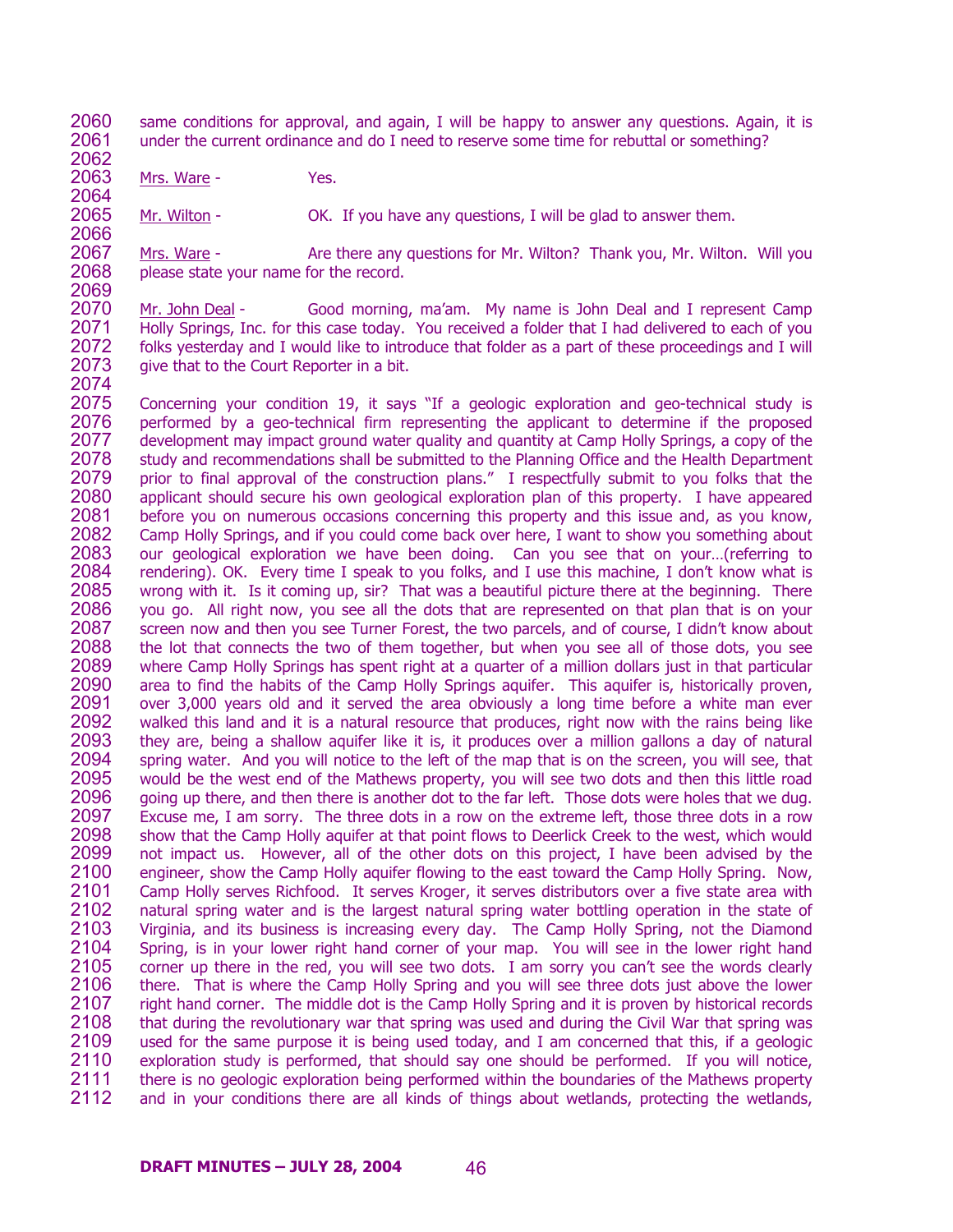2113 2114 2115 2116 2117 2118 2119 2120 2121 2122 2123 2124 2125 2126 2127 2128 2129 2130 2131 2132 2133 2134 2135 2136 2137 2138 2139 impacting the wetlands, all kind of obligations on the applicant to protect the wetlands, and we've got a spring here, and as you have heard before, and I will recite again now, if you would open your notebooks and I would like to show you, go to tab 1 if you would, Joyce Engineering on Page 1, September 24, 2003 report. Look at the No. 1 on the left-hand column. It says concerns for the springs continue to be driven by the fact that the Camp Holly aquifer is a shallow water table aquifer that is recharged by direct infiltration of precipitation. Therefore, the aquifer is extremely susceptible to contamination and other adverse impacts. As a matter of fact, if you will look at the map on your screen and you see where Turner Road runs vertically past the eastern end of the Turner Forest property, and then curves to the west. Just to the right of that is some land that is owned by the Harrelson tract. When it rains like it rains now, the aquifer comes up on top of the ground. If you went there today, water would be emitting from the aquifer on top of the ground. If you look at the two dots on the eastern side of Turner Road at that same bend, where Turner Road comes down a long ways with the Mathews property on the left and you go around the bend, there is a house on a corner there that is one of Mr. Dowdy's relatives that has a well in it, and his well is 15 feet deep, and that well has served his home for I don't know how many years, and it is somewhere right at 15 feet deep. And then look at the last sentence in that paragraph that I have a No. 1 by. It says "Once impacted by contamination resulting in water quality degradation or by physical alteration of the aquifer matrix, the aquifer cannot be restored to its natural condition." And then, if you look at the next paragraph on the first page, there was a well hid protection project conducted in April of 1993 in this County, and at the very bottom of Page 1, the Henrico County geologist stated, "I felt it necessary to include Diamond Springs and Camp Holly Springs in this project, because they are ground water sources which are particularly vulnerable to polluting land uses. In addition, the primary recharger for the springs were incorporated into the "Henrico County 2010 Comprehensive Plan," which refers to the springs by name and discusses its historic nature. The Plan states that the springs are to be protected." So the Board of Supervisors of this County has spoken and in the 2010 Plan the springs are to be protected.

2140

2141 2142 2143 Now, on that second page, go down to the second full paragraph where it starts with the words, "The contamination posed by the septic drainfields is more acute for Camp Holly Aquifer than other areas of the state because of the characteristics of the aquifer." Then you will notice I have underlined the words will undoubtedly. They are in the sentence that says the combination of the shallowness of the aquifer and the speed of the ground water flow will undoubtedly result in drainfield contaminants being introduced into the aquifer. And then there are other concerns, but we won't get into those. The no-no concerning locating septic tanks over this aquifer is when you live in a house, there is excrement and urine that goes into the septic system. That breaks down. It breaks down and part of its breakdown is in the nitrates, and then those nitrates filter down to the ground and you've got a lateral 30 inches deep on a septic system. Then, that water has got to go somewhere. Some of it goes up. Some of it goes lateral. Some of it goes down. When it goes down it goes into the drinking water. You will also notice, going back to your map on the screen, there are 30 residences along Turner Road that are drawing water from the Camp Holly Aquifer. The water in an aquifer, it would be nice if it always flowed in one direction and that was it, but given seasonability, the aquifers can flow north, south, east or west, depending on what is happening, and once one part of that aquifer becomes polluted, it will eventually all become polluted and nitrates and water cause what we call "Third World Conditions" and that is blue babies, all kinds of illnesses, etc. and the problem is you don't know it is there until it is too late, and what is going to happen. And notice this engineer, and you will notice in Tab 2, Jim Richard said the same thing, the engineer in Tennessee, that any, and he did not refer to this development. This letter predated this development and we were talking about Amason's development he was going to put on the property, then we were talking about the Harrelson development. We also talked about the Noble property, which is in between Camp Holly and this property that Mr. Wilton has under contract, but the same facts apply. When that aquifer gets polluted and it does flow to the east, it is going to pollute the aquifer and you are 2144 2145 2146 2147 2148 2149 2150 2151 2152 2153 2154 2155 2156 2157 2158 2159 2160 2161 2162 2163 2164 2165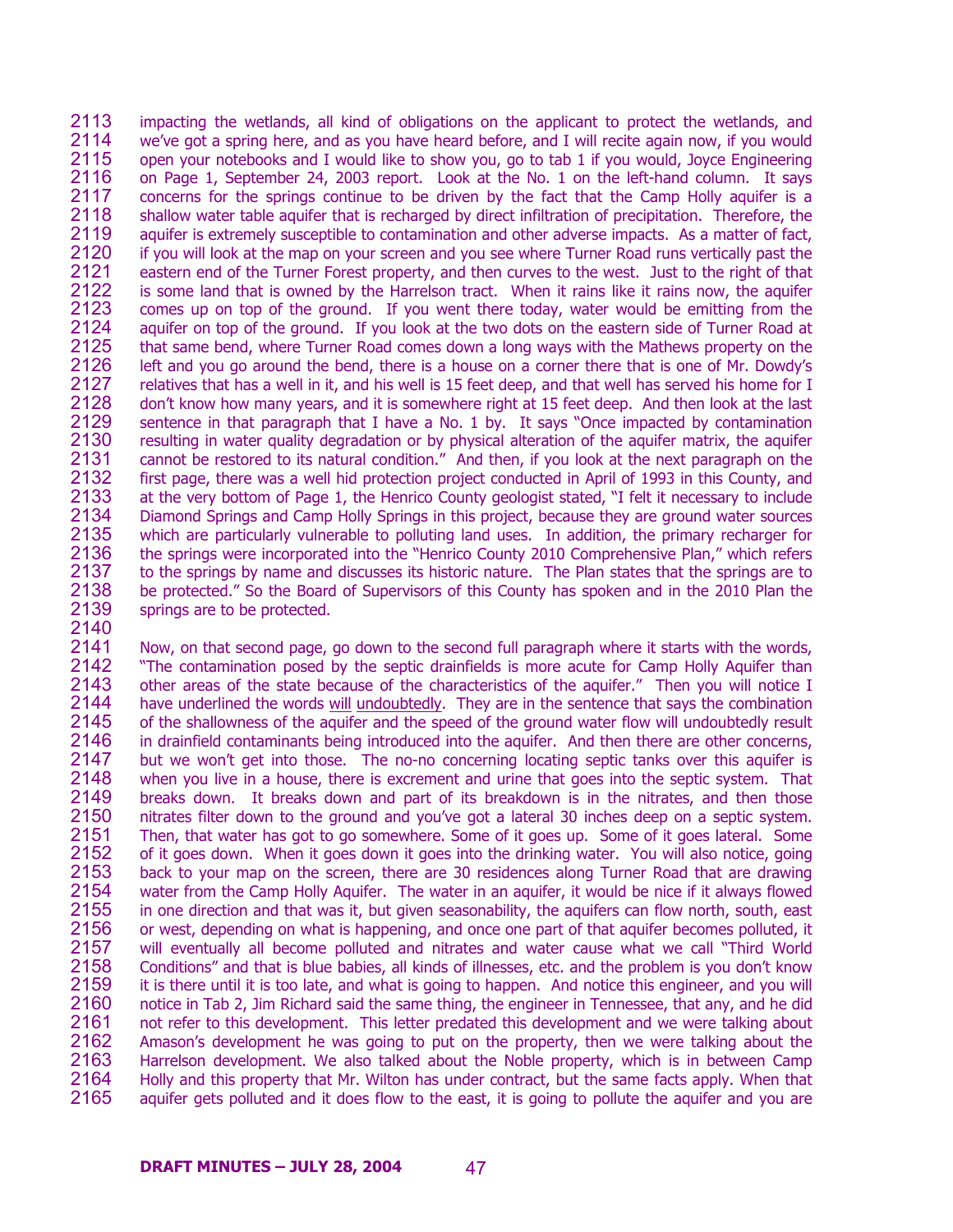2166 2167 2168 2169 2170 2171 2172 2173 2174 2175 2176 2177 2178 2179 2180 2181 2182 2183 2184 2185 going to have 30 residences, and there are four people per residence, and that is 120 people drinking polluted water. Already the testing that we are doing on the water on the Diamond Springs to the north, the nitrates in that water have risen to some degree. We lay that to Varina Chase Subdivision. That is the only cause that our engineers can find. It has taken that some years to get down and impact the aquifer serving the Diamond Springs from the north, but that is what has happened. Now, if you would please, turn to Tab 2 and you will see that that is James K. Richard. Go over to the second report, go over to the underlined paragraph about midway down the page. In my nearly 30 years of experience, this is the only case in which a developer has not been required to develop a comprehensive evaluation of the impact the ground water resources that could result in the proposed development. He was addressing that fact about the Harrelson tract, but in your condition it says "If" and he is saying in 30 years, as an engineer who has done these things all over America that this is the first case he has ever seen it has not been required. Then you go down to the bottom of the page and you see where "a number of proposed septic tanks," and now he is talking about the housing tract, will undoubtedly contaminate the shallow aquifer. I have spoken with Mr. Richard and I told him about this property and I'm familiar with this property, and he said, "Oh, we've got the same problem." Terry Phillips, we've got the same problem and we don't know where the break line is on the property up there for this aquifer going back and forth, so we've got to assume it is that whole property.

2186 2187 2188 2189 2190 2191 2192 Now, kindly turn over to Tab 3 to the Virginia Constitution, which is the Mother document to every law, regulation, whatever this County has, and it says, "To protect its waters from pollution, impairment or destruction for the benefit of the people." This subdivision with septic tanks will not comport with the Constitution of the State of Virginia. Turn the next page to Article 1 of the Bill of Rights, which is also a Mother document to this County, and you will see it is underlined in a yellow, the last part, "that is best which is capable of producing the greatest degree of happiness and safety." Drinking polluted water, yes, ma'am?

- 2193 2194 2195
- Mrs. Ware The time limit for opposition...

2196 2197 2198 Mr. Jernigan - Yes. Let him go ahead and finish with it. This is the last case. Let him continue, please.

2199 2200 2201 2202 2203 2204 2205 2206 Mr. Deal - All right. Thank you very much, ma'am. I appreciate it. Go over to the Constitution of Virginia, Article 11, which is on the next page, and this is in the Constitution of Virginia, Section 1, Natural Resources and Historical Sites. "To the end that people have clean air, pure water, and use the enjoyment for recreation of adequate public lands, water, and other natural resources, it is the policy of the Commonwealth to preserve, develop and utilize its natural resources." The next sentence, "Further, it shall be the Commonwealth's policy to protect its atmosphere, lands and waters from pollution, impairment or destruction."

2207 2208 2209 2210 2211 Go on over to Tab 4. The Virginia Code regarding subdivision states "The express purpose of the subdivision portion of the Virginia Code is to improve the public, health, safety, convenience and welfare." If this development goes in, Camp Holly will be out of business. There will be 30 wells somebody has got to replace, not to mention the illnesses that may come out from it.

2212 2213 2214 2215 2216 2217 2218 Let's go over if you would to  $-$  if you flip over about three pages you will see up in the left hand corner in your own Code in the County, 15.2-22-23 and go down to No. 5. One of the purposes for the Comprehensive Plan is the designation of areas for the implementation of reasonable ground water protection measures. That is what your Land Use Plan is. Do you see what I am talking about, ma'am? If you look at Section 15 in the upper left hand corner of the page, it is Section 15.2-22-23. They are in chronological order there. Do you see that? No. 5 says the designation of various implementation of reasonable ground water protection measures; Mr.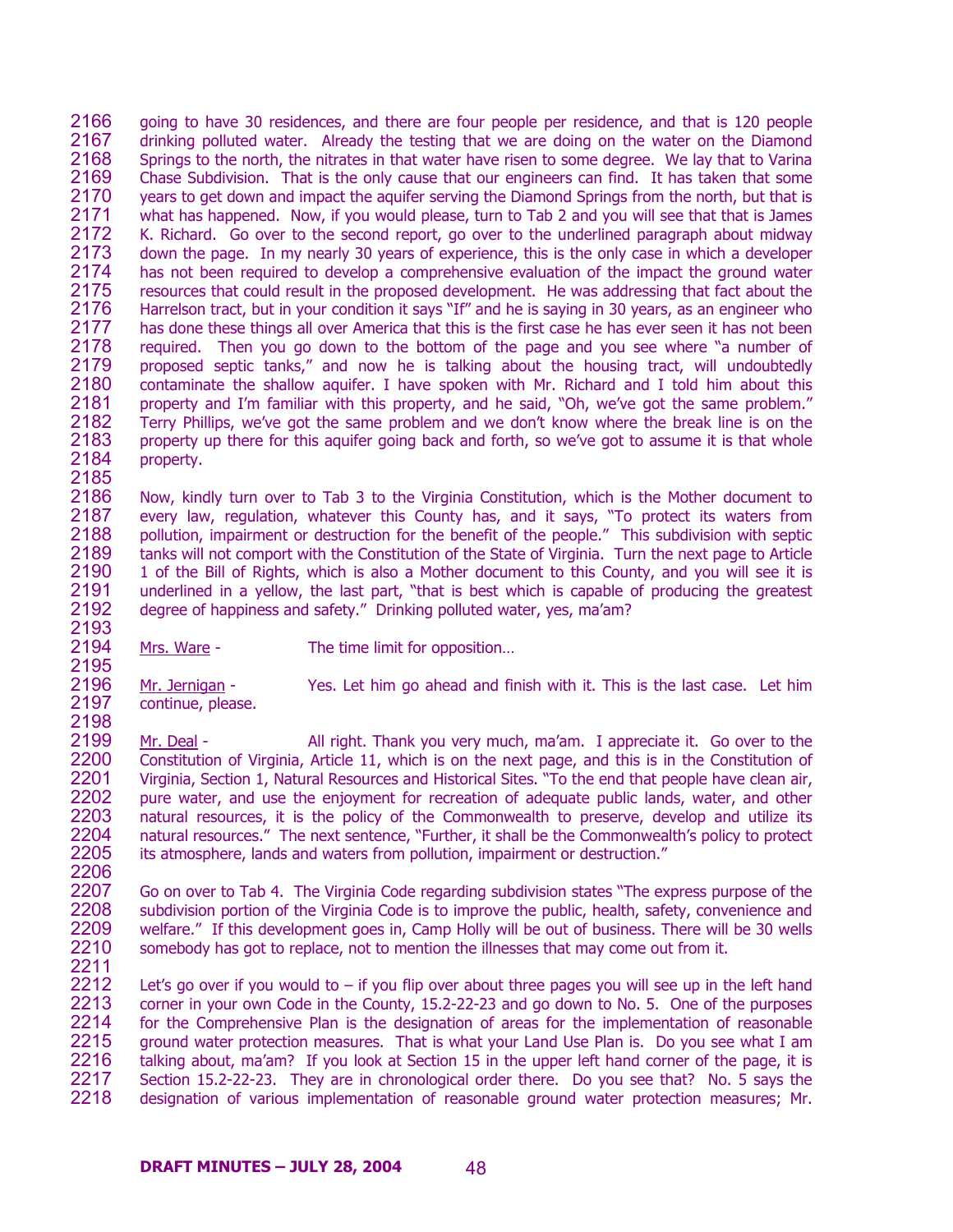2219 2220 2221 Wrigglesworth did that in your Well Head Protection Act. The allowing of this development is a violation of that.

2222 2223 2224 2225 2226 2227 Then, let's skip a tab and go over to No. 5 because I know there is a time issue here. The purpose of Chapter 19.1 of the Henrico County Code, No. 12, is to protect and improve the water quality of the Chesapeake Bay and the tributaries and promote development in accordance with the Comprehensive Plan, which says the springs, of course, are to be protected. Go over to Section 24.1 in the upper left hand corner, and it says in Item No. 11, at the bottom, "Protect surface and ground water." That is in our own Henrico County Code.

2228

2257

2229 2230 2231 2232 2233 2234 2235 2236 2237 2238 2239 2240 2241 2242 2243 2244 2245 2246 Then here is something that is very important. Turn to Tab 6. Tab 6 is a letter written by Mr. Marlles of the Planning Office to Dr. Curtis Thorpe in Henrico County concerning Camp Hill subdivision. Go down to the second paragraph. Adjacent to this project is land upon which Camp Holly Springs and Diamond Springs are located. The County's Comprehensive Plan is part of the environmental goals, objectives and identifies the following policies. "Protect the quality of the Camp Holly Springs and the Diamond Springs Recharge Area" and this property is in the recharge area to the "extent reasonably practical" and secondly "Identify and protect, by proper management, aquifer recharge areas." So, the Planning Office of this County has spoken and said, "This should be protected, the spring." Now, go over to the December 9 letter, turn over one more page and you will see a letter to Mr. Marlles from Dr. Curtis Thorpe. And look at the last paragraph. "At present, the reports which we have received and reviewed make a strong case for the likelihood that on-site water supplies and sewerage disposals in some areas of the proposed subdivision, and again, Mrs. Harrelson, but because of the habits of the aquifer, where it is located, this statement refers to this subdivision, would result in degradation of water quality in the aquifer, which supplies the springs. Based upon that information and their field review, our staff recommends that proposed residential development be served by water and sewer." So, that is the response giving to your own Planning Office.

2247 2248 2249 2250 2251 2252 2253 2254 2255 2256 So, ladies and gentlemen, what we are talking about here is an historic feature. It is a natural feature. Our engineers, you can see they have drilled all around this property. They know what is going on with the aquifer and they know, and they both have affirmed to me in the last few days that this development is just a question of time will close down Camp Holly Springs and contaminate the wells of 30 residences in the east end of Henrico County. My last statement, the bedrock of this democracy is to protect the health, safety and welfare of the citizens, and anytime a governmental agency or Commission, such as yourself, steps outside of that and issues a building permit that you have been told by competent engineers time and time again, before this Commission, is going to without question undoubtedly pollute that aquifer, you have overstepped your bounds.

2258 2259 I'd be glad to answer any questions if you have any.

2260 2261 2262 2263 Mr. Jernigan - John, I have a question for you. In Richard's letter to you, he stated he had never seen that permits had been issued...let's get it this way. Is he trying to say that Virginia is a little different than most other states?

Mr. Deal - Yes, he is. When I told him, he said, "Well, what is", Richard's response to me was "What is the County, and this goes way, way back to when we were dealing with Amason, and he said, John, what is the County requiring him to do?" And I said, "To my knowledge, there are no requirements in it at all." I said, "He is going to get his own geotechnical study." And he did. It wasn't worth anything, but he got one, and they did the thing in a matter of a few days. And you don't do geotechnical studies in a matter of a few days. Anybody knows that. And what he is saying is, "I've never seen this happen like this before." You have got a proven resource. It is producing a million gallons of spring water a day. It is 2264 2265 2266 2267 2268 2269 2270 2271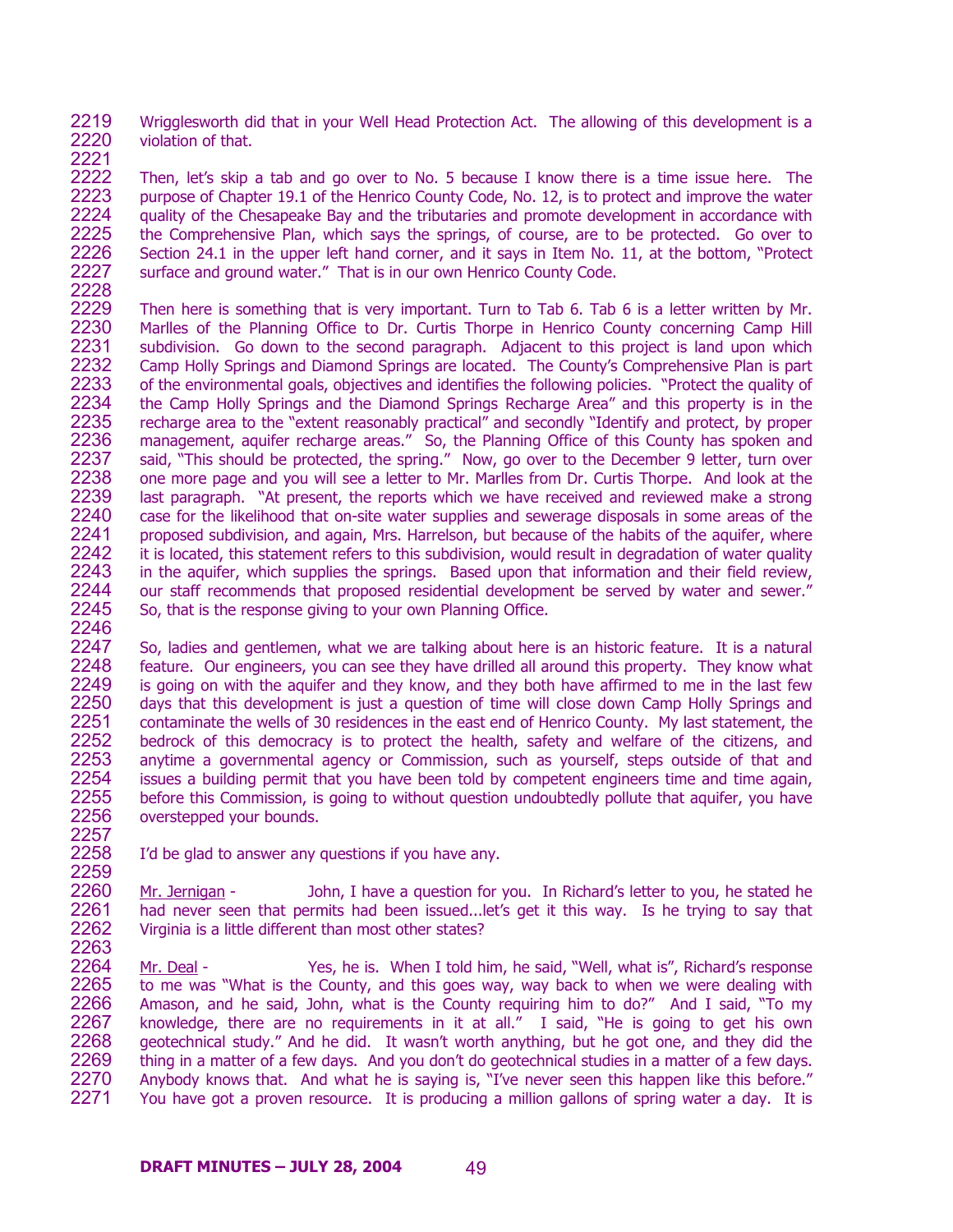2272 2273 2274 2275 2276 2277 2278 2279 2280 2281 2282 2283 2284 2285 2286 2287 2288 2289 2290 2291 2292 2293 2294 2295 2296 2297 2298 2299 2300 2301 2302 2303 2304 also serving 30 houses, and you guys have the whole burden for proof, and what is going to happen here. He said, "I've never seen that before." And he has done these from Virginia to California to up in the Dakotas, down to Texas, and he has never seen it before and that is it. And I live in a house over 100 years old. It is a historical house and if I wanted to do something to that house, I'd have to pass all kind of historical things to get it done, but yet I can go down in the ground in the aquifer and pollute not only my water but everybody else's water around and it is OK. And the law is about health, safety and welfare. And I know the subdivision ordinance passed by the State, and which is granted to the County, and the County only has the power granted through the State, I know it is tight, but the interpretation this County has been making of it and made of it in this last case we just had with Harrelson, I believe goes outside of the health, safety and welfare guaranteed citizens in the Commonwealth of Virginia and the problem is we are going to create a Third World condition on Turner Road. That is why you have low life expectancies in the Third World. They don't take care of their feces residue and their urine feces and they drink it and they die or they get sick. And it is 30 families out there with this stuff. And what needs to happen is, and I understand water and sewer might be coming, but that is a might be. I hope it does. I hope it does so this man can develop his property and all of these other people develop theirs. We are not against that. We are not against development. Let me say that for the record. We are not against development. We are against polluting a 3,000 year old resource. You know when algae came into the James River, Phillip Morris would have closed down but for Camp Holly Springs. C. F. Sauer would have closed down but for Camp Holly Springs. That nuclear reactor in Surry goes bad and the wind blows west one day. The whole James River will be polluted. You could depend on Camp Holly, but not if you pollute it. And that is where it is. And it is in your hands, this Commission's hands as to what is going to happen there. And as for Mr. Rapisarda's advice, I know Joe. He is a good man. I can't say we are good friends, but we certainly are good acquaintances, and he is a good and competent man, and I talked with Andy Mauck at Troutman and Saunders about this yesterday and Andy and I both agree, the court, if you all pass this, then this situation is simply going to get added to the current litigation that is in court, and that is not a threat. It is a got to. We are fighting for our life. These 30 some peoples' wells are going to go bad. We can't sit by and see this happen. This is not just another development with "maybe something is going to happen to it." And as I said, it is undoubtedly going to happen, and we have to argue in that manner and act in that manner. That is where we are and we disagree with his advice to you all.

2305 Mr. Jernigan - Let me ask you this. You said the nitrate levels are up?

Mr. Deal - At Diamond Springs, that is correct. And the only thing Jim Richard can lay it to is Varina Chase Subdivision.

2310 2311 Mr. Jernigan - What level is it at?

2306

2307 2308 2309

2312 2313 Mr. Deal - This is Dave Dowdy, III, the son of the gentleman that owns the spring.

2314 2315 2316 2317 2318 Mr. Dowdy - To be completely honest, I can't tell you off the top of my head. I've got the data sitting in my office, but there is an increase. Yes, sir. And it is to the point to where we are looking at some point in the future probably of abandoning the use of Diamond Springs because of the nitrate levels.

2319 2320 2321 2322 Mr. Deal - And that is Varina Chase, and Varina Chase is a good half-mile away from Diamond Springs. That is the only thing we can lay it to. There has been no other development in the area.

2323 2324 Mr. .Jernigan - All right. That is all I had. Does anybody else have any questions?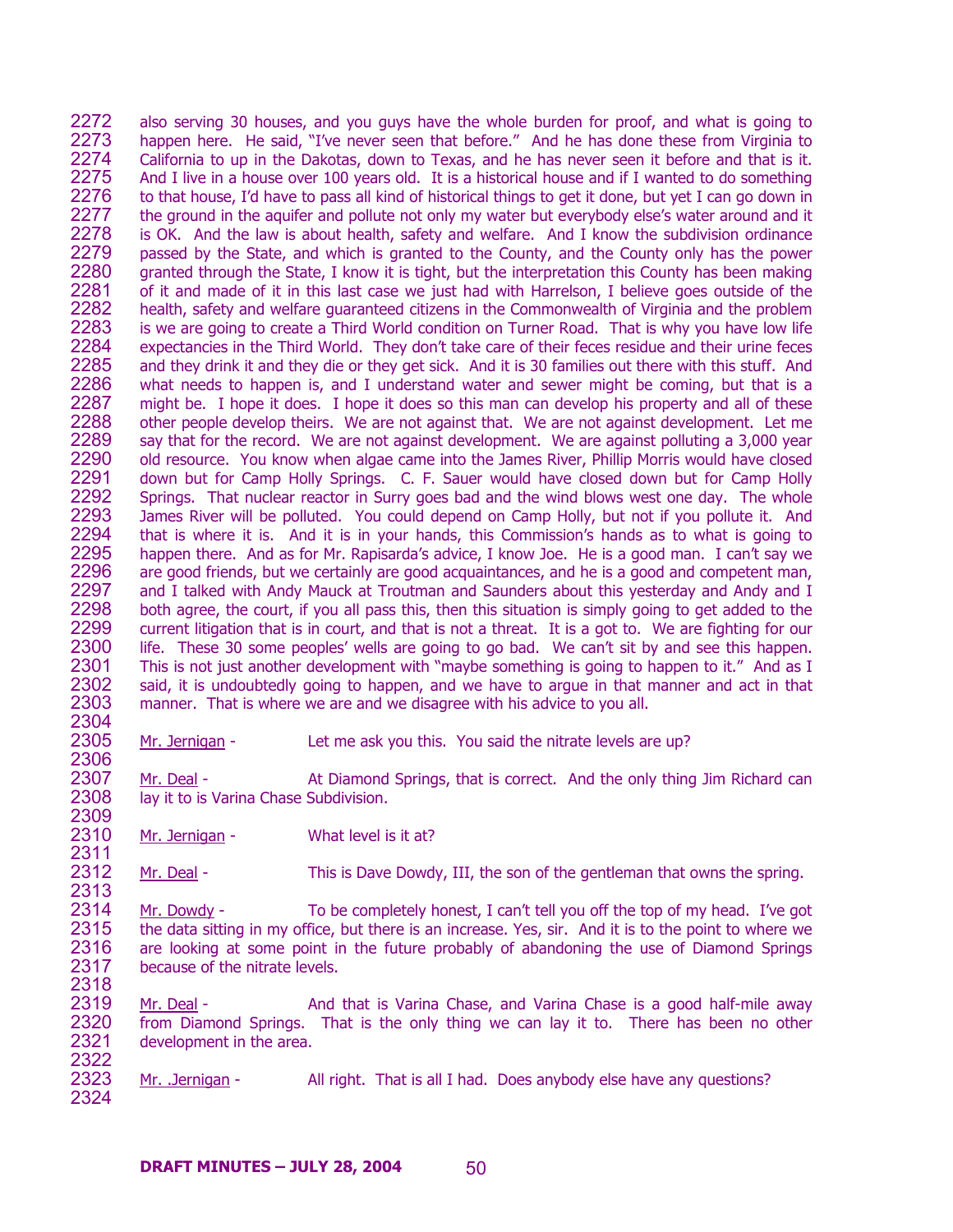| Mrs. Ware -                                        | All right. Thank you, gentlemen.                                                                                                                                                                                                                                                                                                                                                                                                                                                           |
|----------------------------------------------------|--------------------------------------------------------------------------------------------------------------------------------------------------------------------------------------------------------------------------------------------------------------------------------------------------------------------------------------------------------------------------------------------------------------------------------------------------------------------------------------------|
| Mr. Deal -                                         | Thank you all very much. I appreciate your time.                                                                                                                                                                                                                                                                                                                                                                                                                                           |
| Mr. Jernigan -                                     | I would like to hear from Mr. Walker.                                                                                                                                                                                                                                                                                                                                                                                                                                                      |
| Mr. Lewis Walker -<br>with Henrico County.         | Good morning. I am Lewis Walker, the Environmental Health Supervisor                                                                                                                                                                                                                                                                                                                                                                                                                       |
| Mr. Jernigan -                                     | Good morning, Lewis. About the only time we get to talk is when you<br>are at the podium, so we will have to make a visit one day.                                                                                                                                                                                                                                                                                                                                                         |
| Mr. Walker -                                       | I'd appreciate it under some other circumstances.                                                                                                                                                                                                                                                                                                                                                                                                                                          |
| parameters that the soil would have to be in.      | $Mr. Jernigan - I want to ask you about what is the procedure for obtaining a health$<br>permit for a septic tank in Henrico County now? When you go out to check a lot, tell me the                                                                                                                                                                                                                                                                                                       |
|                                                    | Mr. Walker - The As you know, the regulations have changed recently. We have some<br>alternative technology that allows us to use sites that we were unable to use prior because of<br>stand-off distance to water tables, and so, we, of course, just take our soil boring study profiles<br>of the soil to determine depth of water table restrictions or other types of restrictions to<br>determine if it can be used, and what type of technology, if necessary, for use of the site. |
| Mr. Jernigan -                                     | I guess what I am trying to get at is the, Mr. Deal had told me earlier<br>that you have a 12 inch soil test. Could you explain that for the staff and the Commission?                                                                                                                                                                                                                                                                                                                     |
| Mr. Lewis -                                        | With the use of the new alternative technologies that allows us to reduce<br>the distance between the bottom of the absorption area, the disposal area and the water table,<br>that used to be 18 inches, and still is for a conventional septic tank drainfield, but for 12 inch<br>standoffs between the bottom of the septic area and the water table, it is now 12 inches.                                                                                                             |
| Mr. Jernigan -                                     | So you have to have 12 inches of good soil for the alternative system?<br>Now, does it matter what is below it? By State Code.                                                                                                                                                                                                                                                                                                                                                             |
| Mr. Lewis -                                        | It says you can't have a restriction at 18 inches, which deals with<br>situations we don't generally have here. It is usually rock, but that is the primary condition, and<br>that is not an issue we deal with in this geographic area of the state.                                                                                                                                                                                                                                      |
| Mr. Jernigan -<br>are all over the State the same? | But am I correct in saying that the conditions for checking septic tanks                                                                                                                                                                                                                                                                                                                                                                                                                   |
| Mr. Lewis -                                        | Yes.                                                                                                                                                                                                                                                                                                                                                                                                                                                                                       |
| Mr. Jernigan -                                     | In the mountains and in the low lands.                                                                                                                                                                                                                                                                                                                                                                                                                                                     |
| Mr. Lewis -                                        | Yes.                                                                                                                                                                                                                                                                                                                                                                                                                                                                                       |
| Mr. Jernigan -                                     | So if you were to have a septic system, you'd have 12 inches of good<br>soil, and you are sitting over an aquifer, you would not stop issuing a permit. And I think if I am<br>correct on this, we still have nitrates with the alternative system, and normally in a flow in 20<br>feet of dirt, water is purified?                                                                                                                                                                       |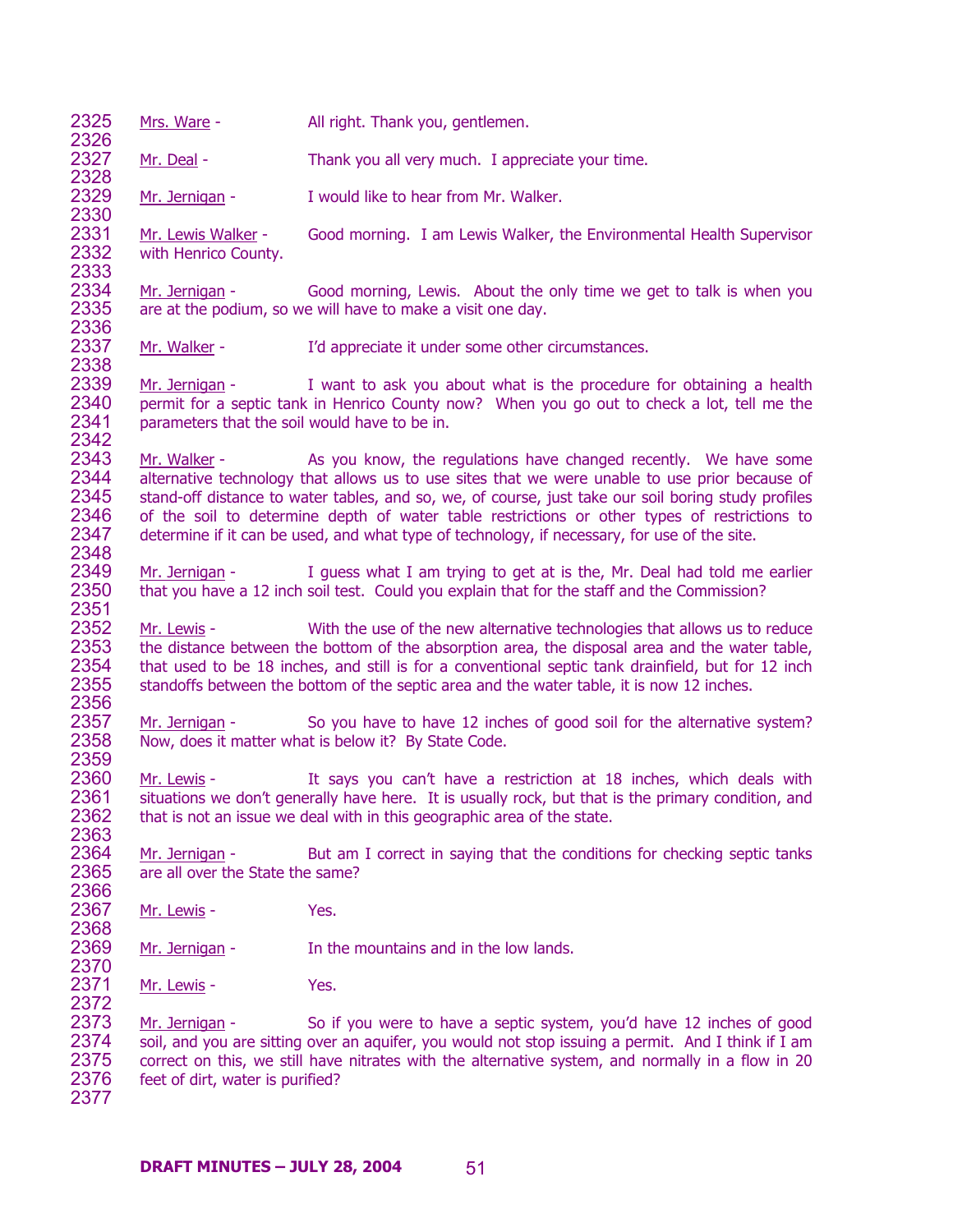2378 2379 2380 Mr. Lewis - It is certainly improves with depth as it moves through the soil, yes. We have always used the soil with the treatment of waste water.

2381 2382 2383 Mr. Jernigan - So, if that aquifer was 15 feet below the level of the ground, it would still be OK for the nitrates to go in there?

2384 2385 2386 2387 2388 Mr. Lewis - Sure. We deal with specific regulations as to soil types and technologies of use. Sometimes they don't deal with all of the environmental issues that we, as environmentalist would like to see it deal with, but we have to deal with the regulations that we are given.

2389 2390 2391 2392 Mr. Jernigan - I hate to put you on the spot, but according to what we have heard today with the regulations that the County has and what the legal papers, is there any protection for this aquifer?

2393 2394 Mr. Lewis - Not in my regulations.

2395 2396 Mr. Jernigan - **OK. Thank you.** 

2397 2398 2399 2400 2401 2402 2403 Mr. Archer - May I ask a question? I am sure Mr. Deal and everybody here understands that none of us sitting here on this Commission would want to in any way harm anybody's water system, and Mr. Deal indicated that there has been an increase in the nitrate level at Diamond Springs, which he believes has been caused by the development of Varina Chase. Is there any other condition that could have caused this increase in nitrate other than that subdivision?

2404 2405 Mr. Walker - Not that I am aware of.

2406 2407 2408 2409 Mr. Jernigan - Lewis, I have another question. Let's look at the worst alternative, the thing that happens, and that it gets contaminated. What happens then? What happens to those 30 wells down there?

2410 2411 2412 2413 2414 2415 Mr. Walker - The first thing, of course, that we look at was to look for reasons if we had something that massive, but as those shallow wells, our recommendation now is the use of drilled wells in the deeper aquifer. As a matter of fact, that is the only kind of permits we recommend for new construction or for replacement wells now anyway, so we would look at that. It would be dealing with a different aquifer with 200-300 foot wells.

2416 2417 2418 Mr. Jernigan - But under the conditions that we have now, we have 30 homes with 30 wells. If they were to be contaminated, where would the responsibility lie?

2419 2420 2421 Mr. Walker - We would hold the owner of the homes, the residents responsible. They are the only person we would be able to deal with based on our regulations

2422 2423 Mr. Jernigan - You would hold the owner of the residence?

2424 2425 2426 Mr. Walker - Yes. That is who we would deal with to correct the problem, which would be to issue them a new well permit.

2427 Mr. Jernigan- OK. Thank you. Come on up, Hank.

2428

Mr. Hank Wilton - Yes, sir. I guess in rebuttal, I actually purchase Diamond Springs water for my house and my offices, so obviously I am not here to go ahead and shut down any type of 2429 2430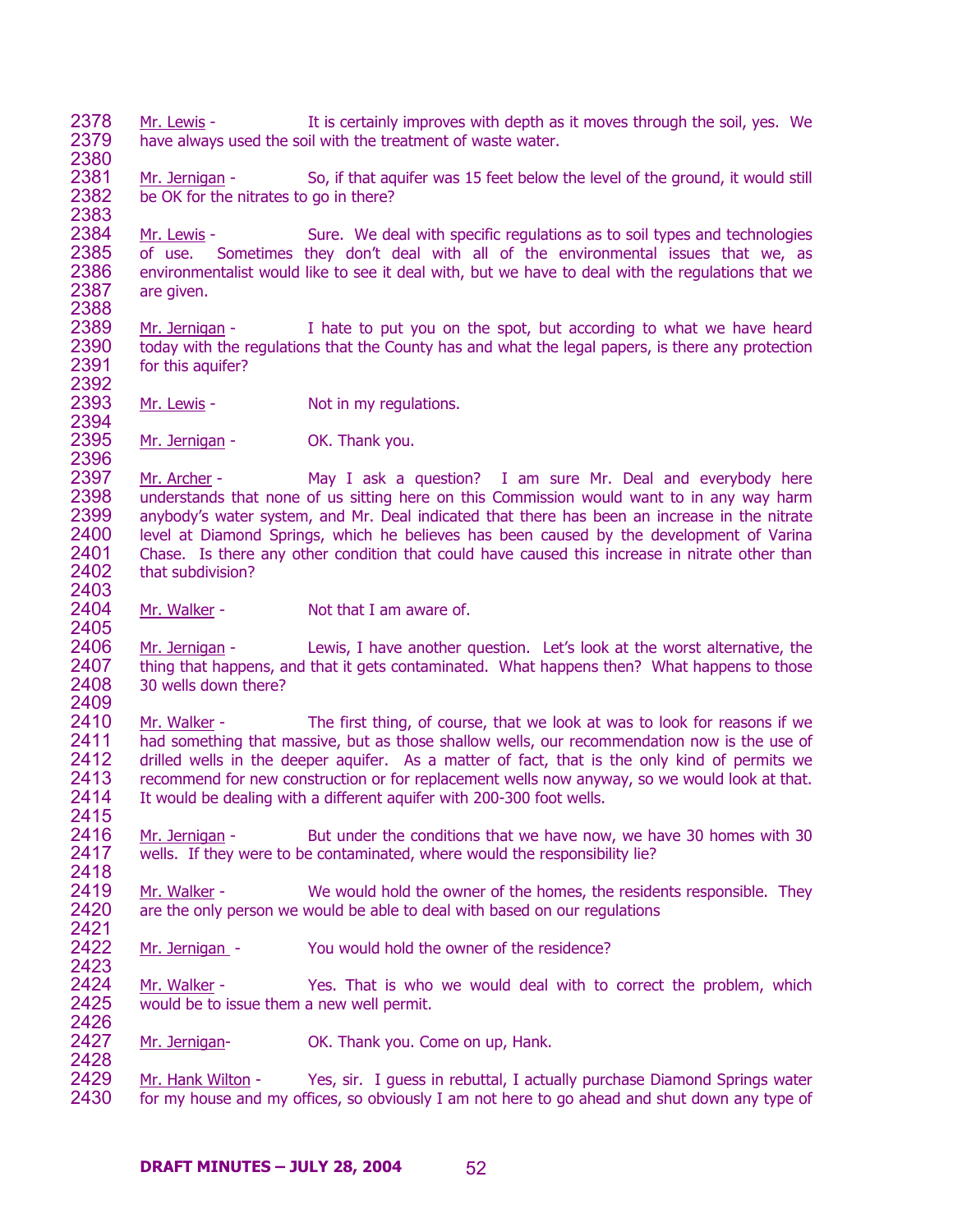2431 2432 2433 2434 2435 2436 2437 2438 2439 2440 2441 2442 2443 2444 2445 2446 2447 2448 2449 2450 2451 2452 private enterprise. We are in agreement to the same conditions that Mr. Atack put on his case. This is the first time that I have heard from Mr. Deal or anybody associated with the Diamond Springs. Obviously, we have gone through the stages of the Staff/Developer and so on, and, again, part of the property that I am buying that you see here already has an approved subdivision plan on there, which we are doing that, Mr. Sweet's subdivision plan. Listening to Mr. Deal, obviously he's got a point. I think one of the big points is to protect the aquifer. I understand there has been some discussion there, but I believe that the word we got to reflect on is reasonable protection of the aquifer, and what we have is the right to develop your property and it is reasonable to see that Mr. Mathews can sell his property or develop it, or I can buy it from him and develop it. And I have the right to do that and he has the right to go ahead and sell it, and, again, that is all I am asking for here. It is not property rights. I do understand also, and I have talked to my attorney, that I own some of the core of the earth under my property that I am purchasing. Therefore, I own the aquifer underneath me, so I guess I have a hard time saying anything, (unintelligible) versus I own it. Obviously we will use it for, there is a substantial amount of water, obviously, under there. We will use it for our well systems unless water is run, and we are looking at the possibility in conjunction with Mr. Atack of the sewer and the water and we will look at that situation, but again, what we have today, what we are requesting today is by right under the current Ordinance, and, again, something that has been done in two subdivisions, one almost adjacent to me and also the Camp Hill Subdivision. So, again, I think what I am asking for is by right in order to develop the property. If you have any other questions, I will be happy to answer them.

2453 2454 Mrs. Ware - There any questions for Mr. Wilton?

2455 2456 2457 Mr. Jernigan - Hank, I told you at the beginning of this meeting, you know, how I felt on this, and I told you I may want to defer it for two weeks.

2458 2459 2460 2461 2462 2463 2464 2465 2466 2467 Mr. Wilton - Yes, sir. Again, the issue here is the deferral is not going to create anything different with the rights that I am referring to here. So I would request not to have a deferral. Again, I think what I am asking for from this Commission is not going to change by two weeks. If Mr. Deal wants, obviously, if Mr. Deal would like to go ahead and his client purchase this property and keep it from development, that is up to them, and certainly that would be their right, or they could have bought it from Mr. Mathews. But a two-week deferral is not going to change what I think obviously needs to be done here. It is not going to change my discussion, and I guess if there is a reason for a two-week deferral, I'd be happy to go ahead and comply with the request, but again, I cannot see a reason for a two-week deferral to discuss exactly what has been said here.

2469 2470 2471 2472 2473 2474 Mr. Jernigan - And normally you would be right, and we discussed this before the meeting. I didn't want to really defer anything because a deferral really doesn't do any good if it is coming at you, the same answer. But I tell you at this point I want to talk to the Health Department myself and let them interpret for me what the Ordinances say, because the Ordinance that the County has is not what the State is going by.

2475 2476 2477 2478 2479 2480 2481 2482 2483 Mr. Wilton - And again, I think what I am asking for as far as a decision from the Planning Commission has nothing to do with regard to the issuance of a Health Permit. That is something that, again, if the County wants to discuss with the Health Department and the State Permitting System, certainly, and we've had that discussion. That is up to them, but again I am not asking for anything that is not reasonable in my opinion for this body to approve. I mean, certainly, you can tell me I am going to have a two-week deferral, but I am saying that it is not going to change anything in regard to the regulations of what is available to the development of this property.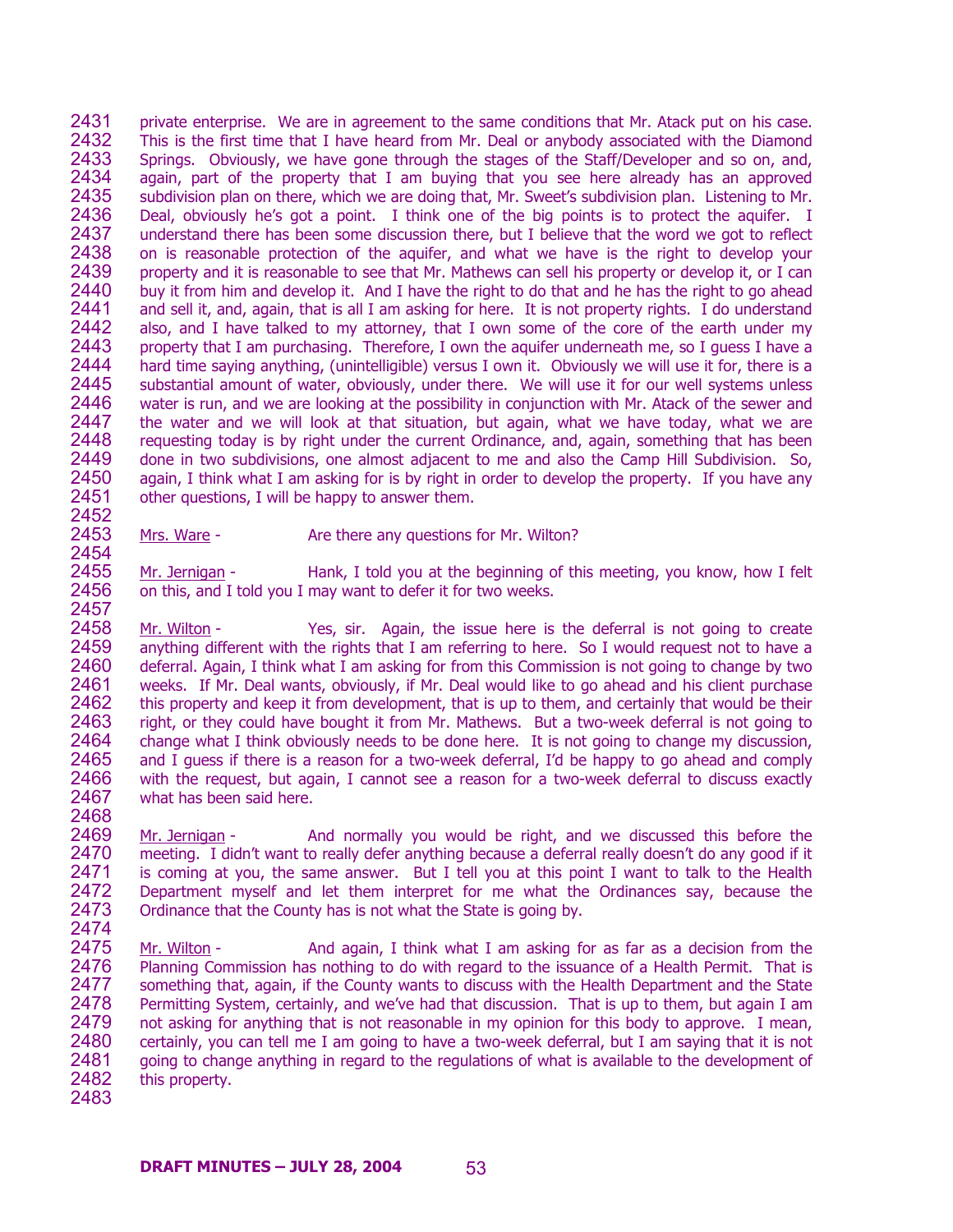2484 2485 2486 Mr. Jernigan - Well, one thing that bothers me right now is the Chesapeake Bay Act protects the Bay better than the Health Department is protecting its citizens.

2487 2488 Mr. Wilton - And that bothers me sometimes, too, believe me.

2489 2490 Mr. Jernigan - Right now I need interpretation on that, so...

2491 2492 2493 2494 2495 2496 2497 2498 2499 2500 Mr. Silber - Mr. Jernigan, before you do that, if I could just make a comment. I understand your concern and your desire to defer this and if that is your wish, that is fine. Although I don't know necessarily what we are going to gain with a deferral, because this is similar to the previous subdivision and there are legal implications and there are State regulations that go beyond the ability of the Planning Commission to be able to proceed, but if you are considering a deferral, the Planning Commission's agenda in two weeks is extremely heavy. We have, I believe, in excess of 20 zoning cases. It is going to be a very long meeting and very long night. If any deferral is suggested or recommended, I would suggest it go out to the second meeting in September.

2501 2502 2503 2504 Mr. Jernigan - Well, if I do it, it is going to be decision only. There is not going to be speakers or we are not going to have speakers. Hank, I know we are working on this with Bob, too, to see if we can get some sewer and water down there.

2505 2506 2507 Mr. Wilton - Yes, sir, but we both know that that decision is not going to be made in 30 days…

2508 2509 Mr. Jernigan-<br>I know that.

2510 2511 2512 2513 2514 Mr. Wilton - Again, it is up to you for the deferral. I do have to close this property, and, again, I think what I am asking for is by right. I know there are some issues that you have with the State Health Board, but again, that is a fight, I think, for Henrico County if they want to change the State System. It is nothing I can do about that.

2515 2516 2517 2518 2519 2520 Mr. Jernigan - And I know that. It is not your baby. I am saying what the Ordinance says and what is being done are two different things, but I know we can't change that in two weeks. We can't change it in 30 days. Let me ask you this. I think that when we talked earlier, when you were looking into water and sewer, are you going to proceed with checking with Bob to see what you all can do together on this?

Mr. Wilton - Certainly, and you know I told you to go in and rezone I would have to know what the proffer situation is, and, obviously, additional density, in order to pay for the sewer and water, but my preference is always to go ahead and develop sewer and water, if it is available. I would like to mention, though, that over half of the systems are going to be the alternative systems, and they are 75% more efficient than the current systems. I've got my engineer here if you want to talk about that, so 50% of them are going to be much better than anything that is out there now. There are some 30 homes that are available now. Again, the effluences and so on are taken care of and actually filtered, and, again, if you have got any questions on that. So that system makes this a property available at this point. It also does a much better job than what everybody is used to and probably, I didn't have the notes like everybody else, but again if you look at the old system versus the new system that most people are using, especially here, and over 50% of these are going to be that way. You are not talking about as many effluents as you think are going to be going into the system. So, again, the report probably, and, again, I don't have a copy of it, but that would probably have to look into that as far as again. These are different systems going in from the ones back when Amason was during this case, because I sat through that case. They did not have it available at that point. 2521 2522 2523 2524 2525 2526 2527 2528 2529 2530 2531 2532 2533 2534 2535 2536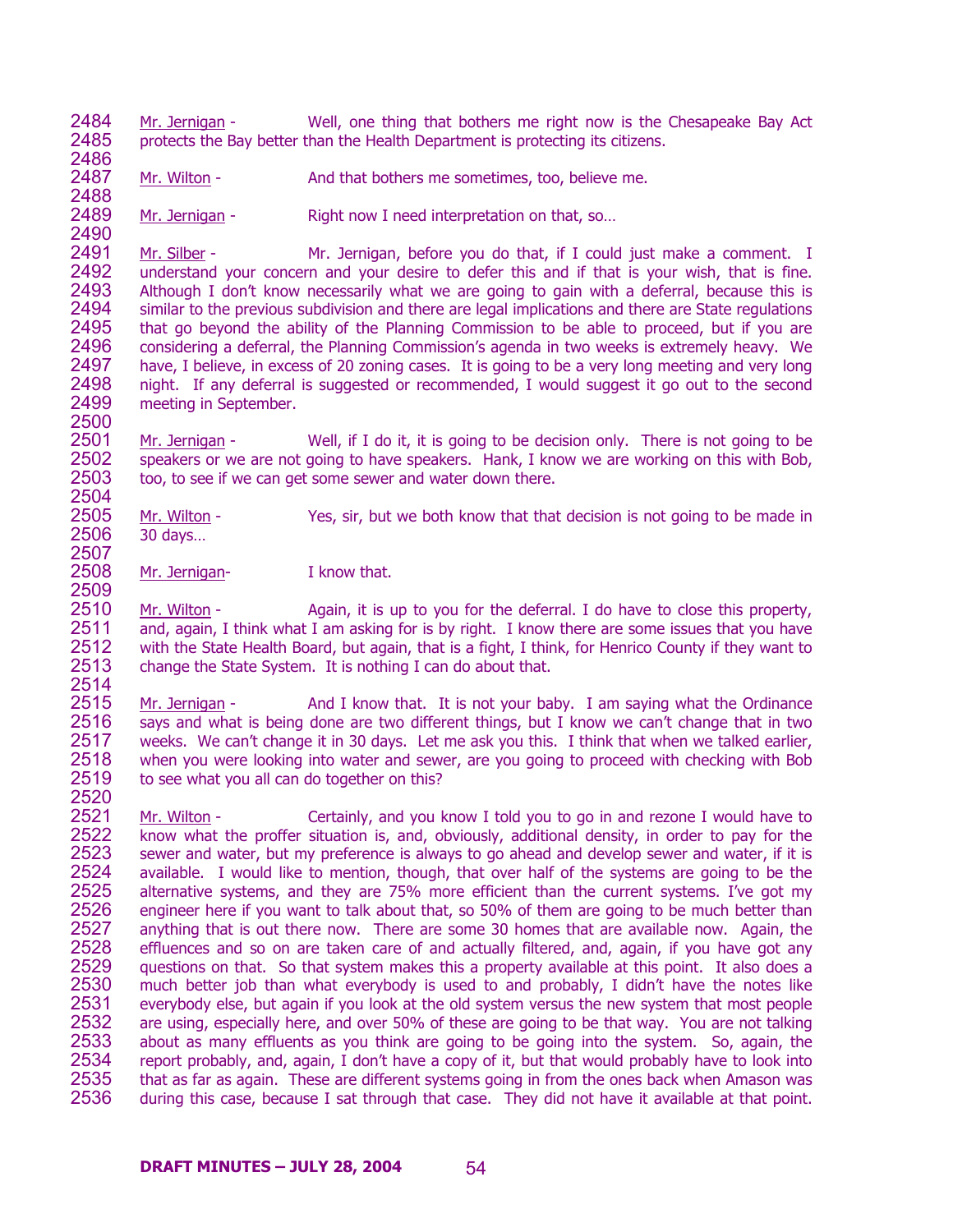2537 2538 2539 2540 2541 So, again, we are talking about a difference, basically a different type of animal, in most cases, in over 50% of the cases. If you do give me a deferral sir, I would have to request the earlier one for decision only if that is appropriate. I cannot put off closing any longer than that. I will leave that up to you, sir.

2542 2543 2544 Mr. Jernigan - Thank you. Lewis, would you come back up, please. Do you see the situation I am in here?

2545 2546 Mr. Walker - Sure do.

2556

2557 2558 2559

2569

2571

2581

2547 2548 2549 Mr. Jernigan - Do you think it is a possibility that I could meet with Mr. Thorpe or his representative?

2550 2551 Mr. Walker - He is on vacation, I think, but I think he is back next week.

2552 2553 Mr. Jernigan - Well, I am talking sometime within a month.

2554 2555 Mr. Walker - He and I and Mike Campbell, we'd probably be the people you'd like to speak with.

Mr. Jernigan - We need to sit down and get this thing straight, because we have got conflicting rules. It looks like the County's rules are higher than the State's rules.

2560 2561 2562 2563 2564 2565 Mr. Walker -  $\blacksquare$  I definitely agree with that, and when I talk to other people in the State, geologists in the State, they have agreed with me. What I said a little bit earlier is that people who understand the environment, we would like to see the regulations do more than they do, but our regulations deal with an application for a septic tank or a well on a specific piece of property, and these are larger issues than that that our regulations don't deal with.

2566 2567 Mr. Jernigan - OK. Thank you. I will be in contact with you.

2568 Mr. Archer - Mr. Jernigan, may I interject something?

2570 Mr. Jernigan - Yes, sir.

2572 2573 2574 2575 2576 2577 2578 2579 2580 Mr. Archer - I am still sitting here thinking about the information that Mr. Deal gave us concerning the increase in nitrates, and certainly I am not an expert in that area at all, but I would be curious to see if you could find out if that can be traced back to the Varina Chase Subdivision, so that we could have some information to give us some guidance as to how we go forward on this, because this is something that we could discuss for years, and I would feel comfortable if I had some way of knowing that this is actually what caused that rise in the level, and if it is not, then what could the alternative source be, if something else is causing it. Because it is hard to make a decision without information, and I agree with you, I don't think we have enough right now.

2582 2583 2584 2585 Mr. Jernigan - Well, it has been there, I mean the aquifer has been there a long time, and now we are getting increases and I don't know how to trace it. I am not even sure if the Health Department knows how to trace it.

Mr. Archer - And the problem with that is, you know, are the increases coming from some human condition or is it just an evolutionary process that happens, and what levels would the nitrates reach before. Right now, what is it? Holly Springs that has a rise in the nitrates. Is it going to reach a point where it will be unusable? And if it is, what caused it? 2586 2587 2588 2589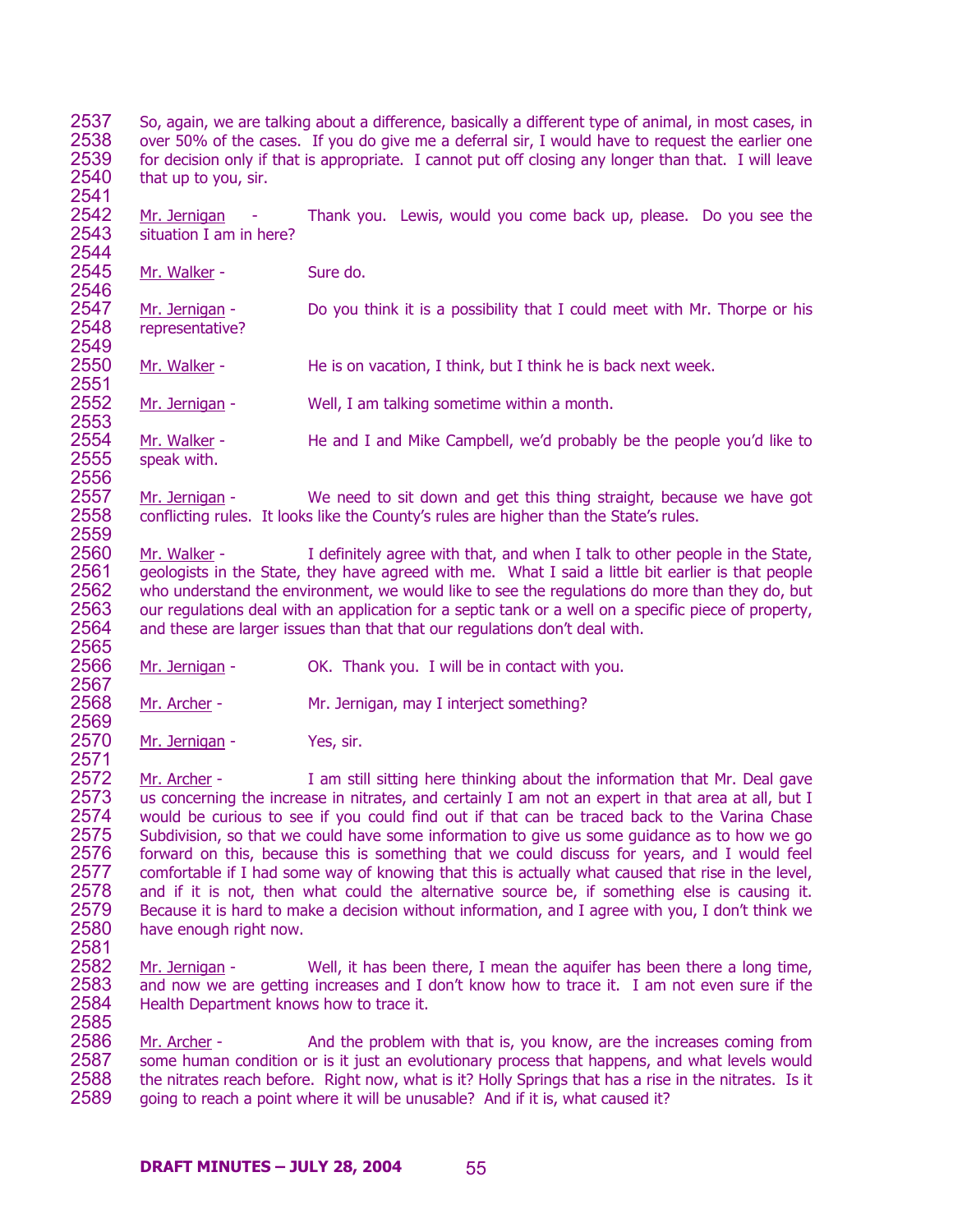2591 2592 2593 2594 Mr. Silber - Mr. Archer, at the same time, it may be very difficult to determine the source of those contaminants and it may be very difficult to determine if it is coming from Varina Chase or not.

2590

2595 2596 2597 Mr. Archer - I understand that. That is what my confusions are. Where is it coming from and what would we be doing, and I certainly understand Mr. Wilton's rights.

2598 2599 2600 2601 2602 2603 2604 2605 2606 2607 2608 2609 2610 Mr. Deal - Could I just address the nitrates on the Diamond Springs up above? On the Diamond Springs, not the Camp Holly Spring. The engineers, the young lady engineer that was with Joyce Engineering and now she is with Gold Associates, and Jim Richard, of Tennessee, have pegged Varina Chase by a process of elimination, because there is nothing else in the area emitting nitrates. Now, there are agricultural uses to the south of this property, but Mr. Dowdy owns most of the land to the south, and he doesn't, that is not under cultivation. You know, fertilizers have nitrates in them. And so it is a process of elimination and what has happened is you've got testing that is done at this spring daily, for years, and this testing has shown that some years ago the nitrate levels were lower. Then there is a development coming, Varina Chase. Then, these nitrates here some years later, after the development, some years later after the development begin to somewhat increase and there is no other development around there. And that is the only thing they can lay it to. Now, agriculture can produce nitrates.

2611 2612 2613 2614 2615 Mr. Archer - I understand what you are saying, and anytime you are dealing with a process of elimination, you don't really prove anything except that the things you eliminate didn't cause it. But that didn't say that the things you didn't eliminate did. And I can't argue that point.

2616 2617 Mr. Deal - I was just giving you the benefit of our engineer's process.

2618 2619 2620 Mr. Archer - I appreciate that, but you know, I don't know how we will ever find out, in a definitive, what is really raising the nitrate level.

2621 2622 2623 2624 2625 2626 2627 2628 2629 Mr. Deal - The only way you'd ever positively know, to my knowledge, would be if you put dye in all of the septic tanks in Varina Chase and see if it ever showed up at Diamond Springs one day, and that would take years. We have done ground water speed studies on this entire aquifer. How fast does the water travel? How many feet per year? How many feet per month? That all depends on the rainfall, because the aquifer is so shallow. And so there are a lot of variables in here, but it was a process of elimination. It was clean before Varina Chase. Varina Chase is there. Years have happened and now it is not so clean at Diamond Springs. Camp Holly is still clean; not a problem.

2630 2631 2632 2633 2634 2635 2636 2637 2638 Mr. Jernigan - All right. Thank you, John. All right, I know what I am going to do on this, but I want to make a statement first that I will reiterate. I don't like the conditions that we have here, to where the County conditions exceed what the State is doing for us. And it makes me feel even worse to know that other states are taking care of their water sources more than what the State of Virginia is. I don't like this case and I didn't like the Camp Hill case either, because it has implications of contamination, but because of closed sessions that we had with the County Attorney, and I have been well versed on what the law is, it kind of has me in a strangle hold. But I tell you what I am going to do.

2639 2640 2641 2642 I am going to ask for approval of this case, not because I want to but because I have to, legally, but between now and, this is conditional approval, between now and the time after this, I am going to work with the Health Department to see if we can't get these regulations straight, and see if we can't get things protected before any finals are issued on Camp Hill or on this property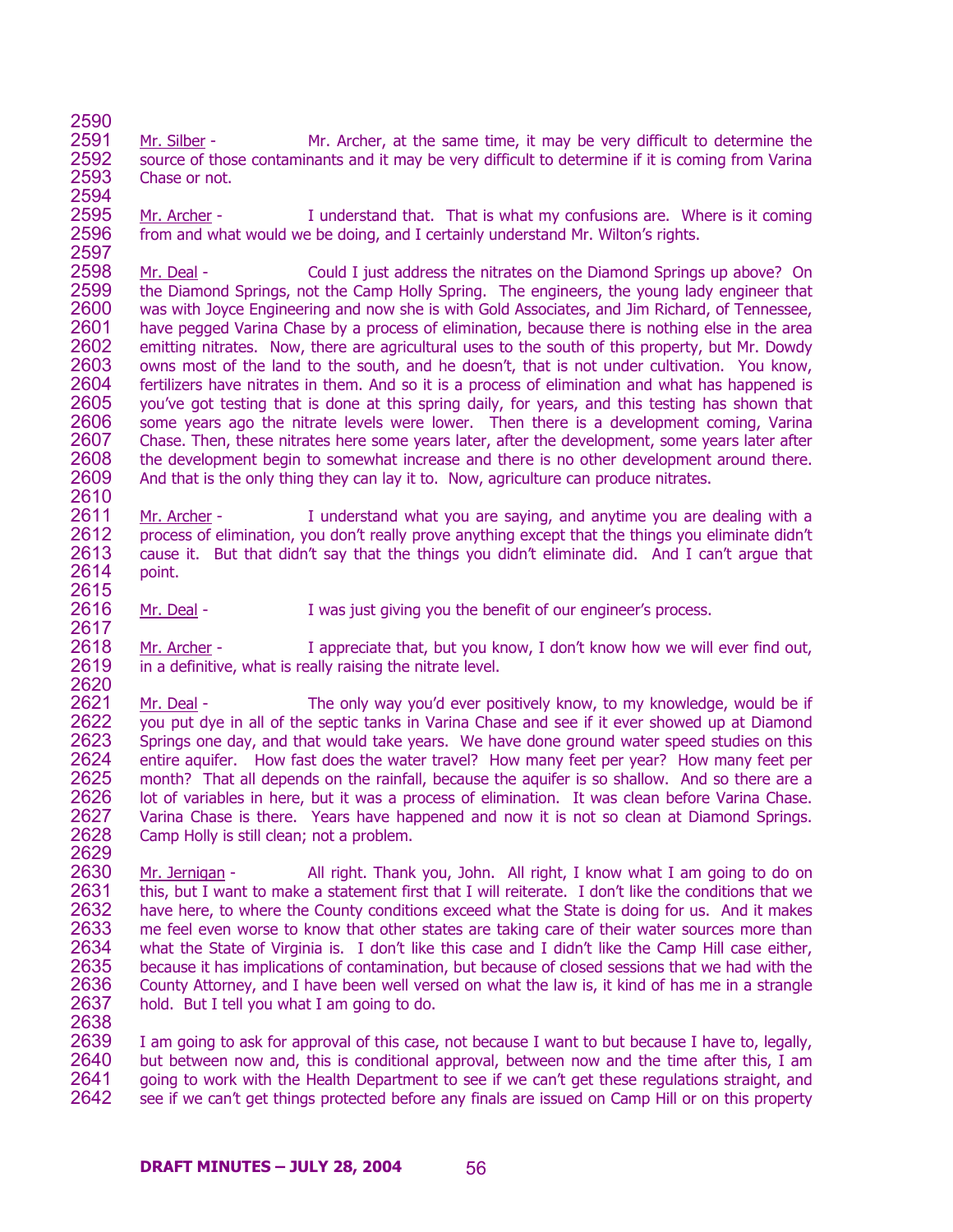2643 2644 2645 here. I am hoping that through the work with Mr. Atack and Mr. Wilton that maybe we will get sewer and water down here, and we will take care of this problem. But reluctantly, I will have to ask for approval for Turner Forest Subdivision (2004 Plan).

2646 2647 2648

Mr. Vanarsdall - I will have to reluctantly second it.

2649 2650 2651 Mrs. Ware - Motion made by Mr. Jernigan and seconded by Mr. Vanarsdall. All in favor say aye. All opposed say no. The motion passes.

2652 2653 2654 The Planning Commission approved Turner Forest (April 2004 Plan), subject to the standard conditions for subdivisions not served by public utilities and the following additional conditions:

- 2655 2656 2657 2658 2659 2660 2661 4. **AMENDED** –This approval is of the conditional plat only. Final approval of the plat shall not be granted until such time as the Virginia Department of Health has granted approval for sewage disposal on all lots or until a final plat is prepared that conspicuously indicates all lot(s) not receiving Virginia Department of Health approval for sewage disposal, and which states that there shall be no construction on lots without such approval. Details of approved sewage disposal systems and reserved areas for such systems shall be included with the final construction plan prior to construction plan approval.
- 2662 2663 2664 2665 2666 2667 2668 2669 2670 10. **AMENDED** - Prior to recordation of the plat, the developer shall provide a buildable area plan showing information for each lot within the subdivision. These plans shall be a part of the revised construction plans submitted for review and for signature. The buildable area plan shall be a minimum of 1" to 50' scale or larger and shall show the buildable area for the principal structure, all setback dimensions, the minimum lot width (front building line), the area of each lot found to be suitable for the location of the septic drainfield system and reserved drainfield area on the lot, or alternative system, and if applicable, the 100 year floodplain location, the area of each lot exclusive of floodplain, and Chesapeake Bay Act Preservation areas and setback dimensions when applicable.
- 2671 2672 2673 2674 2675 11. Prior to final approval of the construction plans, grading plans with minimum finished floor elevations are required for the following lots: All lots that have impacted wetlands, all lots adjacent to wetlands, all lots adjacent to yard swales, all lots adjacent to flood plain, all lots that have a sediment trap or basin that is to be filled in, and all lots with excessive slopes, as determined by the Director of Public Works.
- 2676 12. Each lot shall contain at least 1 acre, exclusive of floodplain areas.
- 2677 2678 2679 13. The limits and elevation of the 100 year frequency flood shall be conspicuously noted on the plat and construction plans and labeled "Limits of 100 year floodplain." Dedicate floodplain as a "Variable Width Drainage & Utilities Easement."
- 2680 2681 2682 14. Prior to final approval of the construction plans, the developer shall furnish a letter from Dominion Virginia Power stating that this proposed development does not conflict with its facilities.
- 2683 2684 2685 15. The detailed plant list and specifications for the landscaping to be provided within the 25 foot-wide planting strip easement along Turner Road shall be submitted to the Department of Planning for review and approval prior to recordation of the plat.
- 2686 2687 2688 2689 2690 2691 2692 2693 16. Any future building lot containing a BMP, sediment basin or trap and located within the buildable area for a principal structure or accessory structure, may be developed with engineered fill. All material shall be deposited and compacted in accordance with the Virginia Uniform Statewide Building Code and geotechnical guidelines established by a professional engineer. A detailed engineering report shall be submitted for the review and approval by the Building Official prior to the issuance of a building permit on the affected lot. A copy of the report and recommendations shall be furnished to the Directors of Planning and Public Works.
- 2694 17. No more than 50 lots may be recorded on a single point of access.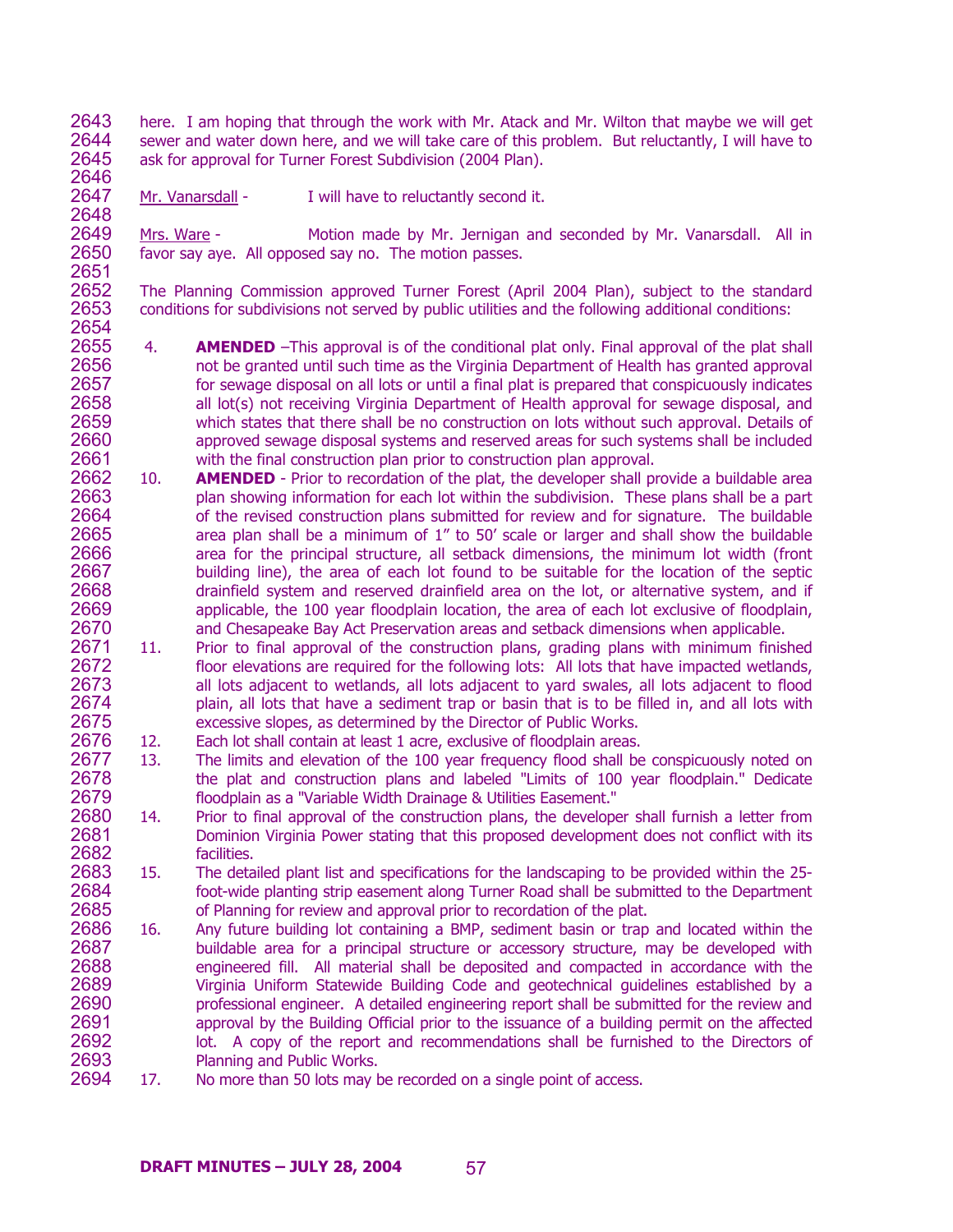- 2695 2696 2697 2698 2699 18. The applicant shall consult with the Division of Recreation and Parks on any historical findings as development progresses. A copy of any study identifying and protecting historic resources which may be required by a state or federal agency through its permitting process shall be submitted to the Department of Planning and Division of Recreation and Parks prior to final approval of the construction plans.
- 2700 2701 2702 2703 2704 19. If a geologic exploration and a geo-technical study is performed by a geo-technical firm representing the applicant to determine if the proposed development may impact ground water quality and quantity at Camp Holly Springs, a copy of the study and recommendations shall be submitted to the Planning Office and the Health Department prior to final approval of the construction plans.
- 2705 2706 2707 2708 2709 20. Utility easements for future County sanitary sewer main extensions, including permanent and construction easements, shall be shown on the final construction plans in locations mutually acceptable to the applicant and the Director of Public Utilities. Such easements shall be shown on the subdivision plat prior to recordation.

# **APPROVAL OF MINUTES: June 23, 2004, Minutes**

2712 2713 Mr. Silber - We have two remaining items on the Agenda. The next would be approval of the June 23, 2004 minutes.

2715 2716 Mr. Vanarsdall - Mr. Archer, have you read the minutes?

2717 Mr. Archer - I did. They were very short. I did not note any changes on them.

2719 2720 Mrs. Ware- **Do we have a motion for approval of the minutes?** 

2721 2722 Mr. Archer - I move for approval as written.

Mr. Jernigan - Second.

2710 2711

2714

2718

2723 2724

2725 2726 2727

2729

2739

Mrs. Ware - Motion made by Mr. Archer and seconded by Mr. Jernigan. All in favor say aye. All opposed say no. The minutes are approved as written.

### 2728 **APPROVAL OF 2005 CALENDAR**

2730 2731 2732 2733 2734 2735 2736 2737 Mr. Silber - The remaining item on the Agenda is consideration of your 2005 Calendar. This would be the meeting dates and filing deadlines for rezoning and for plans of development and subdivisions and landscape and lighting plans. You will note that there is no meeting scheduled or on this proposed calendar for August of next year, 2005, being your POD meeting. Just as I have done in the past, I have some concerns about missing that meeting or that meeting not being scheduled, but is has been the preference of the Commission in the past to take a meeting off in August, and that is reflected in this schedule.

2738 We would need some type of motion to approve the calendar so we can publish this.

Mr. Vanarsdall- All right. The San Francisco Conference is March 18-23. It actually starts on the 19<sup>th</sup>, but we always go out on the  $18^{th}$ . There is no conflict on that, March 10 and 2740 2741 2742 2743 March 30.

2744 2745 There is no conflict that I can find on Thanksgiving, because I see you moved that up.

2746 2747 Mr. Silber - Yes, sir.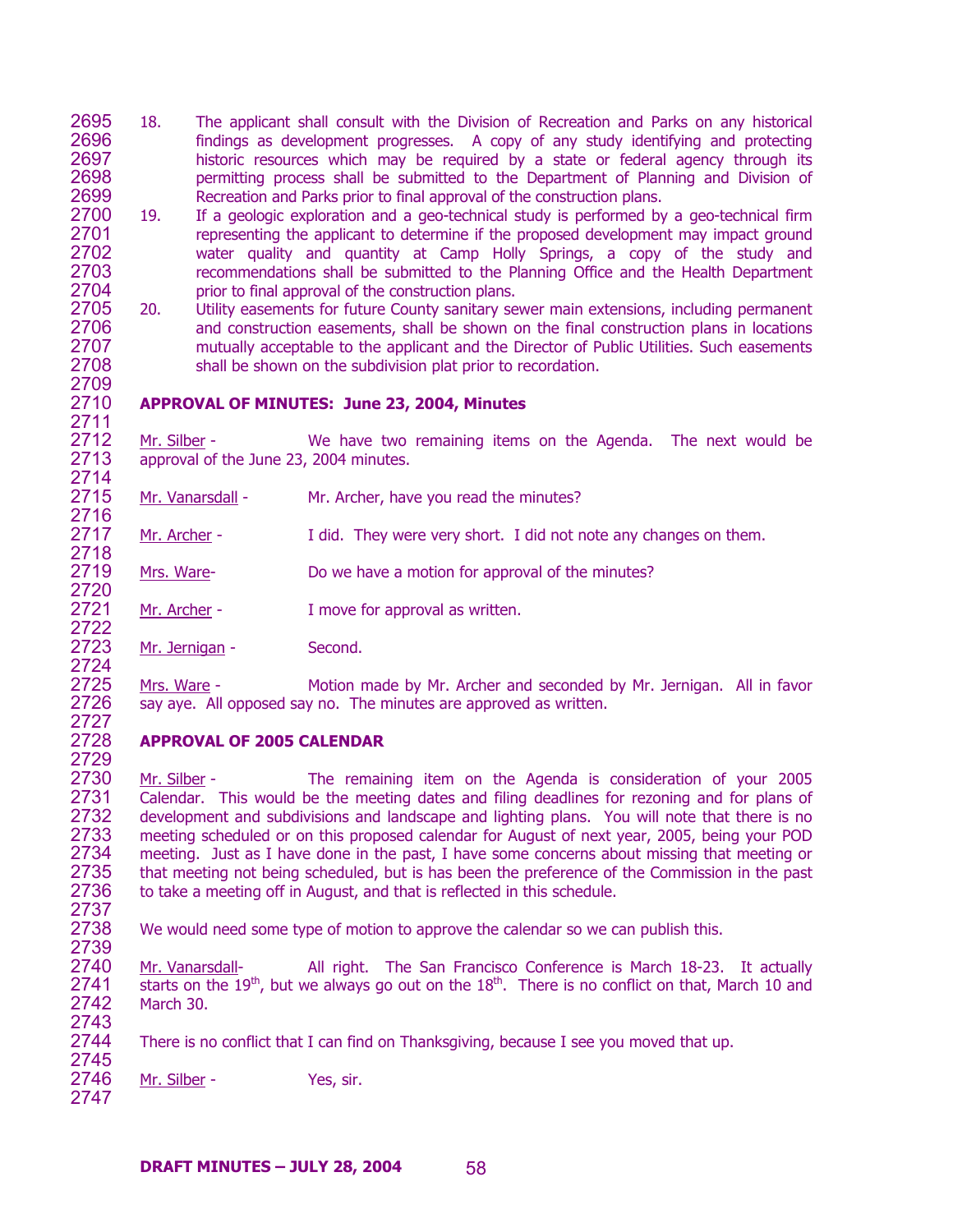2748 2749 2750 2751 2752 2753 Mr. Vanarsdall - I don't understand December again, because this year, December 12 for rezoning and December 15 for POD, so if we followed that, we could have this on December 8 and December 14. Is that a problem for you to do that, or I am just suggesting that? You don't have to do it. I am just asking is there a problem. There must not have been, because it wasn't for this year.

2754 2755 2756 2757 2758 2759 Mr. Silber - I think Mr. O'Kelly is pulling the 2005 Calendar out, but I think the December 15 meeting follows the normal rezoning process of being the first Thursday after the second Wednesday requirement for rezoning cases, and I think we have just scheduled the POD meeting as soon as we can before Christmas. If you want to take a look at that, we can take a look at that and see if that is possible.

Mr. Vanarsdall - You want to move the POD up to the  $14<sup>th</sup>$ ? No. You can't. Just move the POD to the  $8<sup>th</sup>$  and the rezoning to the  $12<sup>th</sup>$ . 2760 2761 2762

2763 2764 Mr. Jernigan - Is that legal?

2765 2766 Mr. Silber - Does anybody have a 2005 calendar?

2767 2768 Mr. Archer - Yes, I do.

2770

2772

2786

2769 Mr. Silber - Leslie has one. Thank you.

2771 Mr. Archer - The  $8<sup>th</sup>$  is not the second Thursday following the second Wednesday.

2773 2774 2775 Mr. Silber - That is how we landed on the  $15<sup>th</sup>$ . Mr. Vanarsdall, your concern that the December 21 meeting is close to Christmas?

Mr. Vanarsdall - Yes. I just think, it is always good early in December, because we get these out of the way, and I just think the  $21<sup>st</sup>$  is too late, and last year we were in the same 2776 2777 2778 2779 2780 thing. I think it was the  $22<sup>nd</sup>$  or maybe the  $21<sup>st</sup>$  and we were able to work around that, so I couldn't understand why we couldn't this year.

2781 2782 2783 Mr. Silber - Well, I think the reason the meeting in 2004 was December  $9<sup>th</sup>$  was because that was the first Thursday after the second Wednesday.

2784 2785 Mr. Vanarsdall - Well, that doesn't make any difference. If the Planning Commission approves it, it doesn't make any difference.

2787 2788 2789 Mr. Silber- That is correct. It is up to you. We can adjust and move those forward if that is what you want.

2790 2791 2792 Mr. Vanarsdall - Have you looked at the calendar? Do you have any problem with it? Ray?

2793 2794 Mr. Jernigan - I am fine.

2795 2796 2797 Mr. Silber - Moving it to the  $8<sup>th</sup>$  is fine. That will be putting it closer to Thanksgiving on that end, but that is fine.

2798 2799 Mr. Jernigan - But legally can you move it like that?